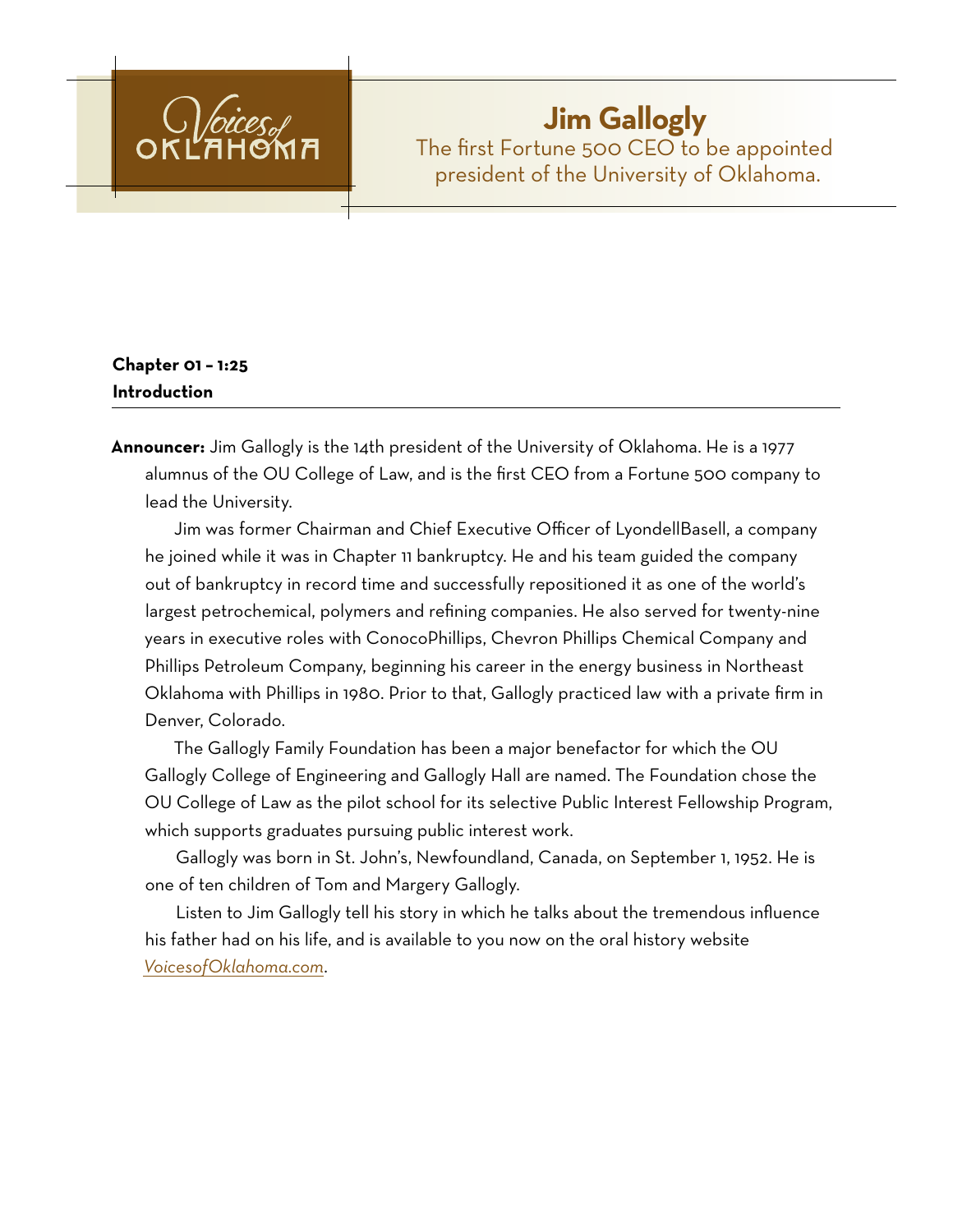#### **Chapter 02 – 3:32 Born in Canada**

**John Erling:** My name is John Erling, and today's date is July 12, 2018.

Jim, would you state your full name, please?

**Jim Gallogly:** Yes, James L. Gallogly.

- **JE:** Your date of birth?
- **JG:** September 1, 1952.
- **JE:** Makes your present age?
- **JG:** Sixty-five years old.
- **JE:** About the name Gallogly, the ancestral background to that name?
- **JG:** Gallogly is an Irish name. My great, great grandfather came to the state of Iowa, potato famine. Then the relatives stayed in that state. My family was half German, half Irish on my father's side, and both German on my mother's side. But the Irish name is from obviously my father's side of the family.
- **JE:** Yeah. Where are we recording this interview?
- **JG:** In Norman, Oklahoma.
- **JE:** Yeah.
- **JG:** On the campus of the University of Oklahoma.
- **JE:** In what specific building?
- **JG:** We're in Evans Hall.
- **JE:** Which is a wonderful, wonderful facility.
- **JG:** It is a gorgeous historic building. It's one of the most photographed buildings on campus. It's at the head of the north oval, it's famous for being the office of the university president.
- **JE:** And the president, Arthur Evans, never did get to office here.
- **JG:** I understand that the building burned down at one point in time and they had to build a new building.
- **JE:** Yes. And he was removed from office by Governor Haskell of Oklahoma. That's why his administration was gone when this was completed and he never did house here.
- **JG:** I didn't know that.
- **JE:** (laughing)
- **JG:** You're ahead of me, you're a better historian than I am.
- **JE:** No I'm not.
- **JG:** I'm a lawyer by trade though.
- **JE:** Where were you born?
- **JG:** In Newfoundland, Canada.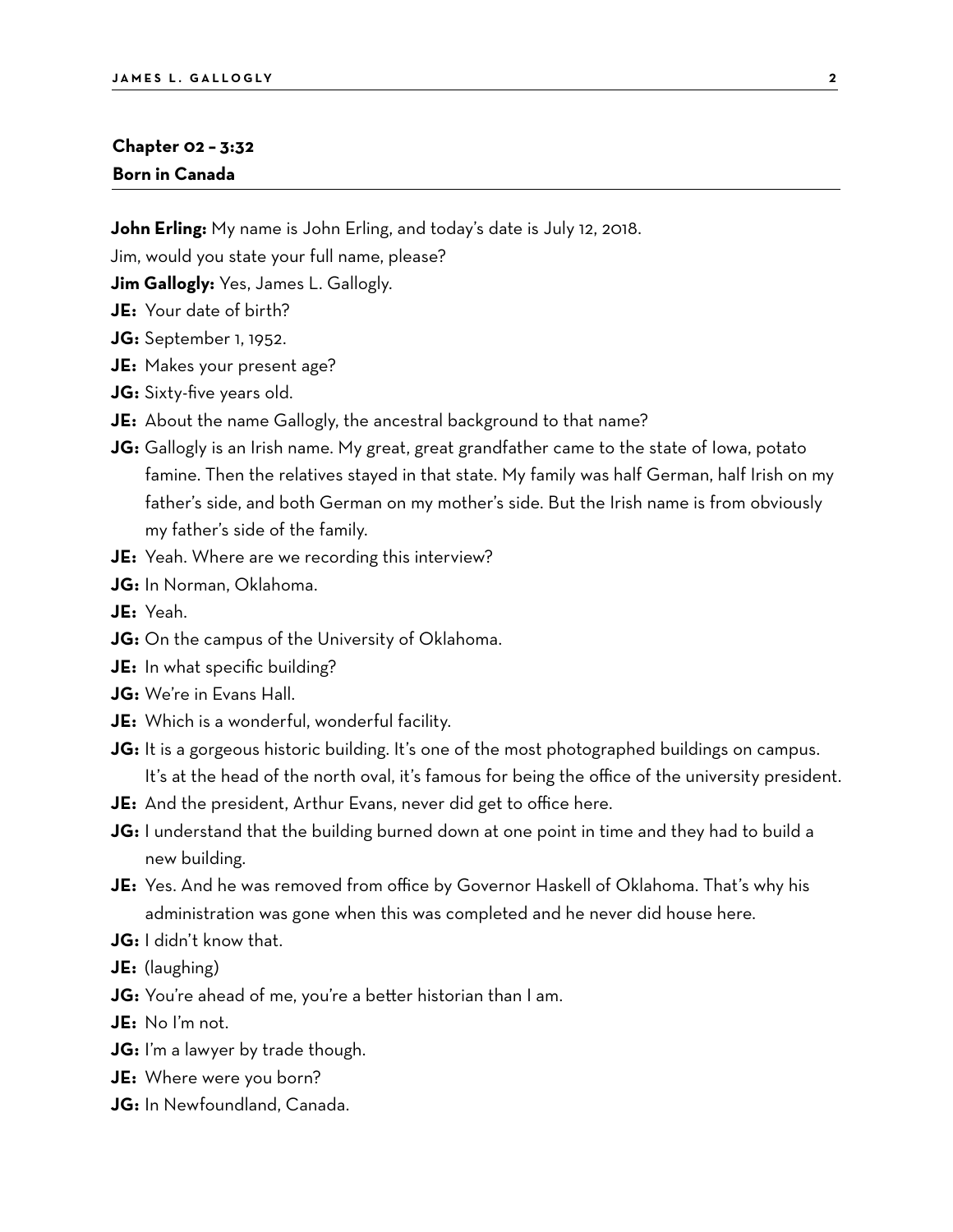- **JE:** And that'll be an interesting story. We'll ask, well, why? Why were you born there?
- **JG:** Well, my father was an enlisted man in the air force. When he was a very young man, before he should serve in the military, like many young men of his age when World War II was ongoing, he enlisted. He enlisted before he was really the right age to enlist but the military didn't check ages very much at that point in time. They were looking for soldiers. Young men were wanting to serve our nation and my father went into basic training and was on a boat on his way over to the Pacific to fight in World War II when the war ended.

He stayed in the military and had different posts. He was in the army originally and then, of course, the services split and he went into the air force branch. He was stationed at places like Newfoundland, Canada, Anchorage, Alaska, Fairbanks, Alaska, because he was in communications and had to worry about where we had satellites. And of course, they put satellites on the coasts.

Newfoundland, Canada, was on the eastern coast of Canada and a place where we had a military post.

- **JE:** How long did you live there?
- **JG:** I was there about four years. Two of my sisters were born in Newfoundland as well.
- **JE:** Your mother's name?
- **JG:** My mother's name is Margery Abbas, a good German last name. Both her parents came over directly from Germany and both had a very heavy German accent. They were farmers in Iowa. My mother grew up on a farm.
- **JE:** What was her personality like?
- **JG:** Just really wonderful. You might imagine that if you're a mother of ten children, and she did have ten children with my father, you have to be a very caring, loving individual. That's the perfect way to describe my mother. And very patient (laughing).
- **JE:** Obviously, what she did for a living was the very important job of care and keeping for the family.
- **JG:** Yes, probably the highest calling a person could ever have.
- **JE:** Right. And ten children on top of that.
- **JG:** You bet.

### **Chapter 03 – 6:27 Wingtips**

**John Erling:** Your father's name?

**Jim Gallogly:** Tommy M. Gallogly. He liked to be called Tom. His mother filled out the birth certificate Tommy and that stuck with him the rest of his life.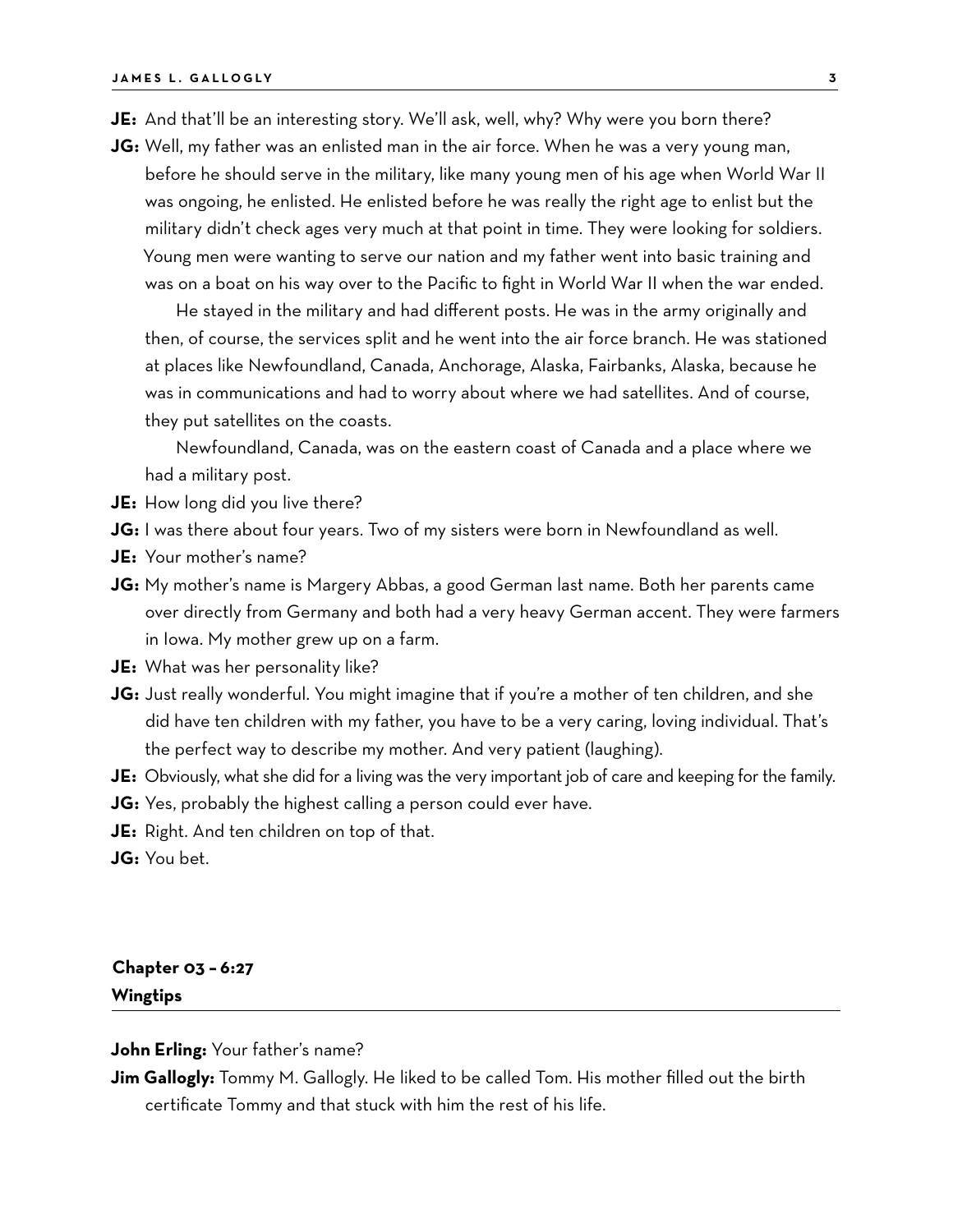- **JE:** When he was in the service, what was his role?
- **JG:** When he retired he was a Senior Master Sergeant. He used to say with great pride he had stripes from the top of his shoulder all the way to his wrist.
- **JE:** But he was a Drill Sergeant, wasn't he?
- **JG:** Well, he was of sorts. When he was in the army, you know, he had different kinds of roles than when he was in the air force, but everybody used to call him Sarge and he had a crewcut haircut, even when he was a school teacher. You're wondering, okay, you said he was in the military, then you said he's a school teacher. We'll get to that in a minute, I suspect. He went back to college but he kept his military habits all through the way that he raised his family, through the time that he taught. He was a great disciplinarian—everything had a place, everything had a rule, and he always was very, very disciplined.
- **JE:** Did he line all you children up?
- **JG:** You bet he did.
- **JE:** (laughing)
- **JG:** We had to be there at breakfast by a certain time. And when it was time to eat, you know, we had kind of an order in which people were served. We had lists for when it was our time to do the dishes and our time to mow the yard and our time to sweep the floors. There was a rule for everything.
- **JE:** Did he check, as we say in the military here, gig line?
- **JG:** You bet he did.
- **JE:** (laughing)
- **JG:** And the beds, by the way, had to bounce a quarter otherwise it had to be redone. (laughing)
- **JE:** At the time, I suppose, it was irritating, but when you look back on it it gave you some pretty good training, didn't it?
- **JG:** It really did. I never saw it as irritating because it was always that way. And when you grow up in a disciplined family and you see how others may be living in a less organized way it always seemed to me like he had a pretty good way of getting things done.
- There's a saying that sometimes necessity is the mother of invention. You can imagine what twelve people in a household with just a couple of bathrooms—we lived in a very, very modest home, sometimes on military bases and base housing wasn't very spectacular—we had to have discipline simply to get by.
- **JE:** And I'm sure that you lived in houses that weren't big enough for twelve people.
- **JG:** No they definitely were not and I look back with great joy on the fact that, for instance, in the last family house when everybody was still home in Colorado Springs, there were seven brothers who lived in the same room downstairs that my father made. It was just a plain basement concrete floor and he built walls to make a bedroom.
- **JE:** Huh.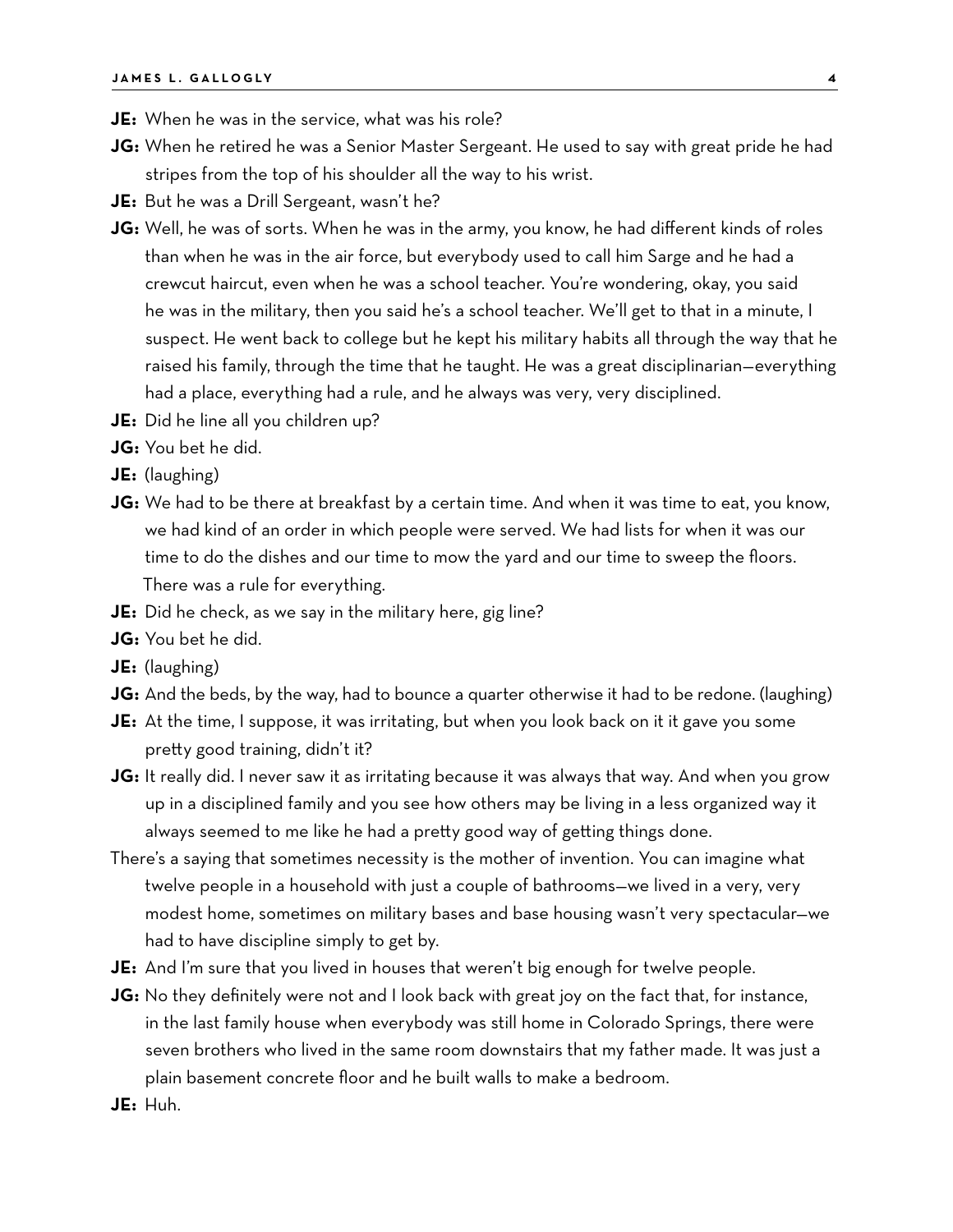- **JG:** And that's where all of us slept. We all had a bunch of bunk beds but everything was always neat and orderly.
- **JE:** Where do you come in the line of siblings?
- **JG:** I'm number two.
- **JE:** How many boys and girls?
- **JG:** We had eight boys and two girls. Here at the University of Oklahoma we have a new football coach, Lincoln Riley, who had a great first season last year, who went to the Rose Bowl. Of course, we lost in that. Lincoln was asking me about, you know, a large family like that, and he also asked me just like you did what order I was. And I said, "I was number two. But, Lincoln, I'm only number two once."
- **JE:** (laughing) That's good.
- **JG:** He looked at me and said, "I think that means I'm supposed to win."
- And I said, "You're here at the University of Oklahoma, that goes without question."
- **JE:** Yeah. I'm checking your shoes because I think your style of shoes is in honor of your father.
- **JG:** It is, I always wear wingtips. My father, being in the military, always had to have a shined pair of shoes. And military issue never had any decoration at all, they were just shiny black. And of course, there are certain times when you're in other kinds of uniforms, you know, for combat, but the dress uniform of the day in the office was pressed shirt, pressed slacks, your uniform with your stripes from the top of your shoulder to your wrist, and black, perfectly polished shoes.

When my father didn't have to wear those he had on a pair of tennis shoes. But any other time, for instance going to church, he always wore wingtips.

- **JE:** Yeah.
- **JG:** It's one of the things I always remember about my father was the wingtips. The reason I still wear them today—we had a trunk out in the garage. And when most people are thinking about going to school and getting new clothes for the school year we had a different routine. Our routine was not going to the store because we couldn't afford to go to the store and buy new clothes for school. We'd go out to this giant trunk in the garage, we'd go through everything in the trunk to see what fit whom. It could be for the younger brothers something that had been worn by three or four different people before it wore out. It was just the question of did it fit you now?

In that trunk one day there was a pair of wingtips that my father had worn. They were kind of worn out but they were still very special to me and when they would fit I wore them with great pride. And to this day, it's a great reminder of my father when I wear my wingtips.

- **JE:** Did he ever encourage any of you to go in the military or did he speak against it?
- **JG:** No, he was very in favor of people having a military career. My older brother had a long career in the army. He was also an enlisted person but he became a Warrant Officer, an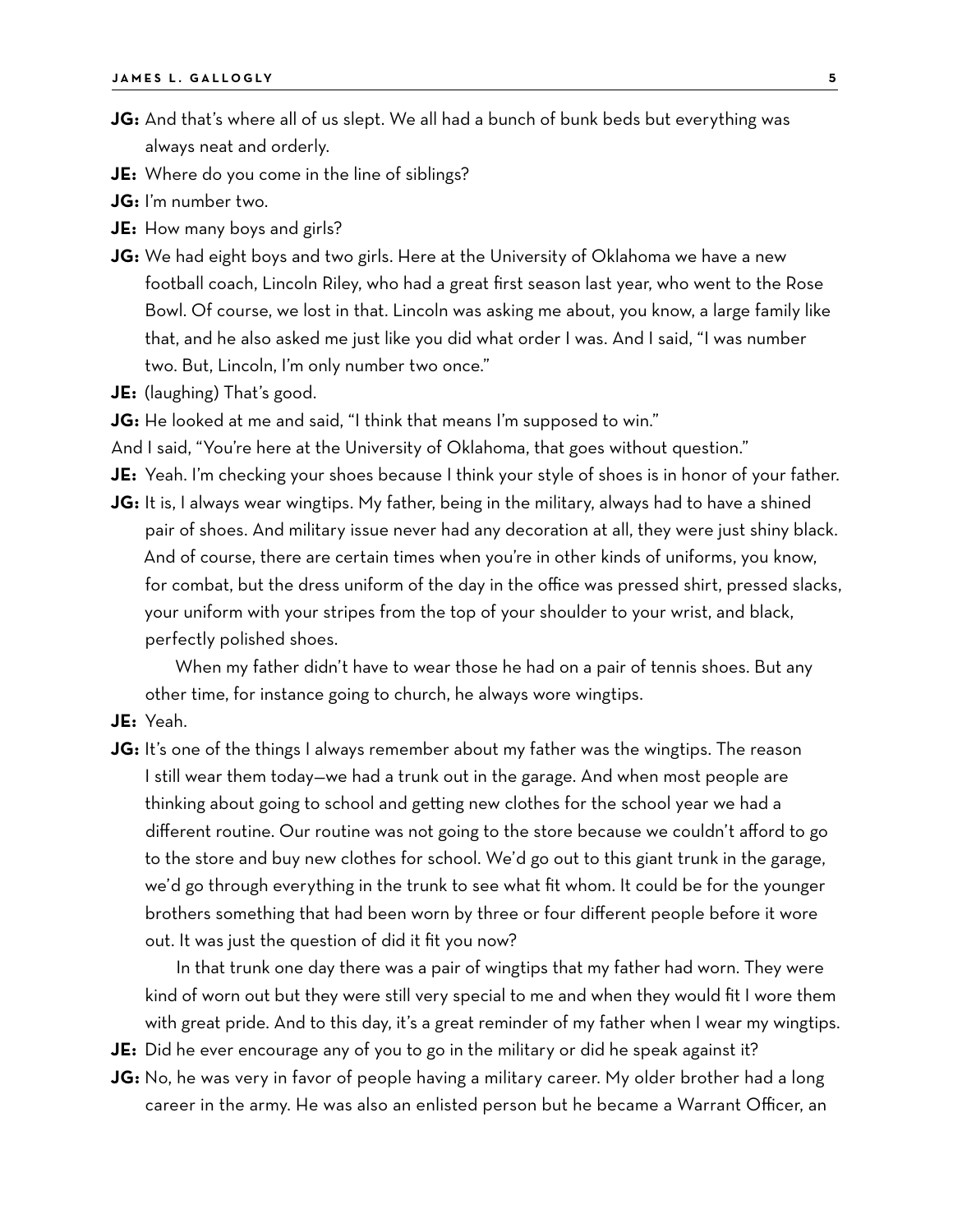officer who's not enlisted, I guess, is a short way of saying that. So he achieved a very high rank.

I wanted to go in the air force. I was in Colorado Springs, we had the Air Force Academy there. It would have been a dream come true for me to go to the Air Force Academy as an enlisted man's son in the air force. I took the test, I had great grades, I did well on the test. I got a congressional appointment. Went and took the physical, everything was going really well until the last part of the physical, which was the colorblind test. I did not know that I was colorblind. My father was, turns out some of my brothers are. I can see colors but I cannot see colors in patterns. So I failed the colorblind test on the physical to go to the Air Force Academy.

They said I could still go but I could never fly. So I had to quickly develop a Plan B, and I went to the University of Colorado at Colorado Springs because my father also went to undergraduate school just before I did.

# **Chapter 04 – 4:37 Father Back to School**

**John Erling:** He went to school to the University of Colorado at Colorado Springs?

**Jim Gallogly:** Yes.

**JE:** He graduated in?

**JG:** In two and a half years.

**JE:** Yeah.

**JG:** He had the GI Bill, he'd done a lot of time in the military but he didn't have the full GI Bill because he took a couple classes along the way in certain thing like communications, this or that, but they didn't count toward a degree. So when it got time for him to decide whether he wanted to go back to college, and by the way, that was in his fifties, I can't remember what age, he only had two and a half years of the GI Bill. He decided, "I'll take double loads, I'll do whatever it takes because I have twelve people in the family," including himself, "that had to be fed and clothed and housed and bills to pay." And he had a short amount of time on the GI Bill.

So he went to the advisors and said, "I want to take thirty hours a semester."

And they laughed and said, "Nobody does that. And you haven't been in school for twenty-five years or more, this isn't going to work."

And my father said, "Would you please give me a chance? All I ask is a chance. If it doesn't work I'm done in the first semester. I tried but, you know, I have to do it this way,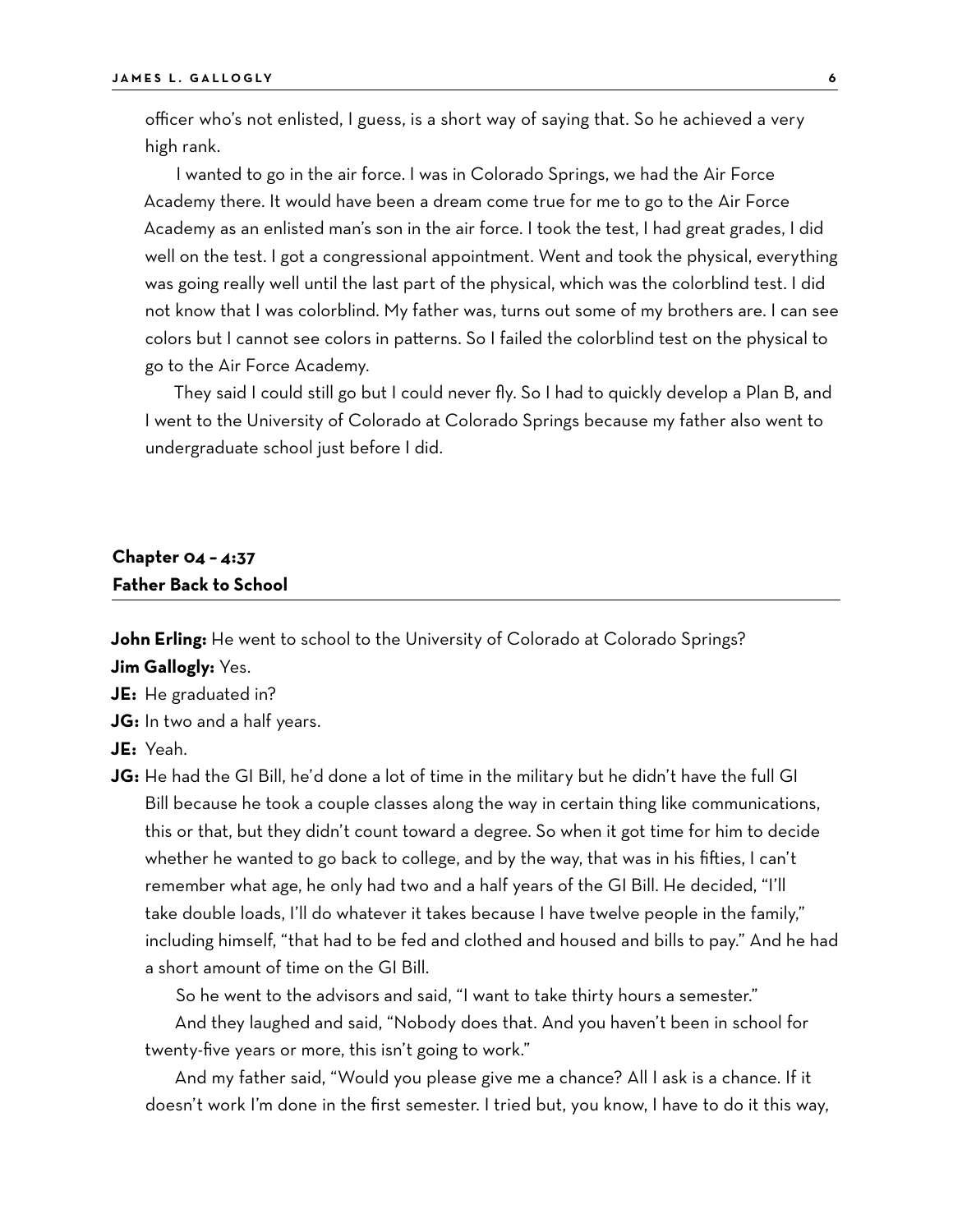I literally have no choice. If I make it my first semester, give me a second semester to try again." He was basically a straight A student and very disciplined. Remember, they called him Sarge. That discipline didn't just come at the expectation of others, it was also for himself.

**JE:** Pretty amazing, isn't it?

**JG:** It was just nothing short of amazing. In fact, there's a great conversation my father and I had before he went to college. I'll never forget it. This is usually a reverse kind of a conversation. My father and I were sitting at the dinner table. He looked at me and said, "Jim, I'd really like to go to college. I know I should get a job, I know we need the money, but I always wanted to be a teacher and I cannot be a teacher if I don't go to college. It just won't work that way. I could probably get some kind of civil service job or some sales job or doing this or doing that but I always wanted to be a teacher. And I want to go back to college."

Well, I was in high school at the time and full of myself and thought I had a pretty good understanding of the world, you know, at that young age. Said to my father, giving him advice, "Dad, this is not going to turn out well. You should not go to college. You told me you were a C student in a little school in Iowa and now you want to go off and go to college. You don't have the academic credentials, you haven't written papers forever and ever. You were Crypto so everything you always write is in code and short." I said, "Dad, this is not going to work. The best advice I can give you is help put bread on the table for the family and give up this crazy idea."

He said at the time, "If you have passion for something you'll find a way." And he did. He ignored my great advice and he did what he wanted to anyway.

**JE:** (laughing)

**JG:** And I told you that story because we need to talk about that same conversation later because it shows up in reverse at another point in life.

So then he taught.

**JE:** What grade level did he teach?

**JG:** He started out student teaching in high school, where I was going to high school, Wasson High School, Colorado Springs. And I had friends who were in his classes and I was just mortified what they'd say about my father being a teacher because I figured he'd want to have strong discipline in the class. And there I was not disappointed. But I thought that this would be a big stretch for him because most of the people that I knew wouldn't have the kind of discipline that he expected in his family.

It turns out that he was a great, great teacher. People were telling me how wonderful he was in the classroom, how practical, how great his experiences were and how fun it was to listen to him talk about history and economics. Those were the two subjects he taught.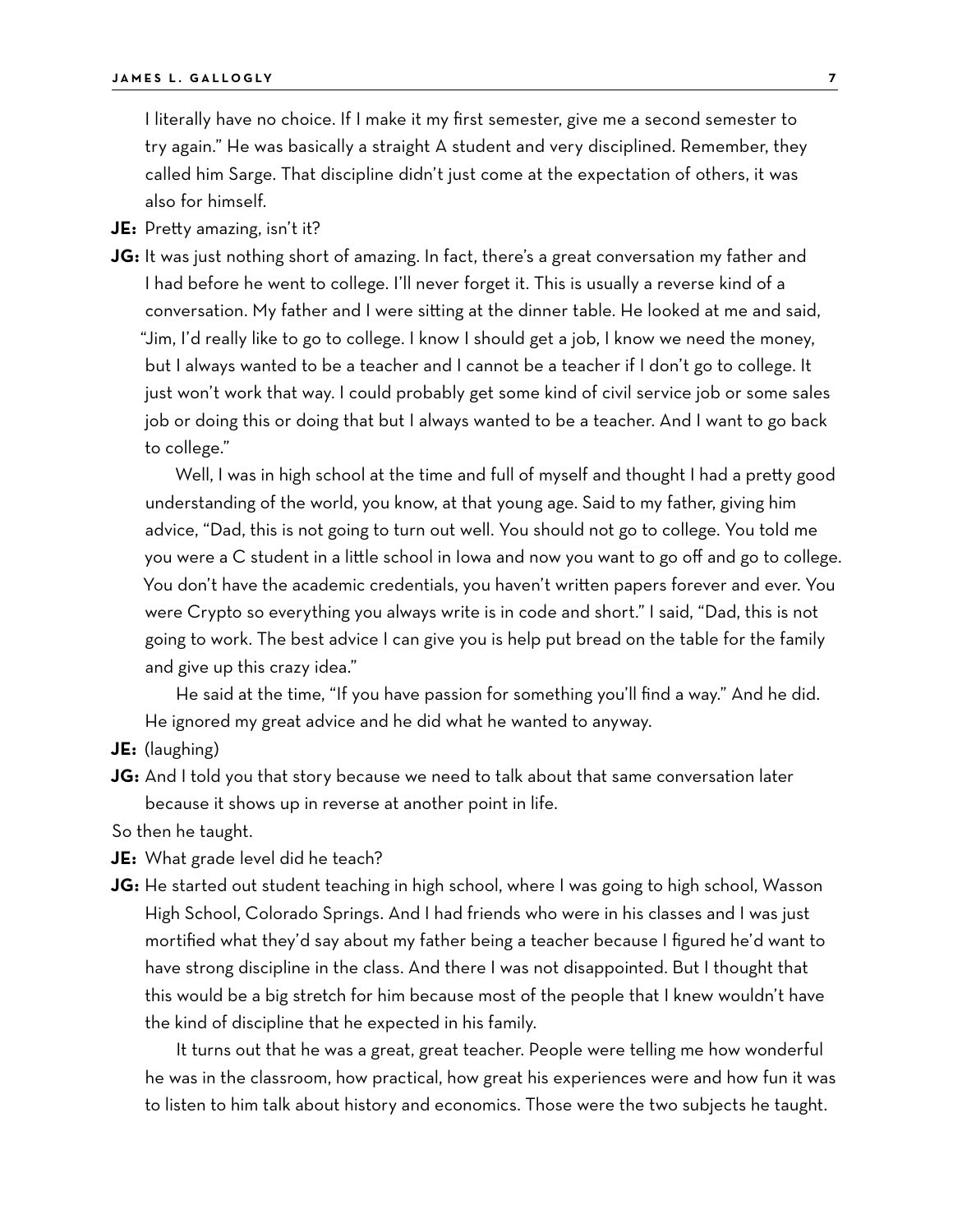When he got done student teaching he went and taught at middle school because his view was that you needed more of that discipline and all in middle school. That's where he thought the problems develop in students, you know, that difference between being a child and an adult and that that's where he'd have the most impact. So he wanted to teach in middle school. And he taught in the Air Force Academy School District, District 20.

**JE:** How many years did he teach?

**JG:** I think it was around fifteen years. He taught for a long and then retired and wanted to live in the mountains and spend some time with is grandkids.

#### **Chapter 05 – 11:44 Privileged Environment**

- **John Erling:** Now that he's working with his family and teaching his children, didn't he guide many of them into the areas that they seemed to be interested in and nurtured them in that area?
- **Jim Gallogly:** Yes he did. First, I want you to remember, this is an enlisted man in the air force. I said before that he built a wall, built a bedroom for all of us to sleep, he also always had a library. No matter where we lived he'd build a library. Just get plywood and a saw and he'd build a library. When you move a lot you don't want to carry a lot of things but he always had books. And he would not just have any books, he would classic books, great books, philosophers and Shakespeare and a variety of, you can imagine, the best books. He'd always have a collection of a hundred plus books that he would carry everywhere. And all of his children were given reading lists.

"This year, Jim, during the summer, I want you to read these five books." And it wasn't that we had to prepare book reports or something to prove we did it, if he said you're supposed to do something, we did it. So we'd read these books. We were never tested, never questioned, we just expected to do it. And it turned out that great books are a joy to read and I actually look forward to it.

Very few people could say that when they're in grade school they write a book report about a fourteenth century English philosopher and the book is a thousand pages long. I did that kind of thing because my father made that kind of book available.

The other thing that was so unusual, not just the library, the way he trained. My father wanted me to be a business person someday. I don't know why, I don't know what he saw in me, but he said, "Jim, not only do I want you to read these books, I want you to regularly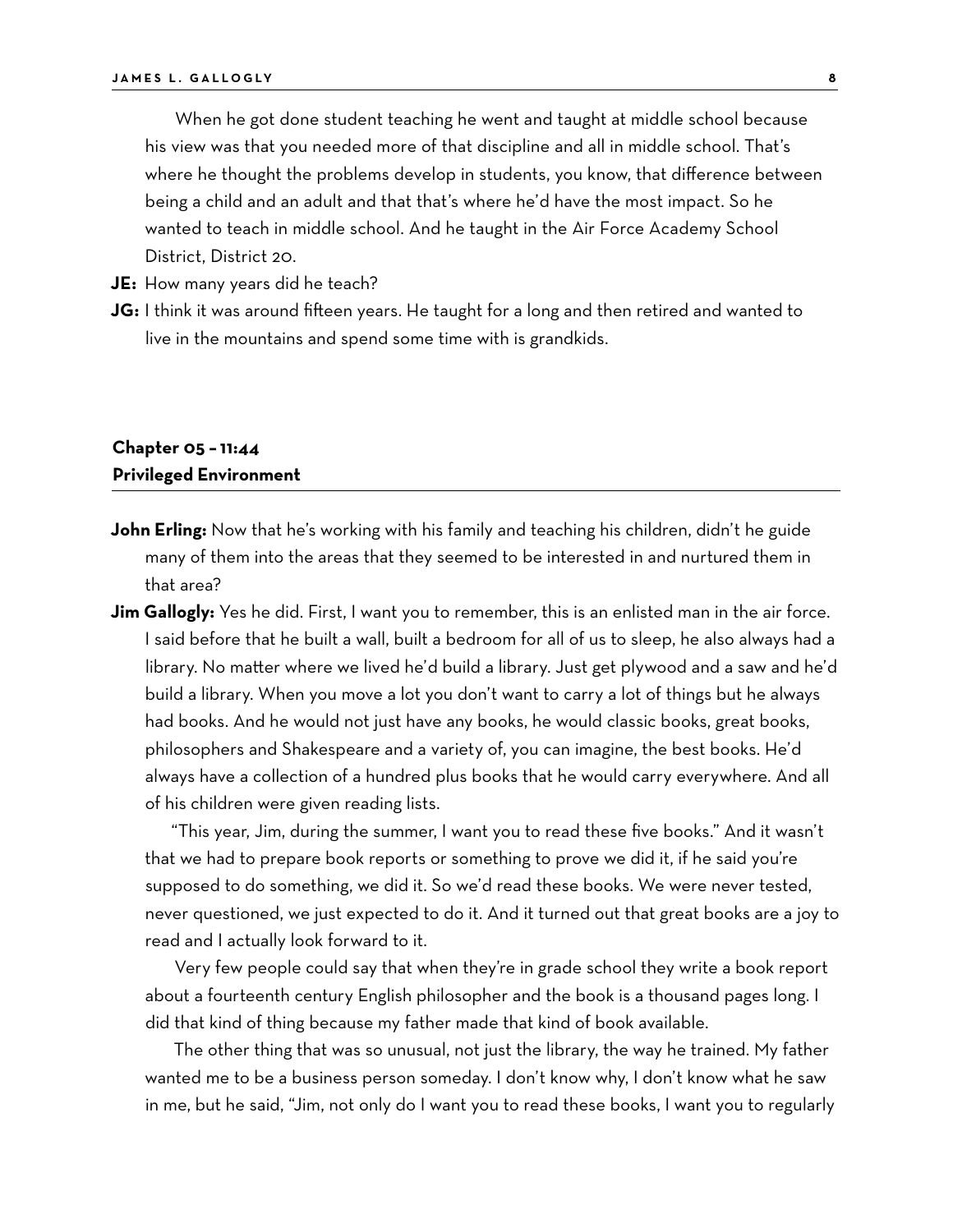read…," and he couldn't afford it but he still bought it, a subscription to something like *Forbes Magazine*.

And in the newspaper he'd always save the stock market section, every day of the week. And on weekends we would chart stocks. He would have other investment books available that I was supposed to read. And we would talk about his portfolio of stocks that he owned.

Now, it took me a long time to figure out that my father had no money and he had no portfolio, but that didn't mean we couldn't pretend. So we had this, what I thought I was real, portfolio of stocks that were in fact pretend, but if real, as poor as we were if we didn't invest right it could make us poorer.

I was very focused as a young man on picking the right stocks and understanding why, what industries, what stocks, all of that. First in grade school and middle school. By the time I got into high school I figured out he didn't own any stock and so we didn't play the game anymore. But I was learning those kinds of things.

Each one of his children, he was able to see something in them that caused him to push them in a direction.

My older brother, it seemed clear from the very beginning that he was going to go into military, and that's what he did.

One of my brothers is a CFO. He was trained a bit like I was.

My two sisters, one was pretty clear she wanted to be a mother like my mother. That was terrific. One of my sisters showed a lot of inclination to teaching. She became a teacher. And my father guided each of us in a very unique way.

If you think of the workload of that, that many children, finding that kind of talent, pushing them in a certain direction, he's an amazing, amazing man.

- **JE:** You know, we, uh, think of wealth now in terms of money, dollar signs, but you were wealthy then.
- **JG:** Oh, very much so. I said I lived in a privileged environment.
- **JE:** There you go, right.

**JG:** And people said, "Well, what do you mean by privilege? You're as poor as church mice."

**JE:** Right.

- **JG:** And I said, "No, no, no, I was privileged to have a father who cared, who had great faith, who took a great deal of time and interest in each of us. He had great books for us to read, taught us discipline, showed us great examples. I mean, what a privileged environment that is. That you can't buy."
- **JE:** He encouraged you to be on the debate team?
- **JG:** He did.
- **JE:** Why?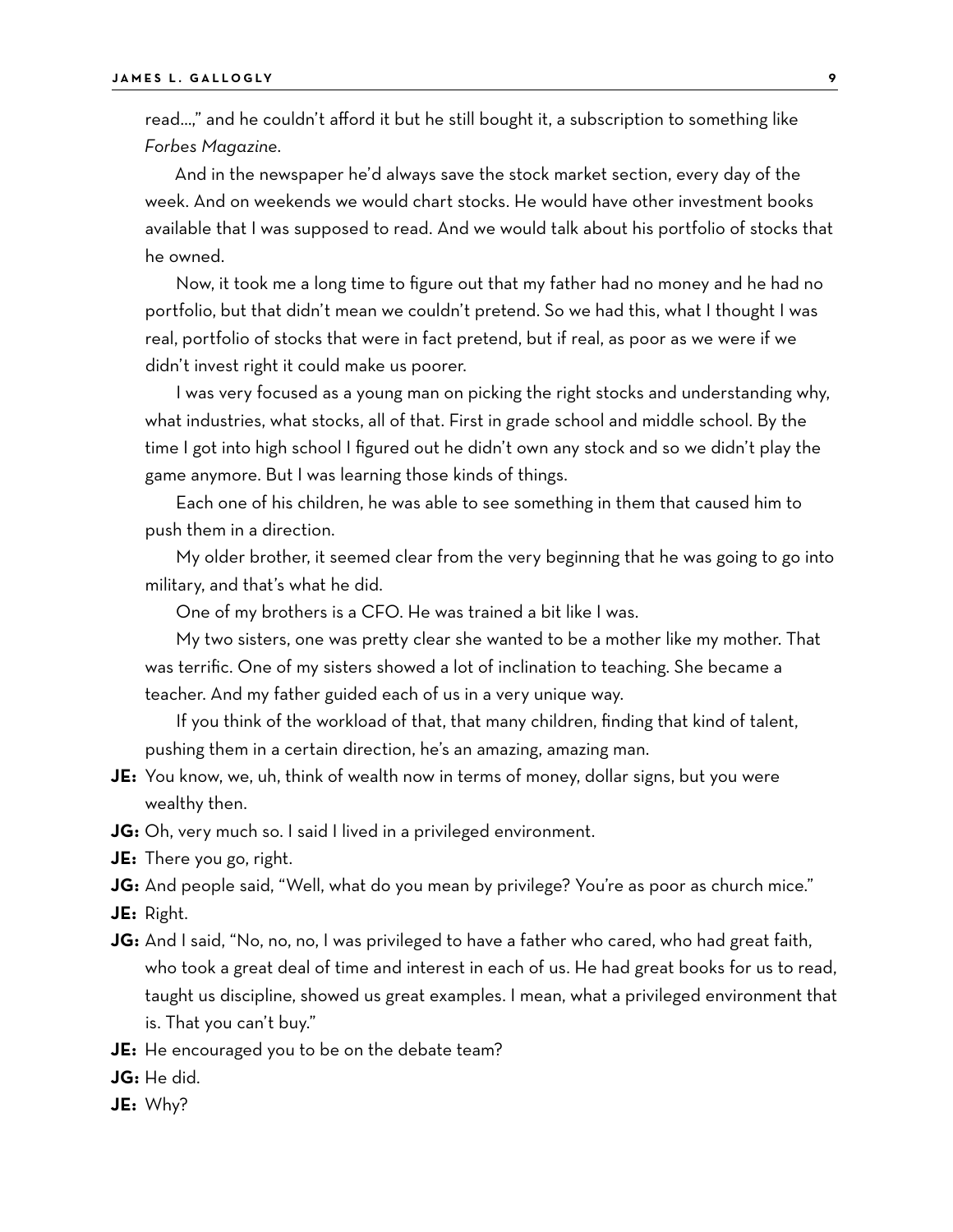**JG:** Well, my father was also fairly blunt, that came with the military service too. He was not one who pulled many punches. By the way, I want to talk about punches too, because that's part of what he also taught us. My father said, "Jim, if you're going to be successful in business someday it's not just about picking stocks. You're a bit of a mumble mouth." That's what he called me, a mumble mouth. I had a speech impediment when I was young. Had, you know, had somebody help me with my speech, couldn't pronounce certain letters right. And I was always a little bit shy because of that. He said, "I can't see you standing in front of a group making a speech. You're very, very smart but you're a bit timid and you need to have confidence. One of the ways you can accomplish that is get on a debate team."

And I said, "I do not want to do that, Dad. I do not want to be on the debate team. I have no interest in that. It gets in the way of my other studies and I do not like speaking in front of people."

He said, "That's exactly why you're going to do it." He said, "Son, this is not a request, this is one of those orders."

And when you heard the word "order," you knew that was not debatable, even if you're going to be on the debate team, it's not debatable. So I went onto the debate team, and regardless of how I interview today, whether I'm articulate or not, at that time, I was a very good debater. And almost immediately we made it to the state tournament.

My partner in high school was a young man named David Grecimer. Grecimer and Gallogly, how about that for a couple of names? Long and complicated. He went straight to Johns Hopkins Medical School. He was a concert pianist when he was in high school. He was an absolute genius.

Between the two of us we were quite the debate team. We always went to the state finals and we never won in the state of Colorado. We always were beat by a Denver team but we did take a multi-state tournament first place. And he was just a wonderful young man to debate with. But my father made me do that.

- **JE:** Well, you surprised me because I thought you were going to get there and be very nervous and very shy, but, bingo. Did you overcome that pretty fast?
- **JG:** Yes, because one of the things, I said I was only number two once, well, if I'm going to do something I'm a very competitive person. And one of my father's sayings is, "If you're going to do something, be the best at it." You know? If you're going to do it, be the best at it. And he said that time and time and time again.
- So if I was on the debate team his expectation was not to just participate; his expectation was to excel. So when he said, "You're going to be on the debate team, Jim," I knew what that really meant.
- **JE:** Right.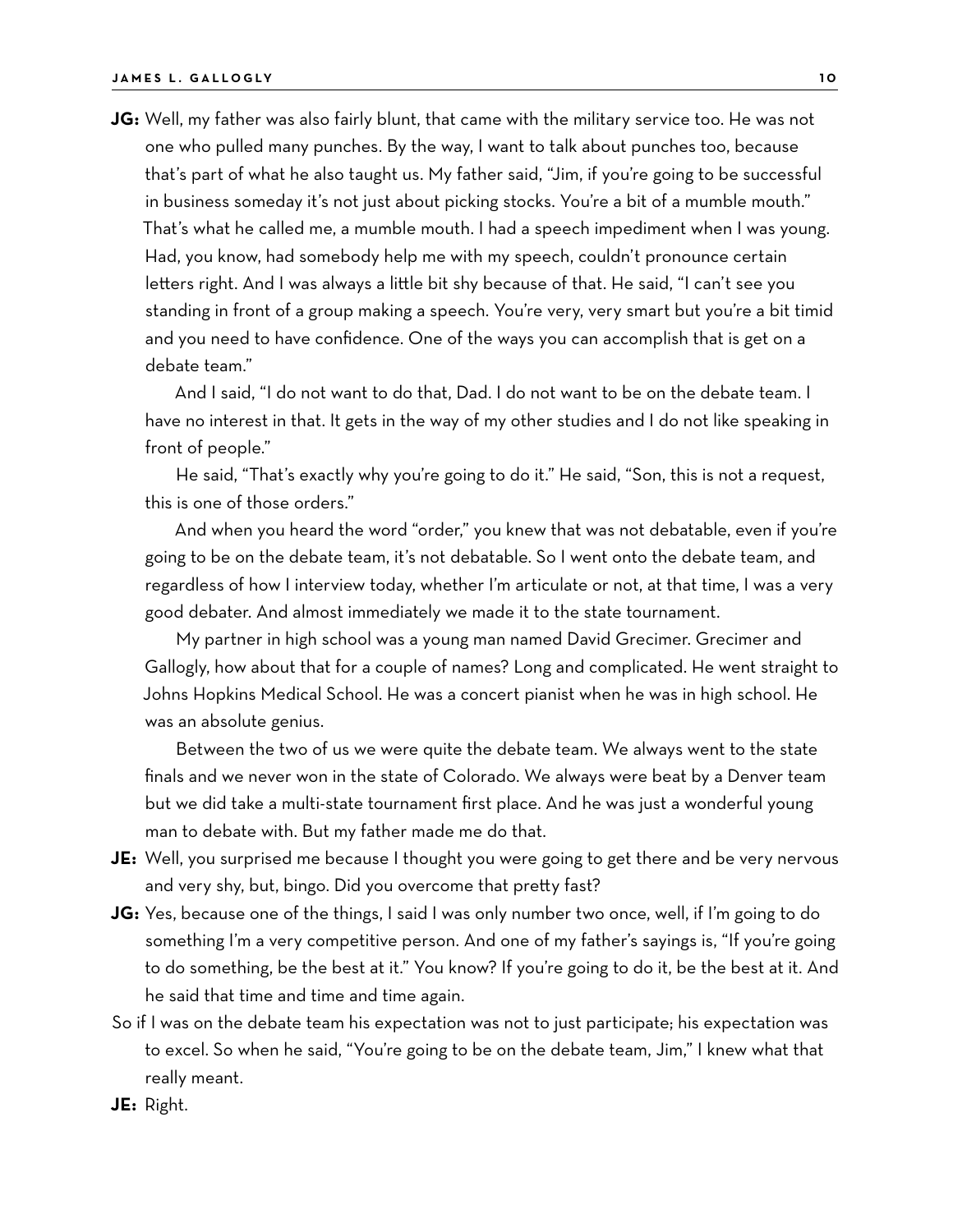- **JG:** I have to tell you this wonderful story because it wasn't just my father. When I went to my first state tournament I got my shoes out of a trunk and all, I did not have a sport coat. You're supposed to wear a tie and a sport coat to the state debate tournament. My mother made it for me. My mother was a seamstress.
- **JE:** Did you like it?
- **JG:** It wasn't stylish but I loved it.
- **JE:** (laughing)
- **JG:** The collars were a little thick.
- **JE:** Did you feel funny wearing it?
- **JG:** I, well, I did and I didn't. I felt funny wearing it because it didn't look like anybody else's suit or sport coat, but it also didn't look like anybody else's because nobody else's had that love.
- **JE:** Yep. Yeah, that's great. My mother made some shirts and the collars were always too big.
- **JG:** Yeah, people used to make things in the day.

**JE:** Yeah.

- **JG:** And my mother made that sport coat. The second time I went, they were so proud of me that they actually went to Montgomery Ward's and my father bought one on sale for me. It was the ugliest plaid sport coat in the world, but that was a big sacrifice for him to do that.
- **JE:** I should say, as you tell this you tear up a little bit as you tell about it.
- **JG:** Yeah, a little bit. It's still a good—
- **JE:** It's a great story.
- **JG:** Yeah, yeah, it was great.
- **JE:** He was a good athlete too, wasn't he?
- **JG:** He was. He was a football coach, a baseball coach. We had our own baseball team. If you have eight boys and you have a father who's a good athlete and a baseball coach, a football coach, guess what we had? We had probably the best family baseball team ever. And people used to come play the Gallogly boys in this dirt lot out in front of our house.

Our house was very modest. And the nice thing about growing up in a house like that is sometimes there's vacant lots around. Well, we turned that into a baseball field. We played hours on end when we were on summer break.

- **JE:** Punches, what did you mean by punches?
- **JG:** Well, punches. Um, one of the things my father did was when he was growing up in the Depression, he and his brother found that one of the ways they could make some money besides bailing hay and working on the farm was to go box. Boxing was a popular sport back then, so they both kind of went pro on boxing and got paid to go fight.

His brother Gene was a Golden Gloves and my father, I don't know, my father never talked about himself much so I don't know what he achieved. If he achieved something he'd never tell us anyway so we never asked. He's a very modest man. But he loved boxing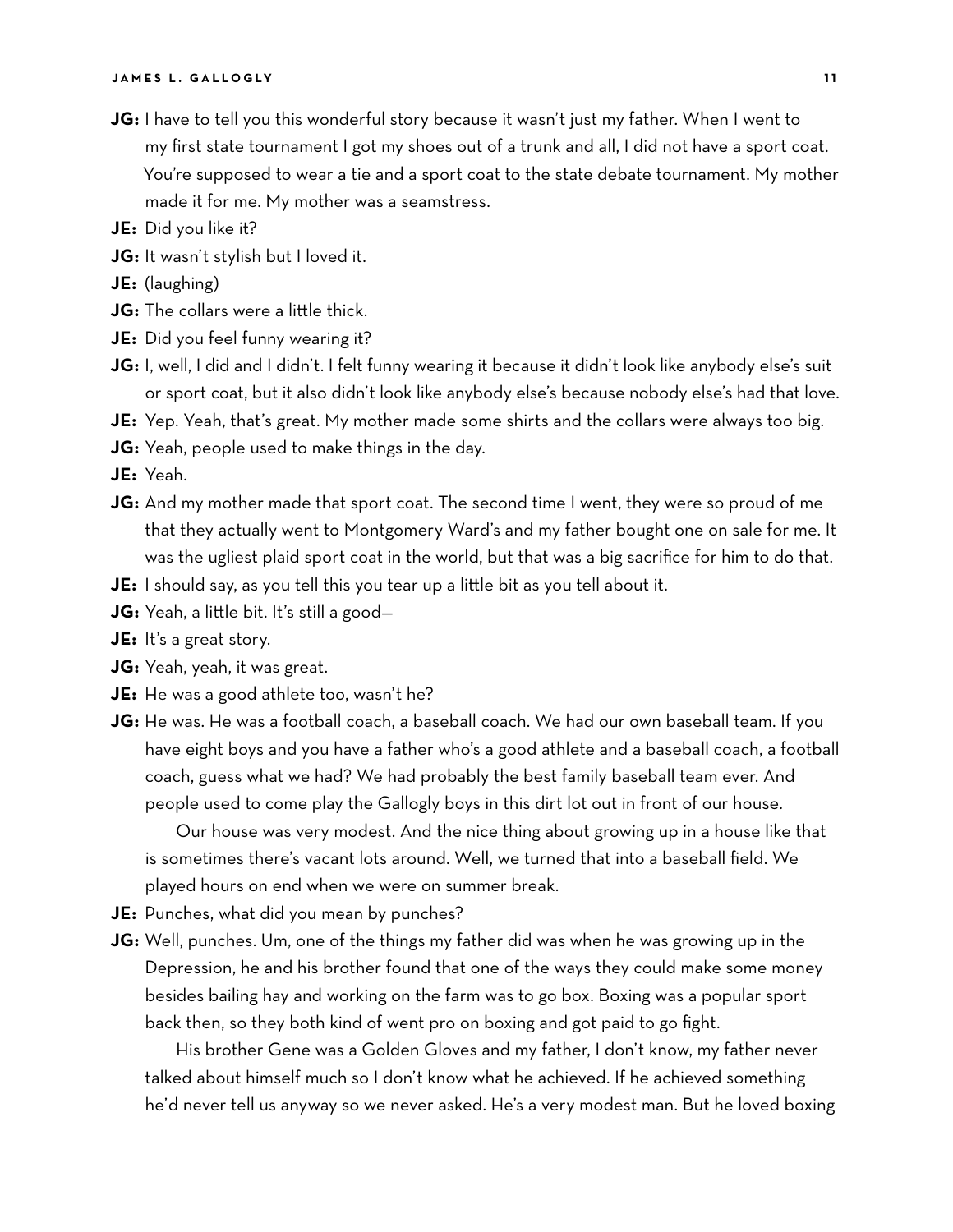and he wanted either my older brother or I to be a pro boxer. And like I said, if you're going to do it, do it really well.

My older brother was too big and too awkward to be a good boxer. I was small and really fast. My dad said, "You're good enough to go pro." And every Christmas we'd get a new pair of boxing gloves. About every third or fourth year we'd get a new boxing helmet. It took a while to wear those out.

I used to hate to see Christmas for one reason when I was young. All the furniture would get moved out and my older brother and I would probably go ten rounds on Christmas Day with our new boxing gloves. Not all at once, just beat the pulp out of each other and he was a lot bigger than I was. So it wasn't much fun to be the little guy. But, let me tell you, he never knocked me out but I knocked him out multiple times. And I was a pretty good boxer.

My father said I was good enough to go pro but, at some point when I got old enough to even think about it, he said, "That's not what you need to do."

**JE:** Your father was how old when he died?

**JG:** He was in his sixties. And one of the things that I look back and regret is because we were in the military and because we were poor we never went to the doctors. We could never afford to go to the doctor, we just got better. You know, whatever we got we could go get medicine or whatever. I guess in the military it was free but we just never went to the doctors.

In fact, when I worked all my career until the last year I worked, let's see, that would have been something north of thirty-five years, I never had a sick day in my life at work. My father had something going on and he thought he had pneumonia. He went to the little country doctor and kept diagnosing him as, "Well, you still have that lung infection and you have this."

A year later he finally went to a doctor in town, turned out he had cancer. If he would have gone earlier it probably would have saved his life. But it's just something he never did. And so, unfortunately, by the time he started getting treated it was just simply too late.

**JE:** It had to be tough then.

- **JG:** Yeah, it was.
- **JE:** To lose him. Down through the years, does he sit on your shoulders every once in a while? Talks to you?
- **JG:** You bet, you bet.
- **JE:** Yeah. Well,…
- **JG:** Wingtips and all.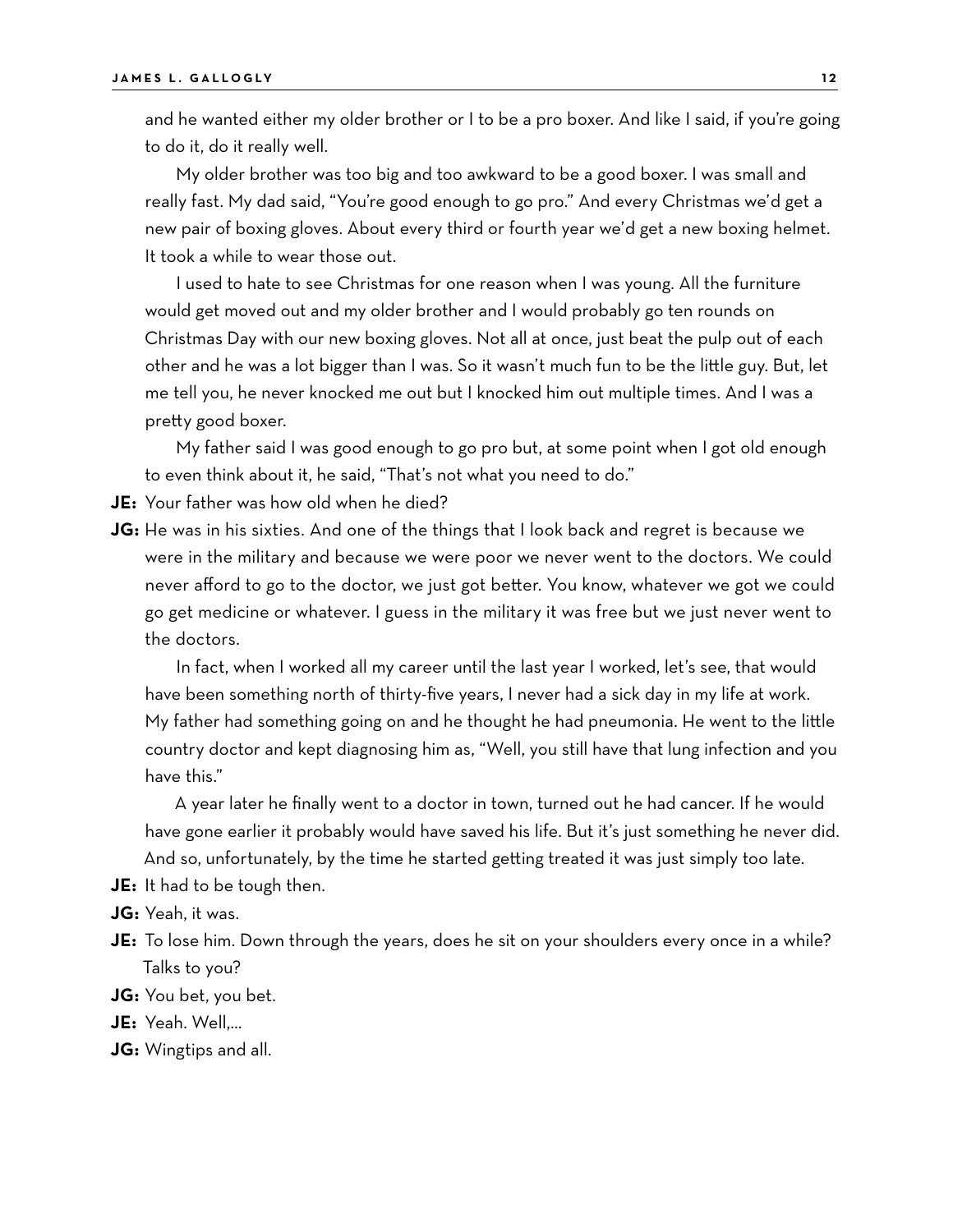#### **Chapter 06 – 8:10 Safeway**

**John Erling:** We need to get around to talking about you.

- **Jim Gallogly:** Well, he's better to talk about, he really is, because you find the people you admire you turn into.
- **JE:** Yeah. You went to elementary school many places?
- **JG:** Yes. I started in a little farm school in Iowa, all the grades, one through six, no kindergarten, one through six. I was too young to be in first grade but that didn't matter, you still go to school. Everybody taught in the same room by a single teacher.

Then he got transferred to Alaska, Fairbanks, Alaska, so I showed up. I'm in first grade, too young, but I started early. So when I graduated from high school I was a year younger than everybody else in the class.

- **JE:** And that was in Colorado Springs at Wasson?
- **JG:** Yes, high school.
- **JE:** High school. What year did you graduate?
- **JG:** Nineteen seventy. We were three years in Fairbanks, three years in Anchorage, and we came back to Colorado Springs. I did middle school and high school in Colorado Springs, and undergraduate school.
- **JE:** Did you play sports in high school?
- **JG:** They didn't have boxing, I was a wrestler. And I wrestled the lowest weight group.
- **JE:** How about baseball? You could have carried that off.
- **JG:** Oh, I was a good baseball player but, you know, we had things to do in the summers and the way they played all of that I just didn't have time for baseball. But I could have played baseball very, very well.

And in fact, I played in the Alaskan All-Stars in baseball, so I could have made any team. And then, they didn't have baseball in Colorado Springs for my age when I was at the University of Colorado, Colorado Springs, they actually have a team now, but they didn't then.

When I got here at the University of Oklahoma at law school I played on some industrial teams. Just pick-up kind of and played on teams.

- **JE:** Huh.
- **JG:** And I played until I was in my forties. I just loved baseball and loved to play.
- **JE:** What was your position?
- **JG:** Shortstop until I got quite a bit older and my elbow was burning out after all those years. And that's a deep throw, so then I moved to second. I played any position because when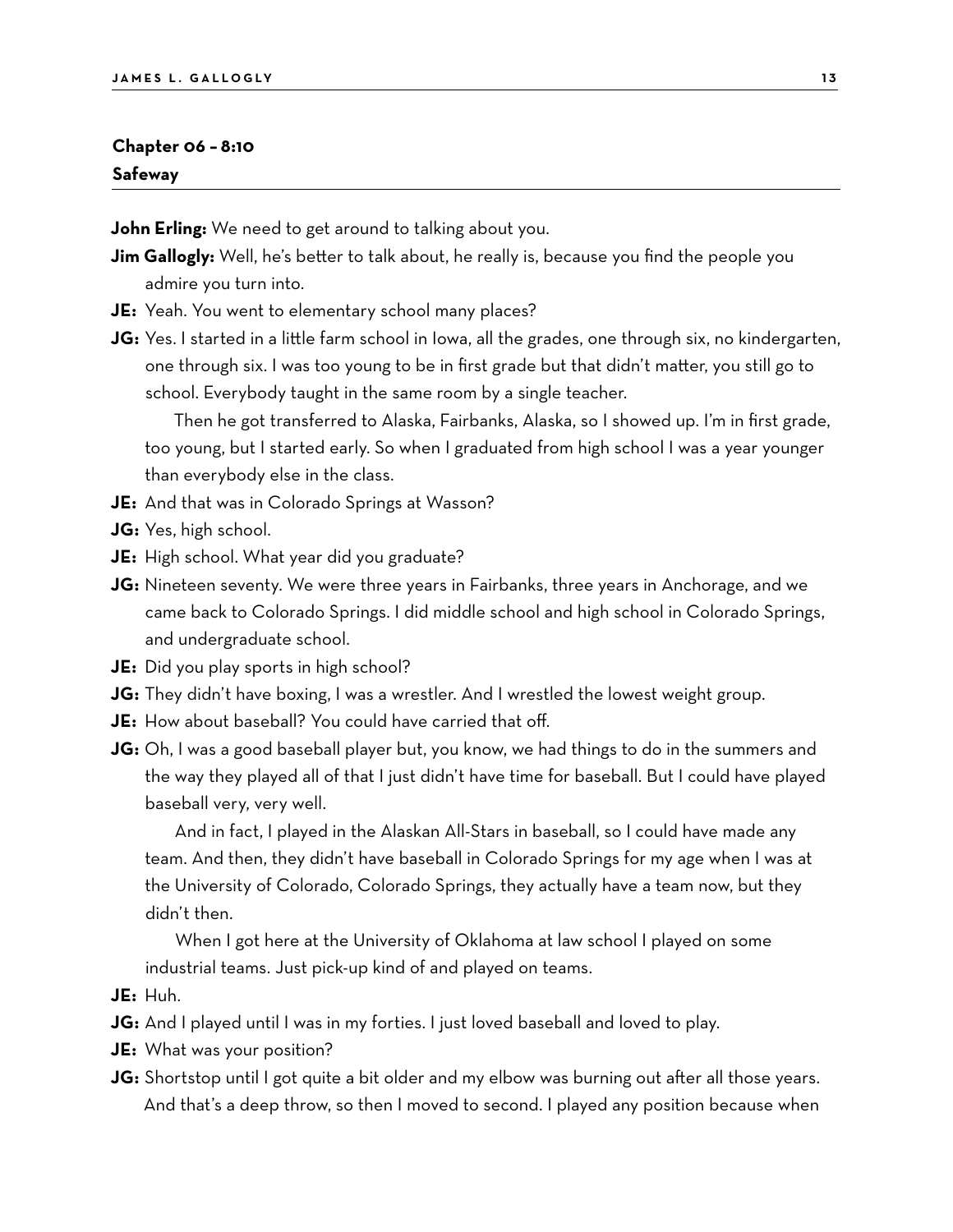you learn out there on and the sandlot I played outfield, I played this, I played that, but I loved shortstop. And that was always a high-skill position.

The other thing that was a little unusual was I could bat right-handed or left-handed and hit almost equally well with either hand.

- **JE:** So your batting average of 312?
- **JG:** I don't know what it was but I was always lead-off because I was always on base. Not always but a lot of the time.
- **JE:** University of Colorado, Colorado Springs, what was your major or majors?
- **JG:** Psychology. An interesting story on how that turned out, again, with my father's influence, the gentleman who ran the psych department at the time, Professor Nichols, was an exmilitary person turned CIA. Spoke multiple languages, all of this. My father and Professor Nichols hit it off because they were the only two people with crewcuts on campus. They were both about the same age and they turned out to be good friends.

So when I decided to go to that university because I had the colorblind issue at the Air Force Academy, they took me immediately. I had great grades, I finished, I think, number five in my high school class in a big school. So I could get in anywhere.

But my father said, "If you go here, you can live at home." I also worked full time. You know, I helped the family support the rest of the kids. That's one of the reasons why that I was interested in Air Force Academy, you get paid while you go to school. In a sense, I'd have a job, you're in the military.

So I worked full time almost my entire time while I was in undergraduate school. But Professor Nichols and my father were good friends. My father said, "Take a class or two from him, you'll really enjoy it."

Fortunately, I really did and stayed and that was my major. Then I could live at home and work.

- **JE:** Yeah.
- **JG:** You know, we were a family and all of us helped. My father had just finished college himself. He's a school teacher—we had some bills to pay. So we all just contributed.
- **JE:** So you did various kinds of jobs then?
- **JG:** I worked at Safeway. I started about the day I finished high school at Safeway, worked all summer, all the way through undergraduate school. And then, even when I came to law school I worked on the weekends here in Norman.
- **JE:** Did you ever think that the grocery business was going to be your life?
- **JG:** I did for a while. After the first four years I thought I'd never want to do it. But having the degree in psychology turned out to not be something that gave me an opportunity to go find a job right away. At least the kind of job I wanted.

And kind of an intervening story there, I also met my wife at the grocery store. She and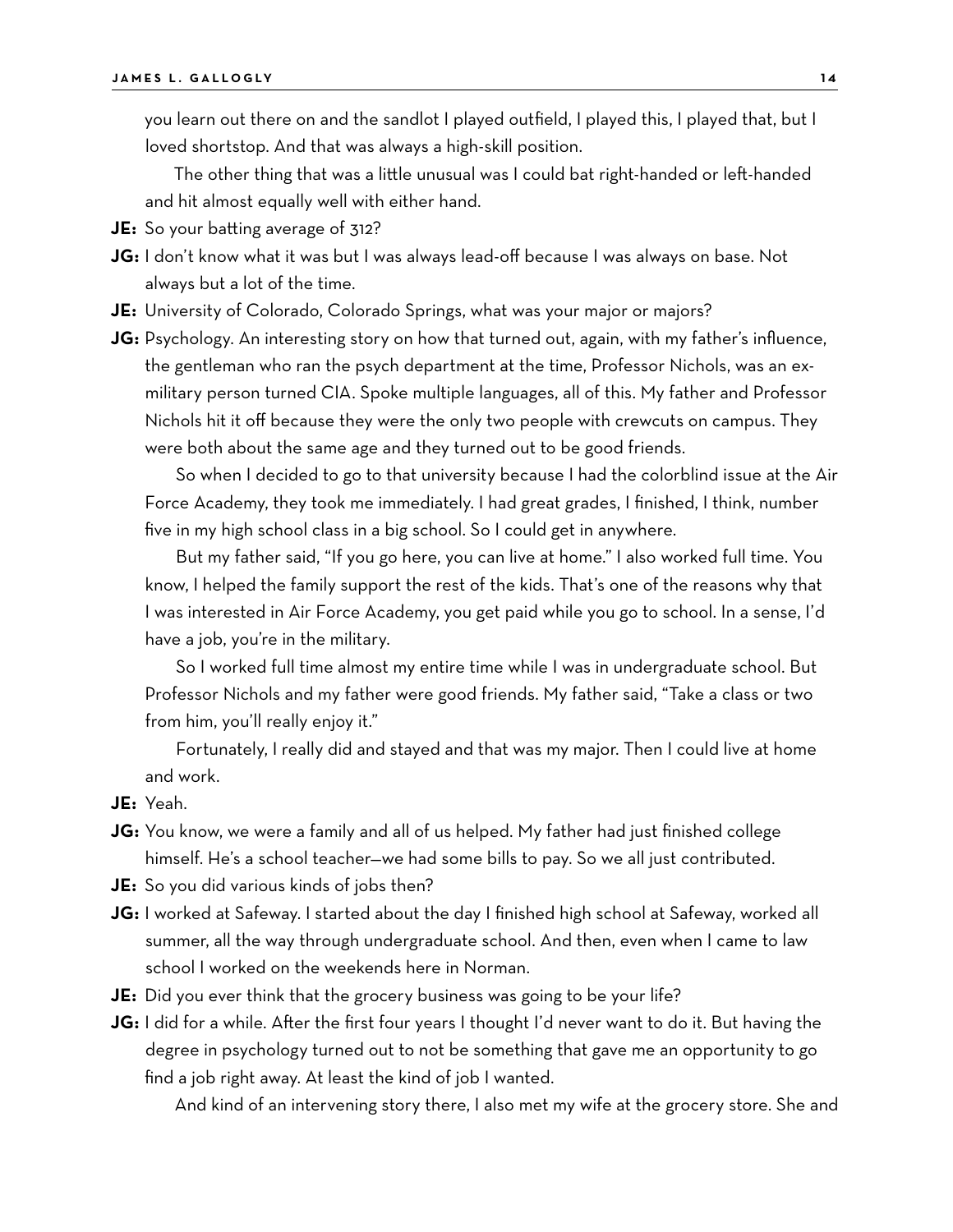I both worked together and so when she graduated from high school and I graduated from college we got married at the tender age of twenty-one and eighteen. By the way, we've been married forty-four years now.

**JE:** And you have three children?

**JG:** We have three children.

**JE:** Are they daughters?

**JG:** All daughters, yes, all daughters. I've got to talk to you later about the Muslim faith and three daughters, this is really important. (laughing)

Anyway…so we got married. I continued working at Safeway. So that brings me to the story about my father and that opposite discussion. I sat down at the dinner table one weekend and said, "Dad, I think I want to go to law school. I got my undergraduate degree, did well, I think I can get into law school."

My father said, "That's a really bad idea."

And I said, "Why is that? I thought education is something you always thought was a great idea."

He said, "Not in this instance." He said, "Way too many lawyers. You're going to go to school, you're going to accumulate a lot of debt. It's three years. You're going to get out, you got a wife you have to support. You're doing really, really well at Safeway. In two or three years you're going to be a store manager there. They're promoting you right and left and you're going to be a store manager in a few years.

"Your wife is working, you got a nice car, everything, you know," when he looked at his world we had great success. We had some money in the bank, we were saving money and all. He said, "Why law school?"

Just like he did with me, I said, "Dad, I'm not going to take your advice, I'm going to go to law school."

He said, "Okay. If you do it, what I always tell you is be the best at it. Have passion for it, be the best at it." Then he said, "There's always room at the top. There will be some of those lawyers get jobs. There will be some of them that do well. Be one of those. If you're going to do it, do it all out."

I always remembered that about everything I did the rest of my life.

**JE:** But you had a degree in psychology. Were you planning to become a psychologist?

**JG:** You know like happens with a lot of young people, you start, you find something you have an interest in but you don't have a plan. And I didn't know when I was majoring in psychology what that plan would be. My father was an enlisted guy and he couldn't really give me advice about go do this or go do that. You know, I took aptitude tests and all in high school and said, "You have this great aptitude for math." I really was a math whiz and I should have been an engineer. That's what everybody said I should do was go to engineering school.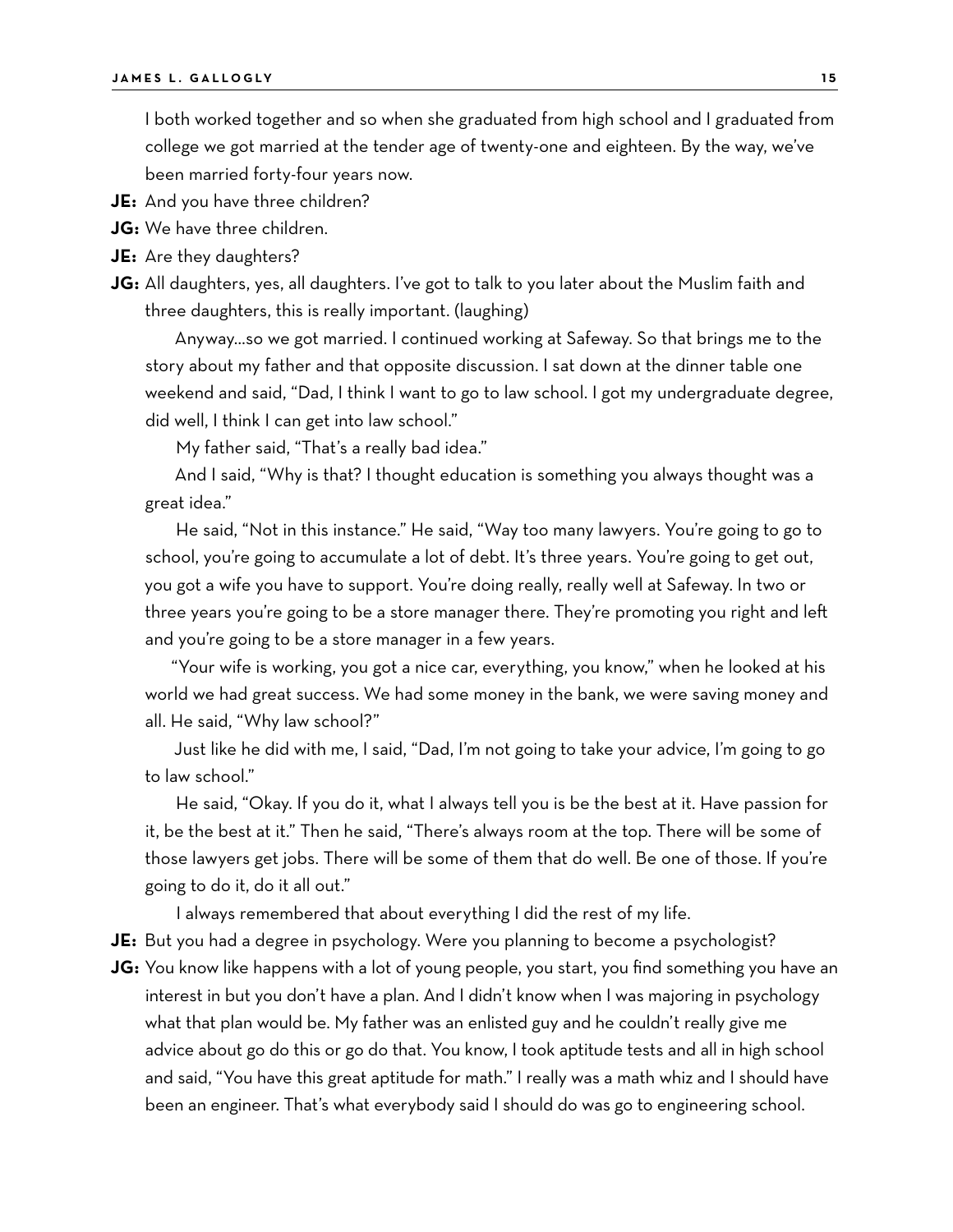I took calculus and all those things in college and it was so easy. But I didn't know what engineers do and it wasn't really a school that had much of an engineering program at the time. I just didn't have good counseling and didn't know.

You see that I worked my way around in my career to work with a bunch of engineers and naturally in the jobs that I did it was like I was an engineer the rest of my life. But I missed that opportunity to actually go to school and do that because nobody gave me good advice.

- **JE:** Maybe that was good. You might have been an engineer to this day.
- **JG:** Well, you never know and if I had been, that would be a wonderful change.

Something that my father always also said that I think was so important, you hear me talk about him a lot, it's because he had high impact; but one of his favorite sayings besides "Be the best at something if you're going to do it," is, "Never judge success by the size of your paycheck."

**JE:** Um-hmm (affirmative).

**JG:** People have all sorts of different sizes of paychecks, different aspirations, different things that they do. Don't judge their success by the size of their paycheck.

# **Chapter 07 – 5:50 Two Wives**

**John Erling:** You said you got married, we didn't name your wife.

**Jim Gallogly:** Janet Ostimiller, turned Gallogly, and she even learned how to spell it since she also had a long last name.

**JE:** Did she have a career?

**JG:** She certainly did. Her career's being a great mother. This is something she was talking to me about recently here at OU. She said, "I feel kind of funny because I'm here at a university and I never had the opportunity to go to college. Year round all of these faculty members, the smartest people in the world, they're always talking about where they went to college and all and very proud of being from OU." She said, "I was here but I was putting you through school."

And I'm very proud of her for doing that. How many people will give up their personal opportunities to make somebody else's dreams come true?

**JE:** Yeah.

**JG:** That's what she did. She didn't like working at a Safeway any more than I did. She started in high school working at Safeway because she also came from a humble family. And if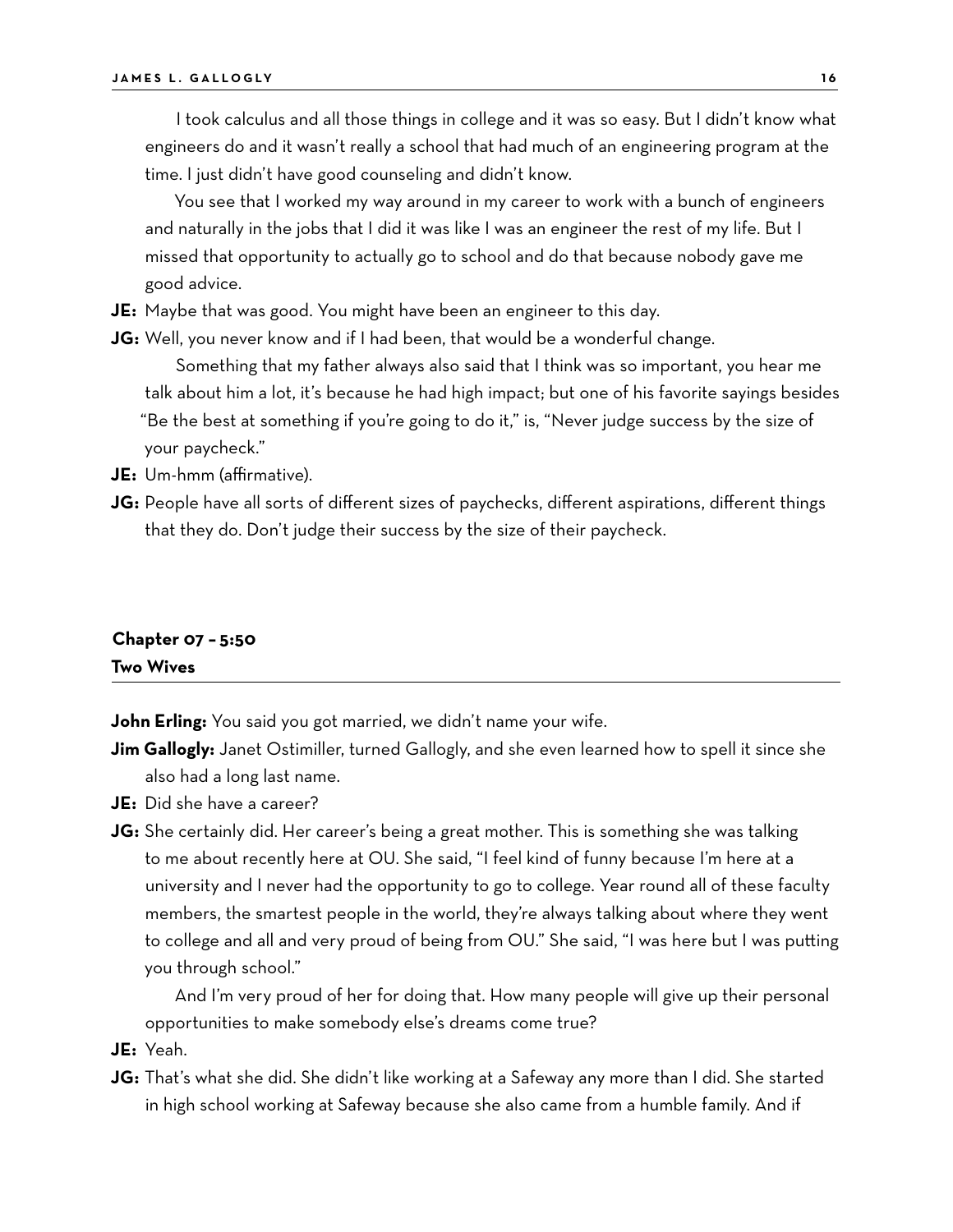she wanted a new dress or something like that she had to go out and burn money. So she worked for many years at Safeway as well as me. That's where I met her.

When I decided to go to law school, she said, "Let's work together for a year, let's save our money so we can go wherever you decide to go."

And then when I started at OU she worked full time all of that period of time. Of course, I'm in the classroom or working on weekends, studying all the time, and I was an absent husband. Didn't matter if she worked in a very dedicated way instead of going to college in a college town like everybody else in fulfilling her dreams—she could have gone to college—she did that for me.

- **JE:** Yeah.
- **JG:** Pretty unique, huh?
- **JE:** And then you had the three children.
- **JG:** We had three daughters after that. One of the reasons I decided to finish so early, I finished in two and a half years, is we wanted to have a family. Her family, she just had a brother but, you know, good family life. I had a great family life. We're going to have a family, we're going to raise our own kids. So we had three daughters.
- **JE:** And you chose not to have ten?
- **JG:** That's right.
- **JE:** What are your daughters' names?
- **JG:** Kelly and Kasey and Kim. So we have Jim and Janet with a J; the next generation, Kelly, Kasey, and Kim. It sounds like we had a plan but we never thought we'd have daughters because she had a brother and I had seven brothers and just assumed we'd always have boys. This generation was all daughters.

So I got to tell you the Muslim story.

- **JE:** What is it?
- **JG:** When I'm overseas people are telling me, "Jim, in the Muslim faith if you have three daughters it's an automatic ticket to heaven."

I said, "That can't be right. That just cannot be right."

They said, "No, no, no we can show you in the Quran where it says that if you have three daughters you're in." And he said, "All you have to do is convert your faith." (laughing)

And I said, "There's got to be a catch. There just has to be a catch. I mean, if I convert I'm automatically in heaven on your faith?"

He said, "Absolutely."

I said, "It's starting to sound pretty good."

He says, "No matter how much you screw up on this earth, after you've raised successfully three daughters, you're in."

I just kept thinking and thinking, "There's got to be something wrong with this picture."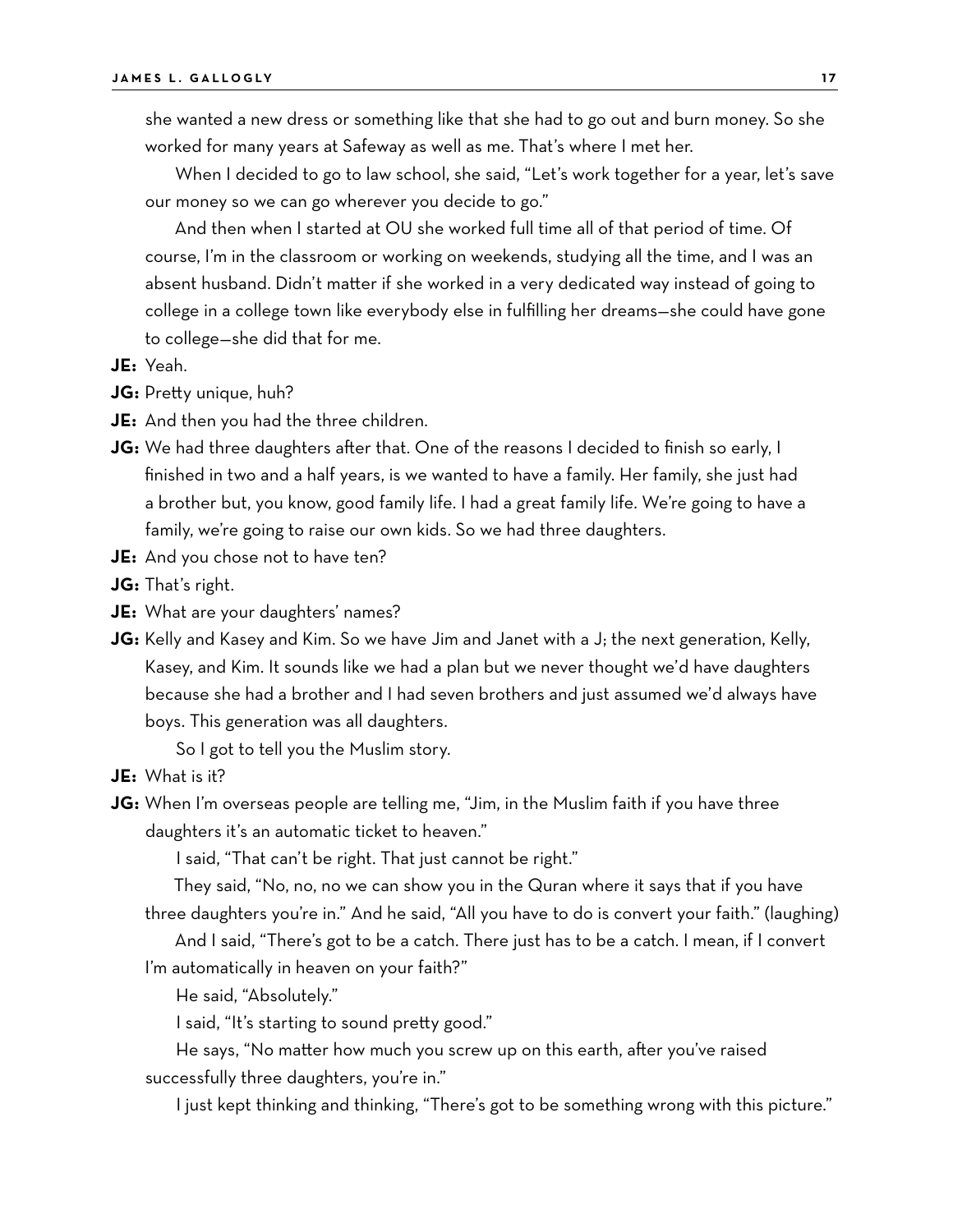And they said, "No, no, no it doesn't…"

Late in the conversation this particular person was trying to talk me into converting,

he says, "Well, you have done well in business and you have achieved a certain amount of wealth. So with that wealth you should take at least two wives."

So I told you there was a catch! (both laughing) I said, "I think I'm going to continue to take my chances."

**JE:** Right.

**JG:** So that's my story of my friends in the Middle East.

**JE:** You're Catholic?

**JG:** Yes I am Catholic. With that many children in the family, you bet, Irish Catholic.

**JE:** Right.

- **JG:** Um-hmm (affirmative).
- **JE:** University of Oklahoma, you graduated law degree in what year?
- **JG:** Nineteen seventy-seven but in the class of '78.
- **JE:** After law school, then what?
- **JG:** I took a job in Denver, Colorado, with the law firm of Calkins, Kramer, Grimshaw, and Harring. I was the associate for Hal Calkins, the senior partner. Very proud of that. It was a very prestigious silk stocking law firm in Denver. At that time, forty to fifty lawyers, I can't remember exactly how many, but a big law firm for its day in the city of Denver, easily a top three firm.

And I got hired to be an oil and gas lawyer because I went to the University of Oklahoma and they had an oil and gas law program. But most importantly, I got an A in Professor Kuntz's class. Dean Kuntz was famous because he wrote the treatise on oil and gas law and everybody who practiced knew his name. He made a statement at the beginning of each one of his classes that if you got an A in his class he'll write a personal letter of recommendation to whoever you'd like him to write it to.

And mine says, "Jim Gallogly is highly proficient to practice in the field of oil and gas law." Maybe add a sentence or two, signed, Dean Kuntz. I got an A in his class. Very rare to get an A in class. He'd give one or two a semester. I got an A, he wrote me a letter and so almost every place I applied, on the basic of his recommendation, I got a job offer.

So he made a big, big impact on my life. I went to Denver, worked for Hal Calkins. **JE:** Oil and gas law, why did you choose that?

**JG:** I had no counseling on that either but oil prices were really high at that point in time. And people told me that you're a good debater so you'd probably be a good lawyer. I didn't know if that was true or not. But after stacking cans on shelves and working in the produce department for a number of years at Safeway I was willing to try something different.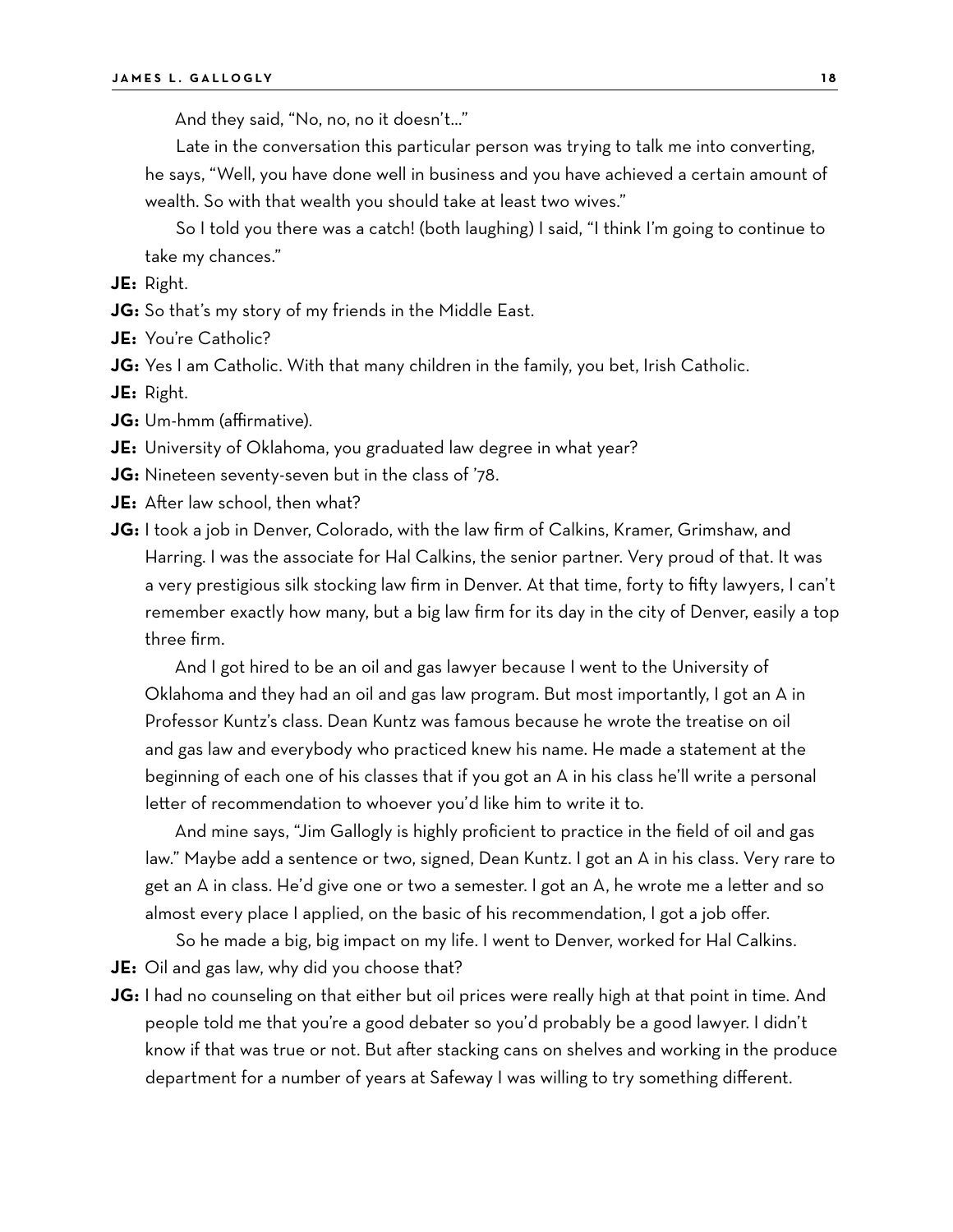- **JE:** But choosing oil and gas law that just obviously set you on a plan that you had no idea you were going to go on.
- **JG:** I didn't know exactly what that meant or where it would go. When I took the class, I said, "You know, I'm likely to go to work for a firm that works for oil companies." That seemed like a positive thing to do because there was a lot of money in that at the time. It seemed like a good career path.

# **Chapter 08 – 4:22 Frank Phillips**

**John Erling:** So then you did go to work for an oil company?

**Jim Gallogly:** I did. You know, out of law school Phillips Petroleum offered me a job. They were just slow in getting to offer it to me and I had already accepted a job with Hal Calkins. Phillips said, "Well, we'll pay you more than what they're paying you if you'll join us."

Unfortunately, they were late and they said, "Well, just say no on this one, come with us." I said, "Well, once I say yes, I mean yes." I guess I've been married forty-four years and when I say yes I mean yes.

- **JE:** Right.
- **JG:** So I worked there for a couple of years and Phillips kept offering me a job. Every six months, every three months, "Please come."

And finally, I said, "Okay, I will. If you want me that badly, I'll come."

I came to Bartlesville, Oklahoma.

**JE:** That would have been in 19…?

**JG:** Eighty.

**JE:** Nineteen eighty. We want to talk about that but because you were there for twenty-nine years you became immersed in the history of the Phillips Company and how Frank Phillips started it.

**JG:** Yes.

- **JE:** You then obviously knew about Waite and Wiate and—
- **JG:** Um-hmm (affirmative).
- **JE:** That was a ten-children family too, by the way.
- **JG:** That was a big family. I used to call him Uncle Frank, I hope that's okay. And I don't think people really call him Uncle Frank but I always did. There's a portrait of Uncle Frank in one of the hallways. He had this nice smile on his face but he was up there on the wall. And when I'd walk by it always seemed like he was looking down and smiling at me.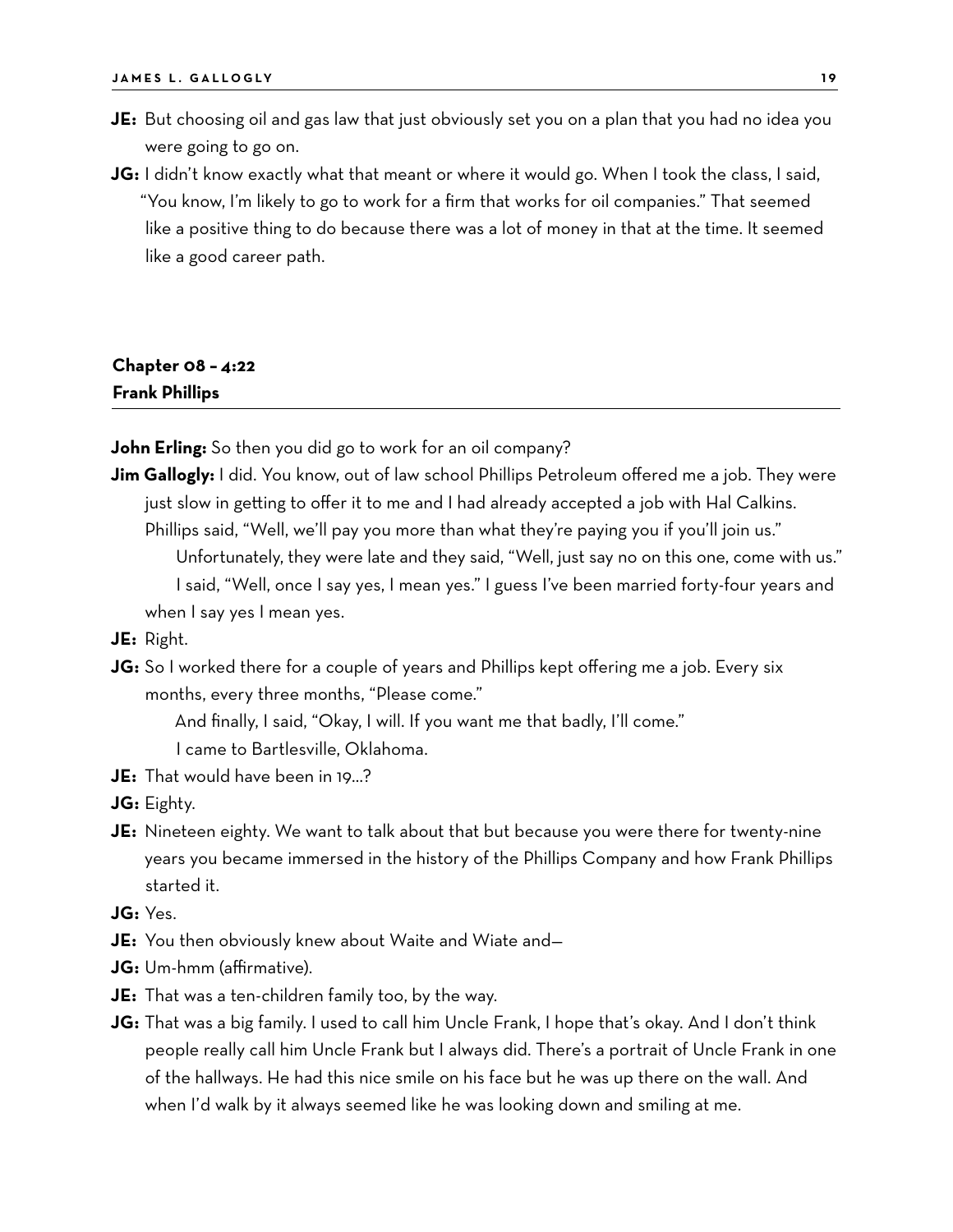- **JE:** Did his image hover over the company for a long time?
- **JG:** It still does, and in a very positive way. When you think of a father of a company, he was a barber in Iowa. My parents came from Iowa, so I always thought I had a little bit of a connection to him. But he came to Oklahoma, got married, I guess his wife had a little bit of money. He had an idea. He was not an oilman any more than I was an oilman.

Next thing you know, he's drilling a well or two. He didn't have immediate success, as I understand it. And it took him a while, but once he got on a roll, he really got on a roll. He built a multinational oil company out of nothing.

So I always had a great admiration for a man that I never met.

- **JE:** And then he brought his brothers in, L. E. Phillips, and Waite too, because Wiate died. So then they created the Phillips Petroleum Company.
- **JG:** Yeah, and you had Boots Adams.

**JE:** Right.

- **JG:** So you have Phillips as the founder; Boots Adams was, I think, the second CEO. You have other family members heavily involved. So it was a family company that got pretty big pretty quickly.
- **JE:** And of course, Waite was a big name in Tulsa with Philbrook, the mansion that he built.
- **JG:** Um-hmm (affirmative).
- **JE:** And then, of course, the Philbrook Museum of Art. And I'm leading to he and his wife, Genevieve, had two children, Helen Jane and Elliott "Chope." I have Elliott Chope's interview on our website—
- **JG:** Ohh?
- **JE:** VoicesofOklahoma.com.
- **JG:** Okay.
- **JE:** It was very interesting. And Chope shunned the glitzy lifestyle of his father.
- **JG:** Yes.
- **JE:** Chope just wanted to be a rancher. When I asked him how he liked living in Philbrook at nine or ten years old, he said, "I didn't care about that, I just as soon be living in a log cabin somewhere."
- **JG:** Yes.
- **JE:** So he chose that lifestyle.
- **JG:** That's interesting. A professor in psychology used to have this poem he made us memorize. What you just said made me remember it, it pops up in my head every now and then, I recite it wrong, although it was on the test. It's something to the effect that man is this funny creature. When it's cold he wants it hot, when it's hot he wants it cold. He always wants what he hasn't got. Something like that. I got the phrasing wrong because hot and got rhyme, but you get the point.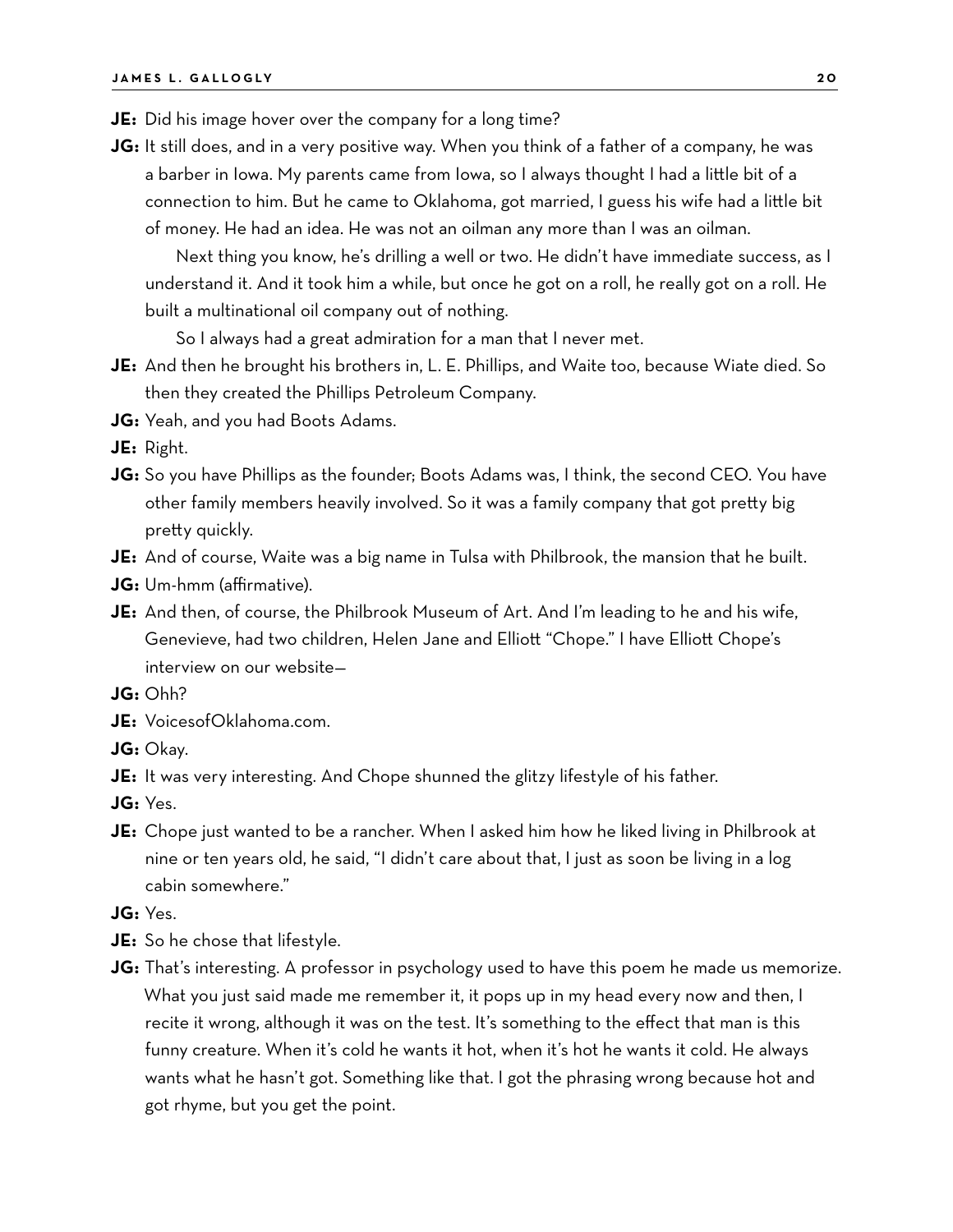**JE:** Right.

- **JG:** You always want what you don't have. And if you have wealth you want the simple life; and if you have the simple life you may want the wealth, see what that's like. You always want what you don't have, for different reasons.
- **JE:** Right. When you were living as a child, was that a dream to become wealthy?
- **JG:** No, it really wasn't. I didn't see wealth around me at any of the places I was at. At a point in time when I started working in an oil company it was never about the money. But I kept thinking to myself, "I think I could run this place someday." I never had a goal to be CEO but I kept thinking to myself, "I could probably do what some of these people are doing, if given the chance."

And at one point, I finally got that chance.

#### **Chapter 09 – 2:40 Bartlesville**

**John Erling:** So in 1980, your first job with Phillips and how old would you have been?

**Jim Gallogly:** Hmm (thoughtful sound).

- **JE:** Late twenties, early thirties?
- **JG:** Yeah, yeah, late twenties probably. I think I was the youngest vice president of Phillips Petroleum ever. Because remember, I started school early, finished law school early, and I was just a really young man when I started practicing for Phillips in the legal department.
- **JE:** Yeah. I didn't mention, I mean, you lived in Bartlesville all those years. Great community.
- **JG:** Yeah, I love Bartlesville, and two out of my three daughters were born there. We used to always say, "It's the best place in the world to raise a family." And I think that might be true, even to this day. It's a really great school district, wonderful community. Everybody in my family or friends that come and visit Oklahoma who haven't been here, one of the things they always say is, "Are all the people so nice in this state?"

And I'd say, "Pretty much."

**JE:** Yeah.

- **JG:** "Pretty much."
- **JE:** Yeah, so nearly thirty years living there?
- **JG:** Well, no, I was transferred here and there and everywhere.
- **JE:** Okay, that's true.
- **JG:** Yeah, I got transferred a lot and I lived a total of four years the first time. They sent me to Norway. And then they sent me to Houston, back and forth and all over. The connection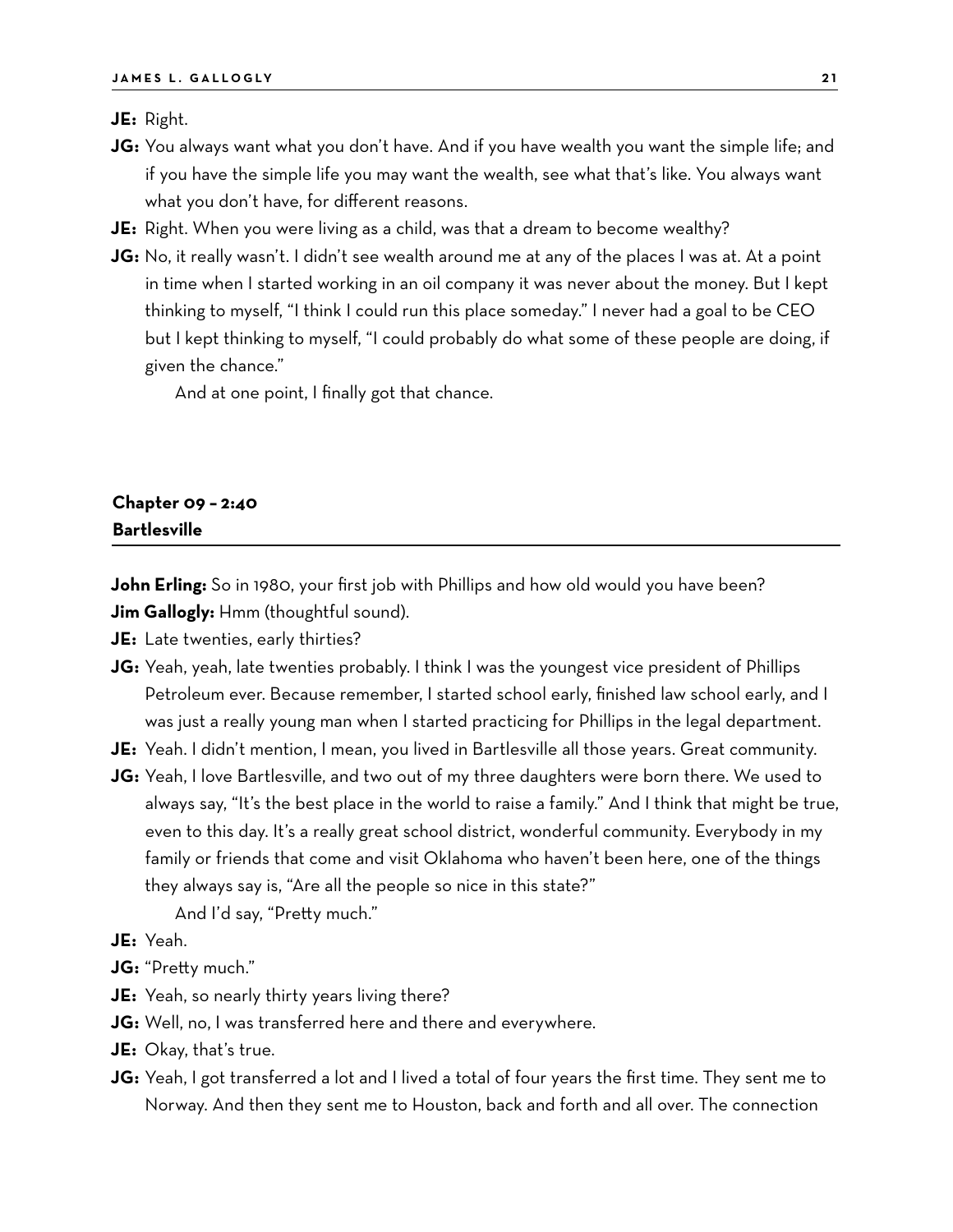is I always worked for an Oklahoma based company. And even when I was in Norway or in Houston or whatever, we used to always come back. You know, presentations, meetings in Bartlesville, so even if I didn't live there, it was like I lived there.

**JE:** Yeah.

- **JG:** Because I was a senior executive and that's where we ran the company.
- **JE:** What was your first job with Phillips?
- **JG:** I was in the legal department as an oil and gas lawyer.
- **JE:** So you had a variety of positions in different departments?
- **JG:** Um-hmm (affirmative).
- **JE:** Legal, probably financial.
- **JG:** I did go into finance. I was made finance manager of North America Exploration and Production, that was like the CFO of that division, which at the time was the largest division in the company.

And then I got a call and said, "You're doing really well at this. Would you like to become treasurer in Bartlesville with an idea to be CFO in four or five years?"

I said, "If I'm going to be a specialist I should be a specialist in my profession, which is law."

At one point, they asked me, "Do you want to be CFO, General Counsel, or run a business?"

I said, "I'd like to run a business."

That's when they gave me North America E & P, where I used to be finance manager. Actually, the place where my career really took off was when we redeveloped the Ekofisk Field in Norway.

**JE:** You moved pretty fast, didn't you, up the ladder?

**JG:** I did. I think I was the youngest vice president in the company-

**JE:** Yeah.

**JG:** And I ran every division within Phillips Petroleum at some point in my career. I don't think there's anybody in the history of the company that ever did.

### **Chapter 10 – 4:02 Norway**

**John Erling:** Talk about Norway. My ancestors, both sides, come from Norway. I am— **Jim Gallogly:** I *snakke Norsk.*

**JE:** I *snakke Norsk.*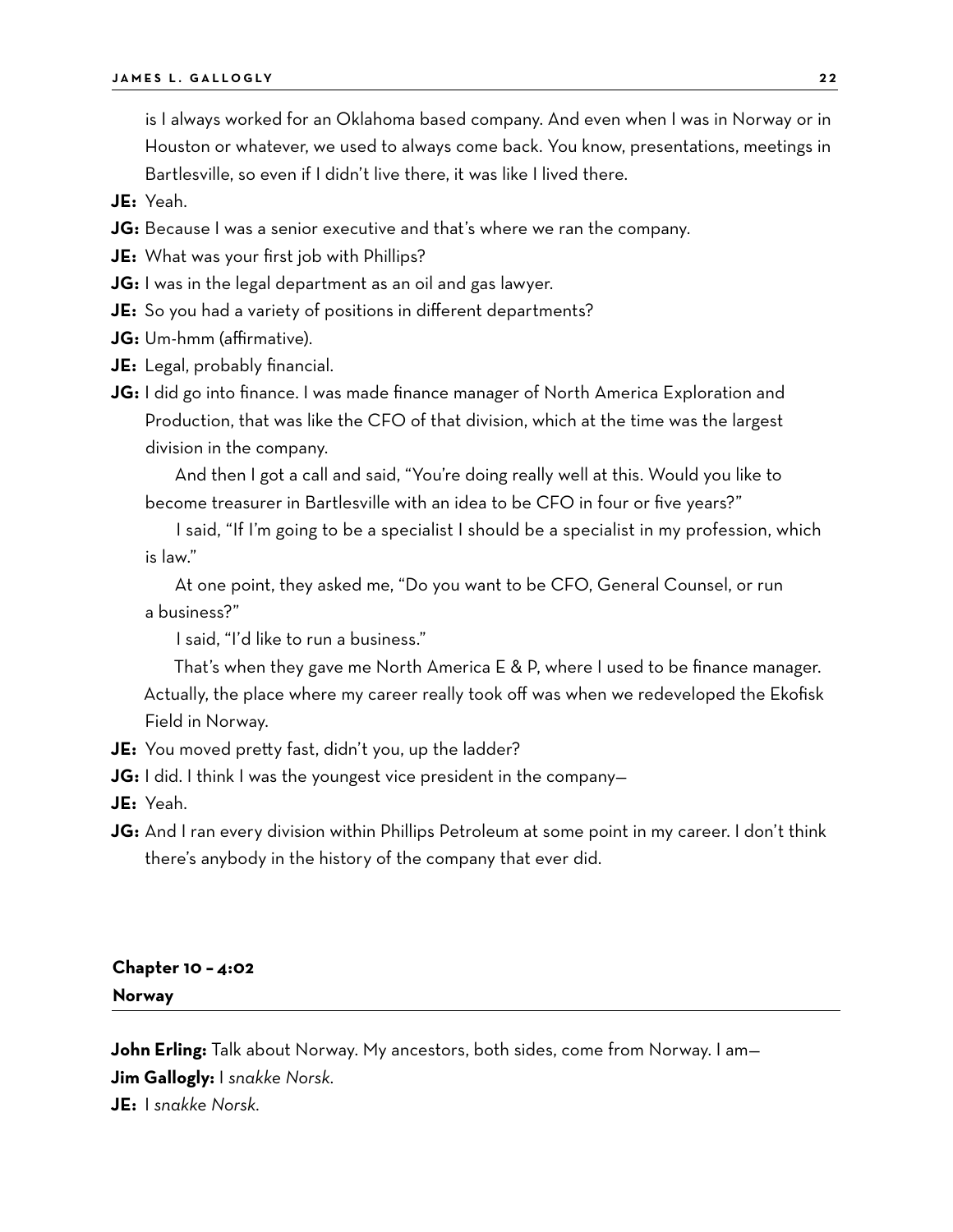**JG:** Yeah, how about that? See, I don't ever get the chance to do that anymore and I hope you don't ask any more questions in Norwegian because it is so rusty.

**JE:** Oh.

- **JG:** I took five, six levels of intensive Norwegian. I love Norway.
- **JE:** If I said, "*Takk for maten,"* would you know what I meant?
- **JG:** Yes, thanks for the meal.
- **JE:** Right. (laughs) Did you like Norway? Did you like their government?
- **JG:** You know, Norway is a very special place. My wife and I used to say, if we just picked one place because of how nice the people were and what a beautiful scenery it was, and no crime and no poverty, no anything, other than the weather—
- **JE:** Yeah.
- **JG:** …the weather was not nice. Norway was a wonderful, wonderful place. It couldn't be replicated in other places very easily for this reason: Norway had a very small, very homogenous population. Because of its great oil wealth, because of its forestry, because of its fisheries, because of its hydroelectric they had a lot of wealth for a limited number of people. Most governments are always borrowing—they had a surplus. So they would have a very strong social network.

They had a heavy, heavy taxation system and they would redistribute the wealth so that there was no poverty. And if there was no poverty, people don't need to steal anything. And if they don't need to steal, there's no crime.

They never had racial issues because everybody looked the same, pretty much. I'm not saying that's a positive, there's no diversity, but there was a society that blended fairly neatly that was fairly wealthy. And as a result of some of that it created an easy place to live and an easy culture to live in.

- **JE:** You said "redistributed the wealth." How did they determine this wealth was going to be distributed?
- **JG:** The taxes are so high and then you would pay a bunch of taxes in and then they would give you money from the government back. Like we got paid money, as people living in Norway, for our children. We had three daughters so they would send money to us for having three daughters. And it was quite a bit of money.

The company would take that, of course, and they would just pay us what we would normally get paid. But they also had to pay the very high tax rate, which was 60, 70 percent of what you earned.

- **JE:** Yeah.
- **JG:** So your money'd go into a big pool and then it would just be redistributed in kind of an equal way. So people didn't want to work overtime. Not everybody, it depends on people's motivation, but most people didn't want to strive for the next higher job, 'cause if they got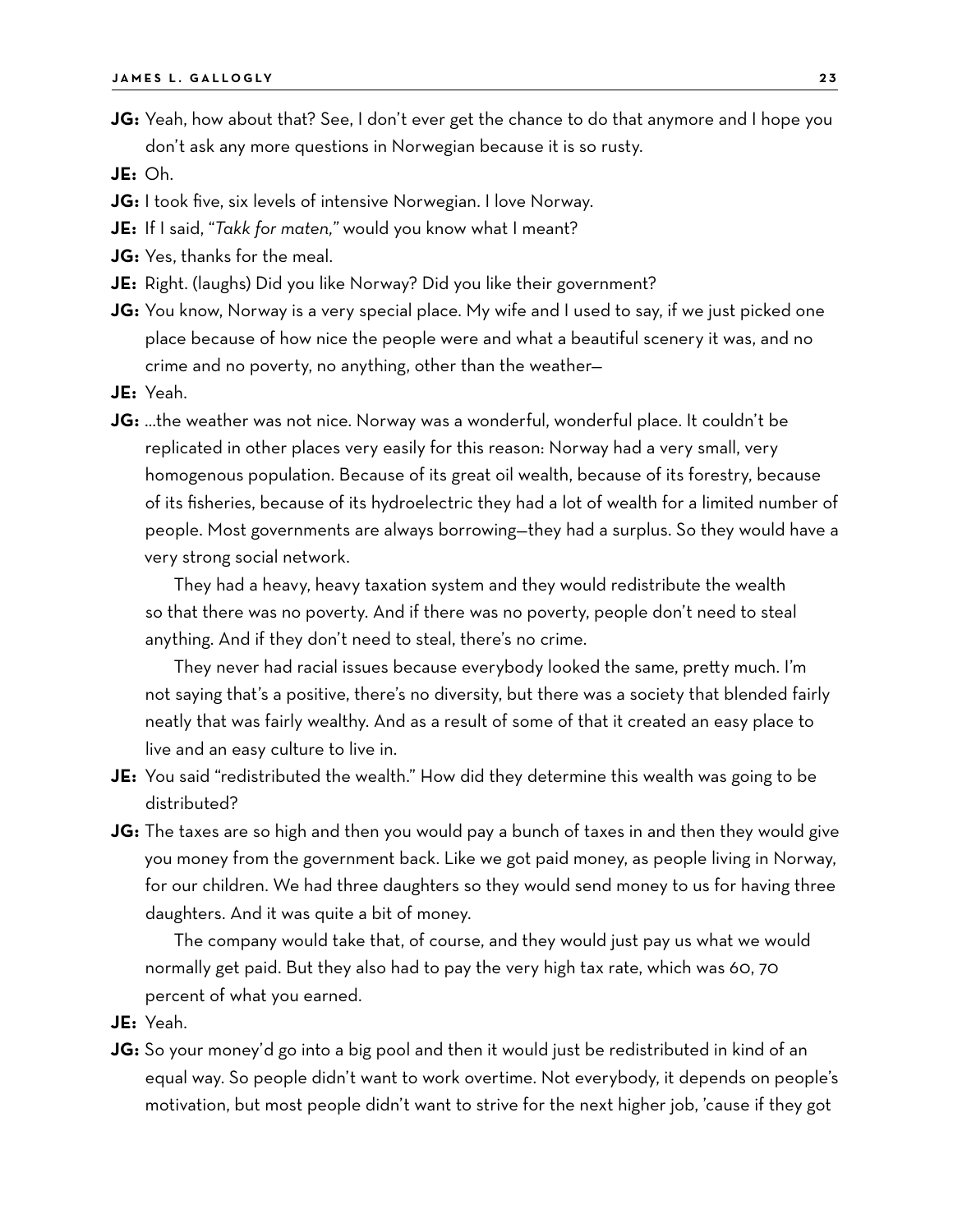paid they just paid a higher tax percentage. 'Cause they want everybody to be generally about the same economic wealth.

Very, very different society, but it worked for them.

- **JE:** Be tough to start a business then, in Norway.
- **JG:** It would be, it would be. And when I first got there, businesses were open from about ten to five. There's no advantage to having long hours because, again, money's going to get redistributed. It's hard to go to the grocery store on the weekend because they weren't open.

Eventually, some of the competitiveness of Europe came into Norway and they started having businesses that would push the local merchants to stay open. And so life changed over time.

But the first time we lived in Norway in the mid '80s, we didn't have cable TV. There's one channel on TV and there's only one program in English. There was a very different life.

**JE:** But you still enjoyed it?

**JG:** Oh, I loved it, yeah, yeah.

- **JE:** But did you eat *lutefisk*?
- **JG:** Only one.
- **JE:** Good.
- **JG:** For those in the audience, that's a, kind of a lye fish.
- **JE:** It's a cod fish.

**JG:** Yeah, and it's not very good (both laughing).

**JE:** No.

**JG:** I had it one time and it lasts for a long time.

**JE:** It's a traditional Christmas fish.

**JG:** Yes.

# **Chapter 11 – 3:23 Work Smart**

John Erling: On here in your career, and I have in 1996 you were appointed vice president of plastics.

**Jim Gallogly:** I was.

- **JE:** And what did that mean?
- **JG:** Well, actually before that I was vice president of North American Exploration and Production doing oil and gas wells in United States, Canada, Alaska. Then I was appointed to head up the plastics division. Basically, there's two major types of plastic that Phillips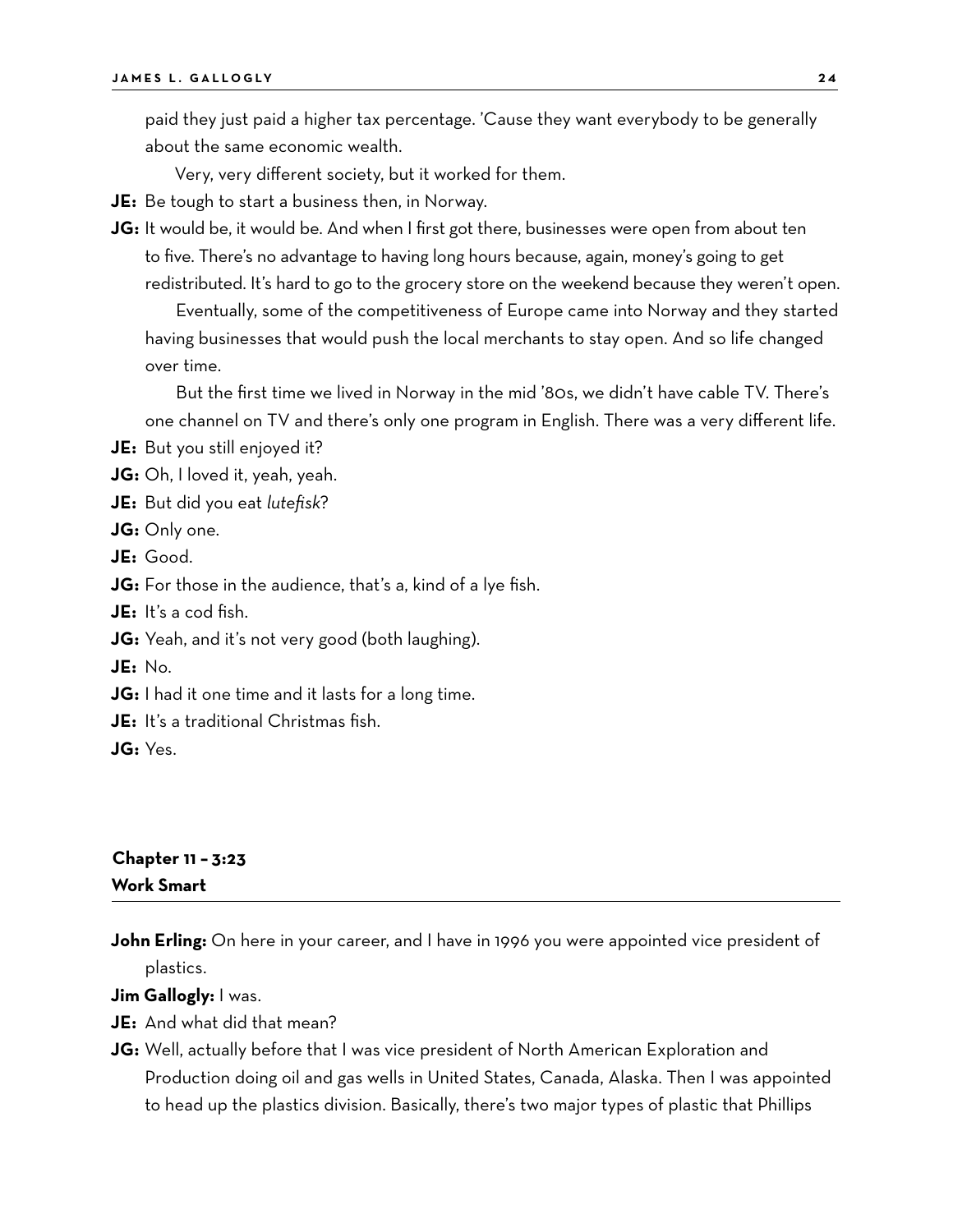made: polyethylene and polypropylene. It would take the rest of the interview for me to explain all of this but let me just give you a few examples: plastic trash bag, black, that's polyethylene. The milk jug, polyethylene. The plastic in your car, you know, the bumper and dashboard, generally polypropylene. Those are the two major products that they made. And the building blocks that made those products. There were a few others.

- **JE:** Did you just outwork everybody? Were you smarter than everybody? I mean, the jump in the responsibilities they gave you, you were impressing them. Tell us what you were doing.
- **JG:** Um (thoughtful sound). I'm not the smartest. I'll say I had smart parents and through the gift of genetics I'm reasonably intelligent. I barely squeaked into law school but I did well in law school because I just outworked everybody and I found that that works.

When I got into these jobs I worked really long hours, I worked really hard, I tried to work smart. I loved reinventing myself all the time. But most importantly, by working hard and not letting any balls drop and not allowing myself to fail in all these jobs, people could count on me.

If they said, "Well, if you put Jim in that job, it's going to turn out well."

So I got the reputation of being someone who improved businesses along the way. And someone who could learn something entirely new in a very short time and be pretty good at it.

- **JE:** You went back to school, you did the advanced executive program in 1998. Tell us where that was and what that was about.
- **JG:** Yeah, I went to Northwestern. Phillips had a program where if they thought you were going to be a real senior executive someday, maybe the CEO, they sent you back to school, kind of finishing, for grooming. It's like a mini MBA.

I had already been trained in finance and already knew most of what I was going to learn there. But it was a seal of approval from Northwestern that you'd been to their advanced program so they could say to the stockholders, "Oh, by the way, he's been. They've been successful. He knows net present value, he knows cash flow, he knows the balance sheet, and he knows management principles and practices. And so he's qualified to do some of these greater jobs."

It was interesting. I got taught by some of the very best. They gave us the choice of going to Harvard, Northwestern, Stanford, MIT. There was just a handful of what they considered the elite finishing schools. And I picked Northwestern because I was in plastics at the time. They had a big advertising group, marketing group, and I said, "You know, that's something I don't know much about, so maybe I'll learn something I don't know by going there." And I did. It was terrific experience. Worked around a bunch of smart people. And it was a break. We weren't allowed to do any work. They completely extracted us from the company and let us concentrate solely on that for a couple months, as I recall.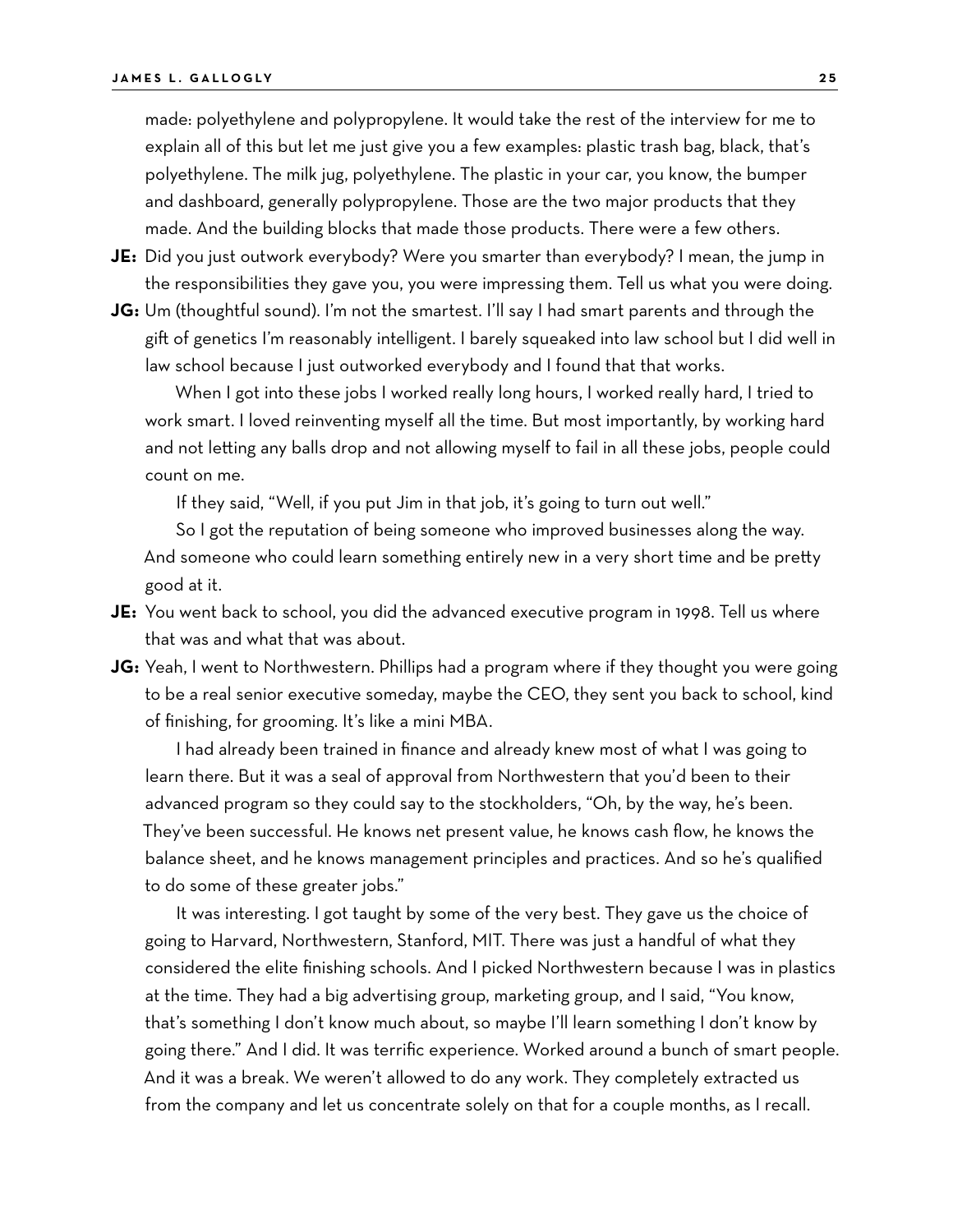# **Chapter 12 – 5:55 Corporate Raiders**

**John Erling:** In that year, I believe, of 1998, '99, companies tried a corporate takeover of Phillips Petroleum.

**Jim Gallogly:** Yeah.

- **JE:** Talk to us about how a company can do a takeover of a company.
- **JG:** What was going on at the time was oil companies were doing very well and had strong balance sheets. When I talk about a balance sheet, you have stock, equity on one side of the balance sheet, and you have debt on the other. I'm grossly oversimplifying, I'm a pretty sophisticated financial guy but oversimplifying on purpose for clarity. But what happened was oil companies had a lot of cash and a lot of equity but not much debt. Oil companies built their balance sheet that way because when you do big projects, especially overseas, these projects cost billions and billions and billions of dollars. So you want the ability to go execute those things.

One of the ways you got projects overseas with governments is the governments typically didn't have the money to develop their oil fields. Oil companies did. So we would bring a lot of cash in and help develop these fields. Besides expertise we brought cash to the table, or the ability to borrow because of all the assets that we have.

Raiders, at a point in time, figured out that, "Oh, there's this big pool of cash that we might be able to help ourselves to." They would come in and say to shareholders, "We can give you some of that cash today if you put us in charge."

**JE:** No.

**JG:** Companies would fight that because it was, "No, no, no we need that to go do our business." Well, they were successful in getting companies to take on a bunch of debt and give it to shareholders today, at the expense of tomorrow.

**JE:** Yeah.

**JG:** So Boone Pickens and Carl Icahn both took on Phillips and caused it to go from a very profitable cash-rich company to a company that had great debt in the future and limited ability to do the kinds of things to give it a bright future. They just rearranged the balance sheet and they were able to persuade a lot of shareholders, "Let's talk about today; we're not that concerned about tomorrow because we only own the stock today."

That worked for a while. Those corporate raiders were very successful for a period of time. You saw them do that in industries like the oil business.

Remember when airlines used to have a lot of cash?

**JE:** Um-hmm (affirmative).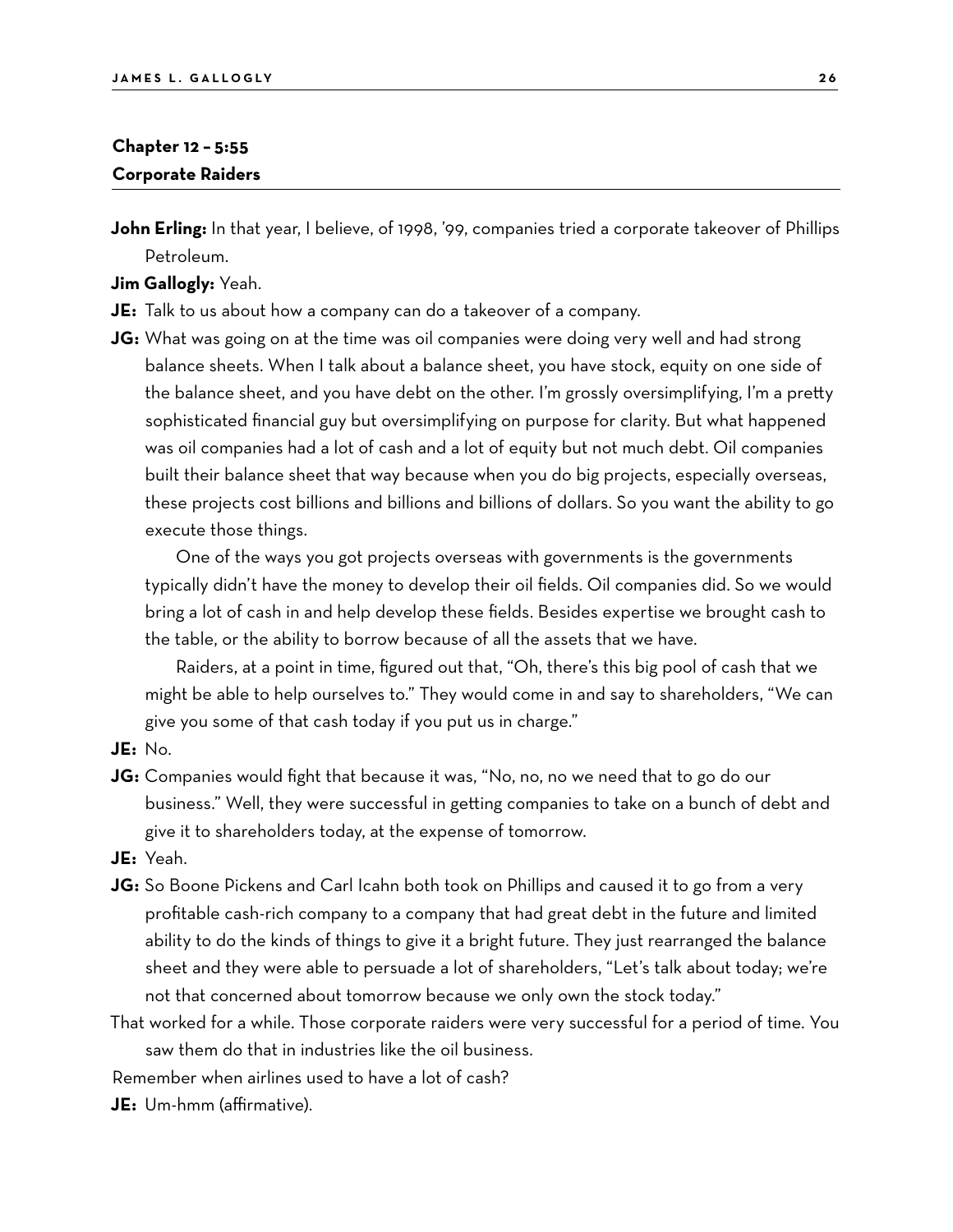**JG:** Because they had to have money to buy airplanes and all of that. Well, they did that to the airline industry. There were certain industries that they were very successful rearranging balance sheets. "Give us today at the sacrifice of tomorrow."

They put a huge hurt on Phillips Petroleum. We went almost a decade with a very distressed balance sheet because to survive we had to, I'll say, make a deal with the devil.

- **JE:** And the devil was?
- **JG:** These takeover artists, Carl Icahn, Boone Pickens.
- **JE:** Yeah.
- **JG:** Back to back.
- **JE:** But they didn't succeed to taking you over.
- **JG:** They did not. Because we took on debt and were able to secure independence at the expense of a brighter future. This was a Wall Street tactic because most of the shareholders were Wall Street people. So they were able to talk pension funds that owned us, mutual funds that owned us, individual shareholders that owned us that, "Oh, by the way, we can give you fifty dollars a share price today," I'm making that number up, I don't recall what it was. "We can give you that in cash today instead of stock and your stock will still be worth something." But there's a lot of debt to pay back tomorrow. So it was a "pay me today or pay me tomorrow" kind of thing. And people wanted the payment today.
- **JE:** Did you ever speak to T. Boone Pickens about this?
- **JG:** I did, many years later. An interesting story, T. Boone Pickens was one of the most famous corporate raiders there was. Phillips wasn't the only company that he attacked. He made a lot of money doing that. He had his own oil company. He was in the gas business up in the panhandle of Texas. So he had legitimacy because he did in fact have a much smaller company than Phillips. He was just saying, "I'm a lot smarter than their management so let me do that. And I'm going to give you a bunch of cash," taking over a company with nothing.

You know, he got a lot of cash as a percentage. Some people call that greenmailing. So he made a lot of money. Later on when the oil prices and gas prices fell his company was very distressed. He was really good at corporate raiding and not quite so good at running an oil company.

So I was running North America E & P at the time, still quite a young man. I got a call from Boone Pickens. He said, "Hmm, we have a bunch of assets for sale up in the panhandle of Texas. You're not in the data room. You know, you're a big operator up there. Phillips is the biggest operator in the panhandle of Oklahoma and Texas. Why aren't you up there looking at my properties?"

I said, "Well, Boone, you're not much of an oilman. We looked at your assets and they're worth less than your debt. You're probably not going to survive and we're not going to pay you more than those assets are worth. The banks own you; we don't need to buy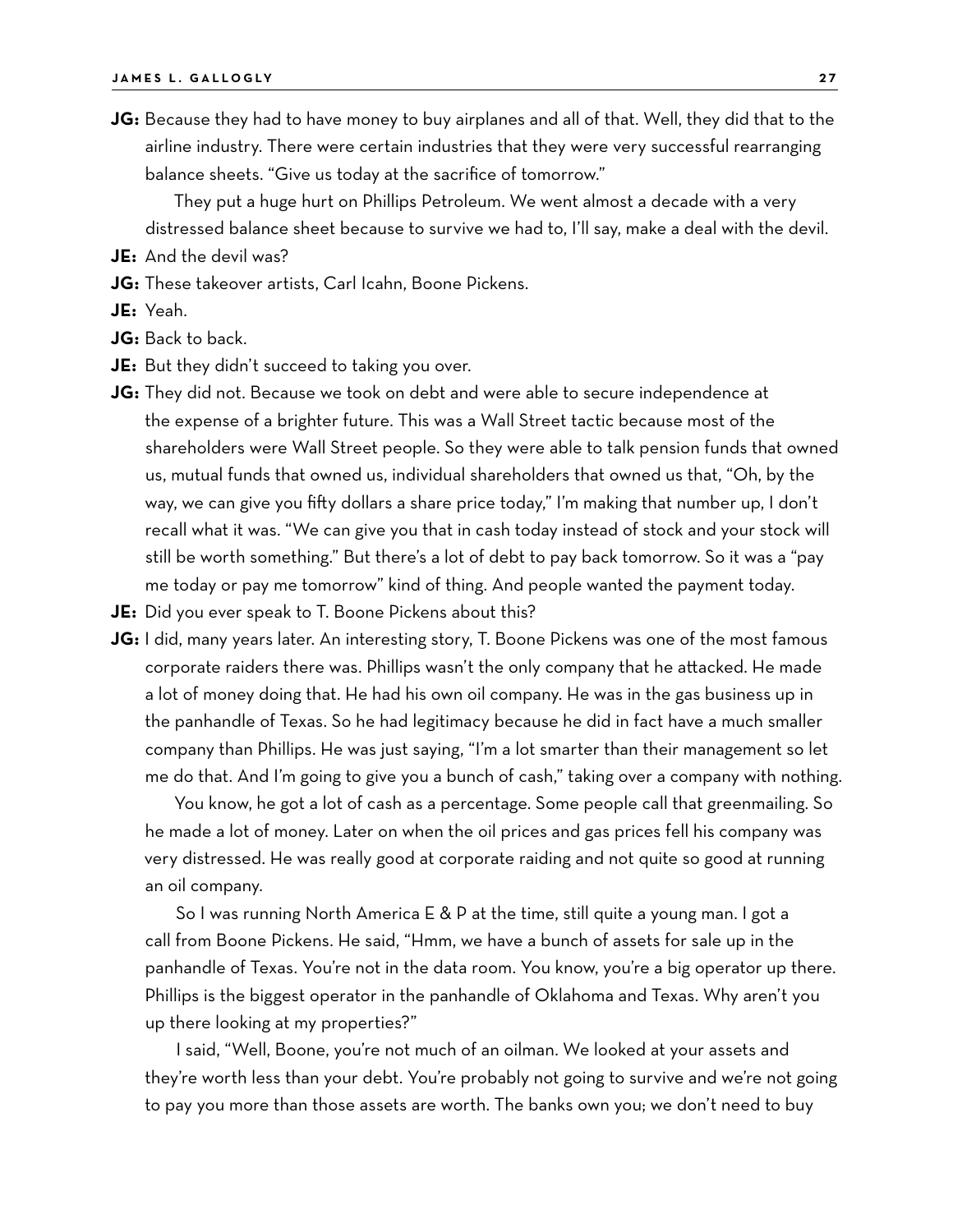the banks out." I said, "We got long memories as well. We wish you all the best but we're not too surprised that you ended up in this position."

Now, of course, he turned out to be a pretty good trader and oil prices came up and he's done pretty well through the years. But at that point, he had that not so special moment himself. And it gave me some pleasure as a young man to have a personal conversation to tell him that maybe he wasn't as good an oilman as he thought.

- **JE:** We have his interview on VoicesofOklahoma.com, so those who want to hear it, you can go to that. What—
- **JG:** I bet he tells that story differently or never told that piece.

**JE:** Right.

**JG:** (laughing)

- **JE:** No, he never mentioned you.
- **JG:** Well, I was one of the people he called, and the chairman said, "Well, why didn't he call me?" And I said, "He was probably embarrassed to call you." (laughing)

**JE:** Yeah.

# **Chapter 13 – 7:14 ConocoPhillips**

**John Erling:** You merged with Conoco.

#### **Jim Gallogly:** We did.

- **JE:** Tell us about that and why.
- **JG:** I mentioned our company was damaged in these takeover attempts. And we had a very limited future. Didn't have many options without any cash, so we were just trying to survive year after year after year, and doing okay at it. But we had a discussion one night, I think there was seven, eight people in a room. The president's office up on the eighteenth floor of the Phillips building in Bartlesville, Oklahoma, imagine the Phillips building.
- **JE:** Yeah.
- **JG:** We were sitting there one day looking out on the town of Bartlesville, having this—I'm not going to call it a desperate conversation but a very worried conversation, this was like seven, eight o'clock at night. It was dark. I think I was a senior vice president at the time. We were looking out and just said, "We're the leaders of this company. What are we going to do? We're a takeover candidate. People say our balance sheet is such that we have one foot in the grave. We'll probably end up a hyphen on somebody else's name. You know, there was Exxon-Mobile, Chevron-Texaco. See, we could end up as a Something-Phillips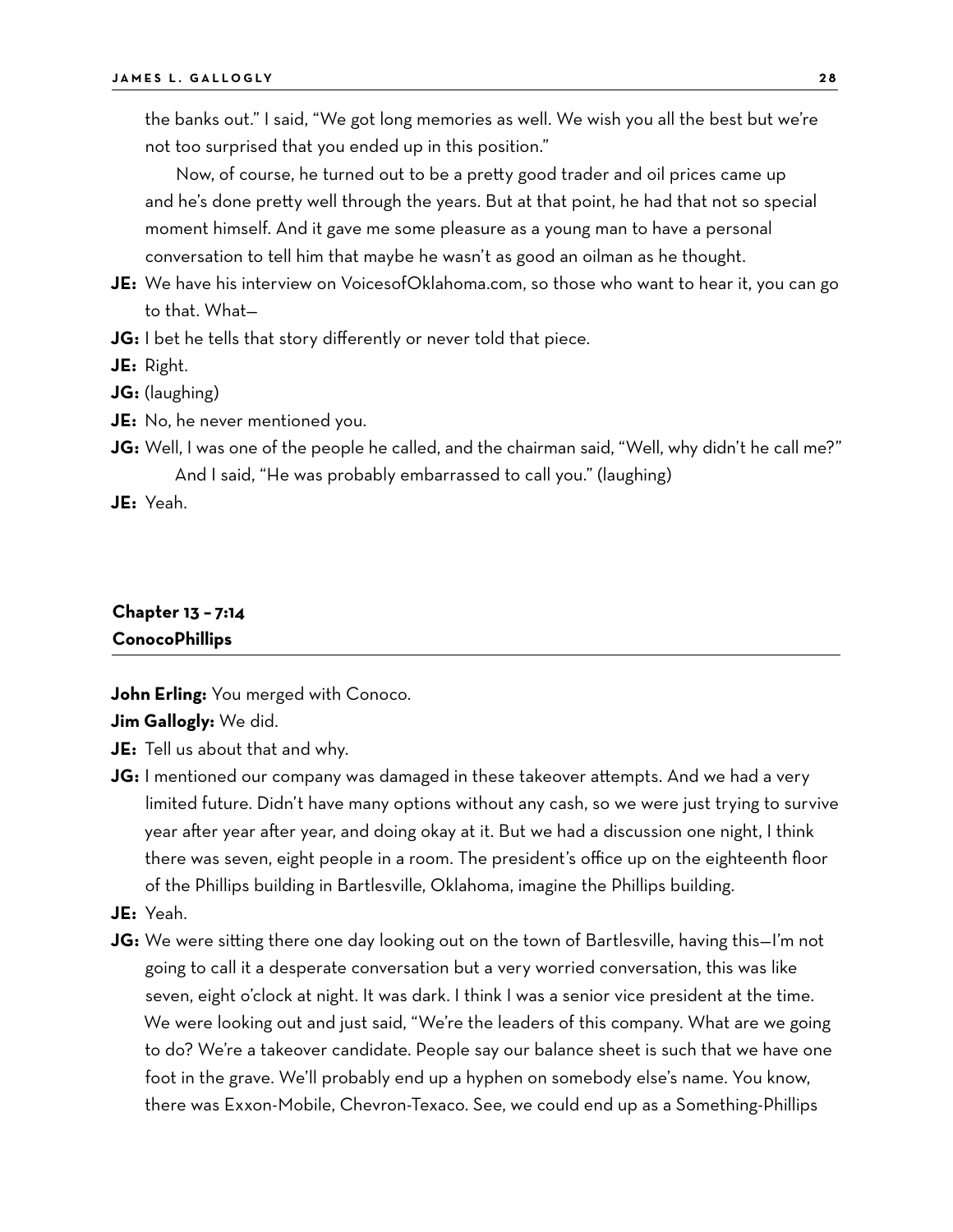and it's more probably than not that that's going to happen. We could not withstand another takeover attempt. If that happens, this town is going to be decimated because it will not be somebody else's headquarters."

We're looking out there on these lights and thinking, "We're having this conversation and all these employees and all these people depend on these employers running these shops, probably have no idea what a fragile situation they're in." And we're trying to figure out, "What do we want to do next?"

We could sell the money and make some money. We're all shareholders and, you know, we're senior executives, we have shareholders, that would probably be good for us personally.

We could proactively try to go merge with somebody.

We could just try to do what we're doing and hope for the best.

Or maybe we could develop a bold plan and do something to save the company and secure a bright future.

When you look at all options, you know, I said, "The one thing we are is fiercely independent. I mean, if we wouldn't let Carl Icahn take us out and wouldn't let Boone Pickens take us out and they both put a big hurt on us, if we wouldn't let that happen we're sure not going to end up a hyphen on somebody else's company name. We're fiercely independent and we're really good at what we did. And what happened before is we were too successful and had too much cash and we got hurt because of that. We're not going to let that happen."

So we developed this really beautiful plan on paper, it seemed absurdly difficult to execute, where we would take our chemical business and merge it with somebody. And I personally was running chemicals at the time, I was senior vice president of chemicals, so we had to do that with Chevron. Because we would be a perfect match for each other. And we could put debt on this company, use the new cash that we got out of it to pay down debt of the company. Do the same thing in midstream, the gas processing and pipeline business, we could do the same thing there with another partner. Use some new cash, pay down some debt.

We could buy ARCO Alaska, the pearl, you know, BP was buying ARCO at the time. We didn't think they'd get to buy ARCO's Alaska interest in Prodo Bay and we said, "Wouldn't it be incredible if little Phillips could buy that? We're one of the few companies who could because we're small enough. We don't have the cash but what if we could? By getting the other cash pools."

I said, "Okay, that gets a few years down the road but what next?"

"Well, if we bulk up the balance sheet by doing a merger with somebody or buying somebody, in five years we could merge with Conoco and then we'd have a great company. We'd be right up there with the big guys."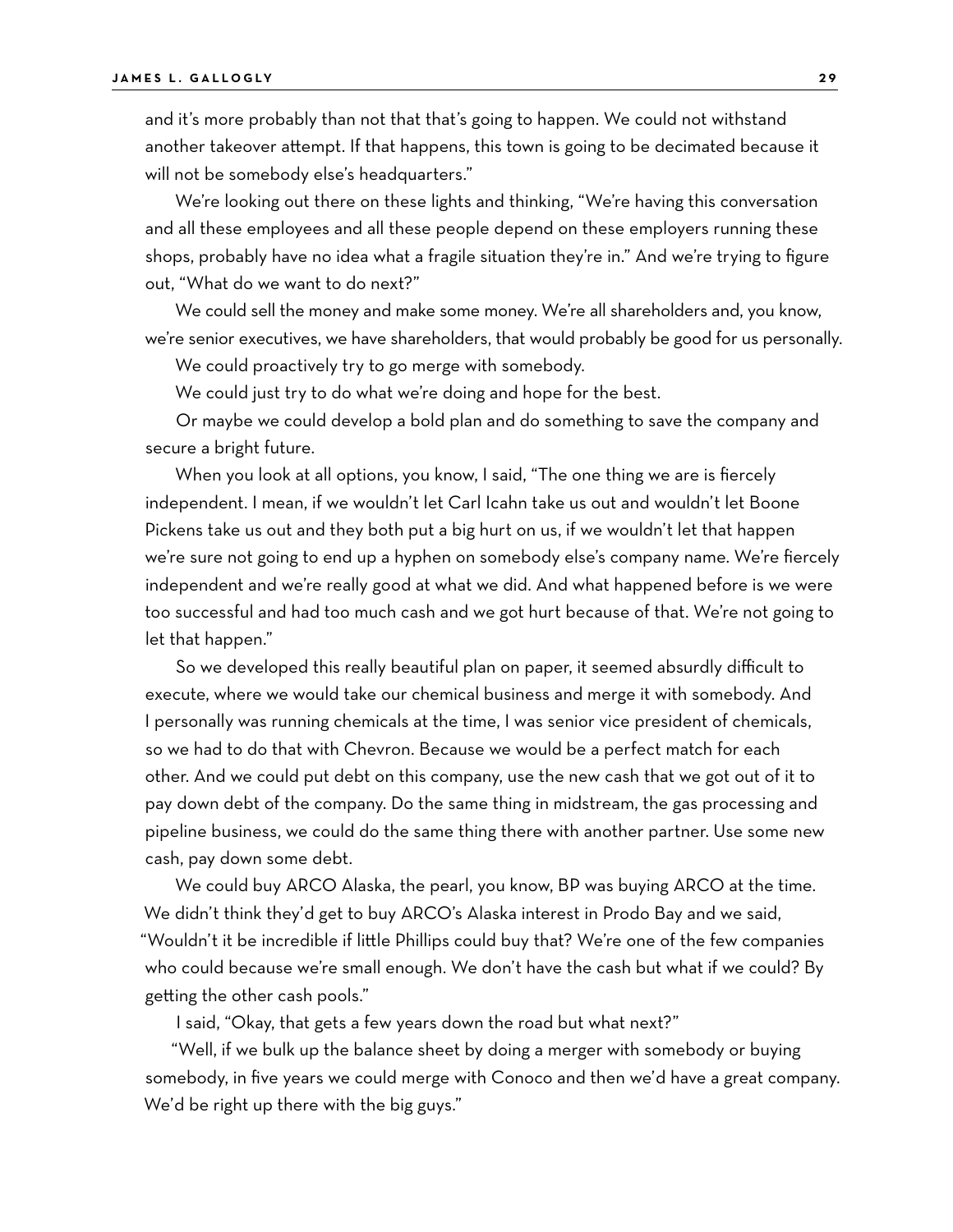So this is crazy enough to be something worth trying. Three months later, we had the Chevron deal signed up. A couple of months after that, Duke Energy Fields Services, the biggest midstream company, and we bought ARCO Alaska. We had the cash and we bought ARCO Alaska from BP.

And then we ended up bringing TASCO assets in for a stock deal, bulked up the balance sheet. That made us the second largest refining company in America. Our balance sheet wasn't great but it was definitely improving and the oil prices were coming up. And that deal we did with BP on buying ARCO Alaska's Prodo Bay assets was looking golden.

So we went to Conoco and said, "Let's put these two companies together." They said, "Yes."

In a pretty short period of time, we had a Fortune 5 company, and a great balance sheet and one heck of a story.

**JE:** Both Conoco and Chevron, you came to them at a very special time in their business life. **JG:** Yeah.

- **JE:** If it had been sooner, maybe not?
- **JG:** No, it was all—
- **JE:** It was just all good timing?
- **JG:** The timing was really important. And you also have to have somebody who wants to merge with you. We ran a pretty good chemical business. I ended up running that even though I was just in chemicals for a while, because Chevron said, "We will do the merger if Jim comes over as our CEO."

So okay, "Yeah, I'll help." And I didn't expect myself to be a chemical company executive. But that merger worked out really, really well. And the midstream business turned out really well. But we became an attractive partner because we were getting things done.

Conoco said, "Wow, look at what these guys have done so far, they're a good partner." So we have to show that we're capable. We became an attractive company to partner with, to merge with. As a result of that we built a beautiful company.

**JE:** Um-hmm (affirmative). Then you were based in Houston, Texas?

**JG:** I was.

- **JE:** When you were with Conoco.
- **JG:** Yes. First I was CEO of Chevron Phillips, as a result of that merger. The deal was, if that turned out well, and it did, then I could go either to Chevron or to ConocoPhillips.
- **JE:** Hmm (thoughtful sound).
- **JG:** At the time, it was Phillips. And then Phillips asked first and I went back and ran Refining, Marketing, and Transportation. As I said, we were the second largest refining company in America and I think we're number five in the world. So I became a refiner. I had gas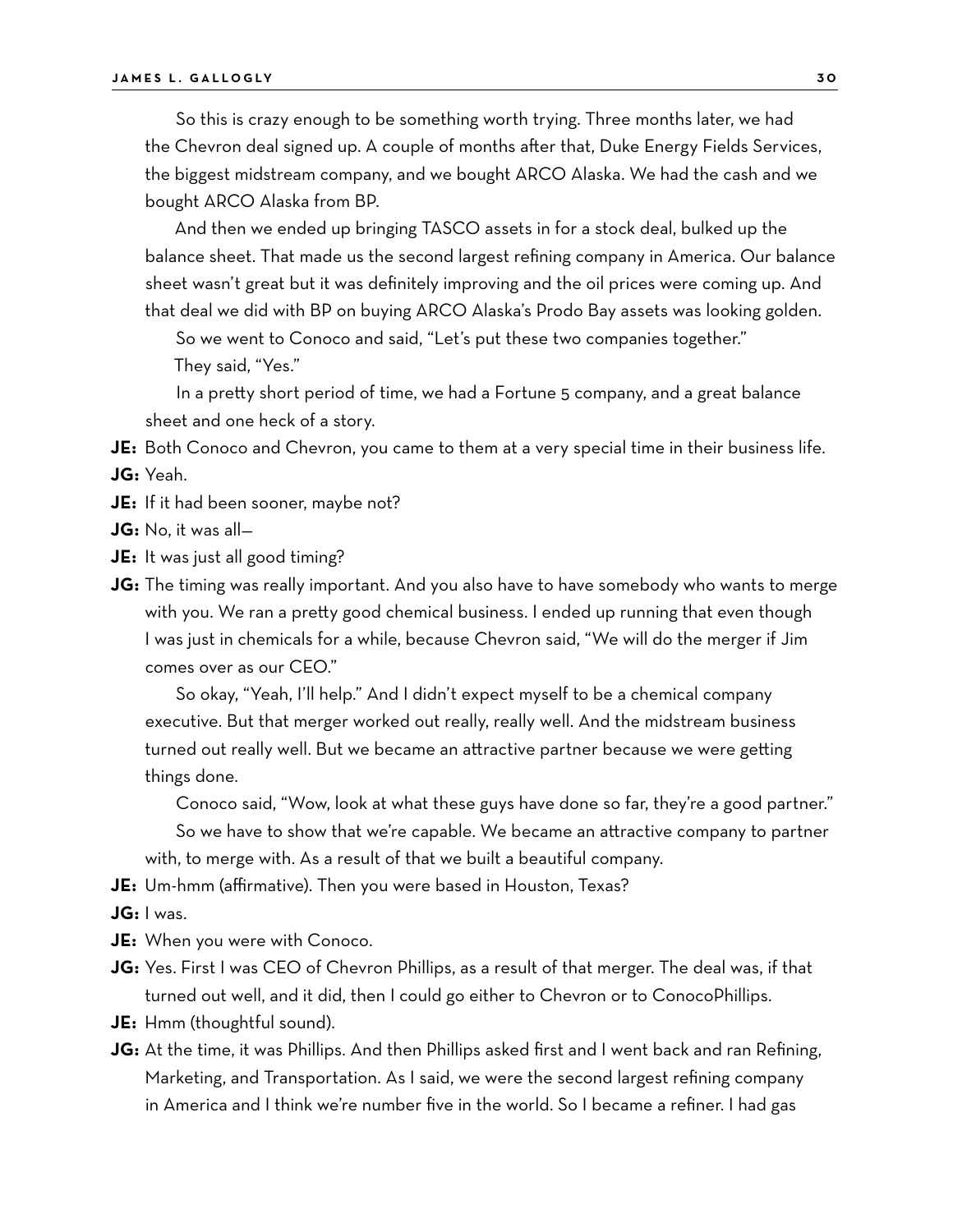stations, pipelines, something I'd never run before. You know, it was Golden Age Refining and good profits and our company was number one in profitability per barrel, something I was very proud of. A fabulous team of people, I loved working with them.

Shortly after that, they asked me to come back. Then they said, "Well, we want you to run Worldwide E & P." And I was being trained potentially to be the next CEO of the company.

So at the point I started running Worldwide E & P I had at that point run every asset within the company, upstream, downstream chemicals. It was a terrific experience.

**JE:** Two thousand six ConocoPhillips, you were executive vice president of Refining, Marketing, and Transportation.

**JG:** Yep.

**JE:** Later, executive vice president of Exploration and Production. In 2009, you retired from ConocoPhillips.

**JG:** Yes.

**JE:** After twenty-nine years. You'd been involved in every business of the company.

**JG:** Yes.

# **Chapter 14 – 10:06 The Challenge**

#### **John Erling:** Why did you decide to retire?

**Jim Gallogly:** I had a crazy moment. I had an absolutely crazy moment. Let me tell you about that. You never tell a Sooner what they can't do. We have to put that in perspective. I had a really good shot at becoming the next CEO of a Fortune 5 company. In fact, some outside investors came and said, "We want you to be the next CEO of LyondellBasell. It's in bankruptcy, it's got over \$20 billion of debt." I think its maximum debt load is about \$24 billion. The second largest bankruptcy in America; General Motors was number one.

This was a wreck of a company. Mergers that had failed, terrible cost structure, dead last in financial return nine out of the last ten years of the decade. Just a massive failure of epic proportions and probably no good way out. Employees streaming out the door.

First, a gentleman named Len Blavatnik called me. I thought he wanted to do an oil deal. He was one of the owners of BP-TNK of the TNK part, they call them Russian oligarchs, he's not an oligarch but he's one of the Russian owners of the TNK part and a very wealthy man. He bought Basell, which was BSF and Shell's chemical businesses merged. And he used that to buy Lyondell, another chemical company. He did it all with debt.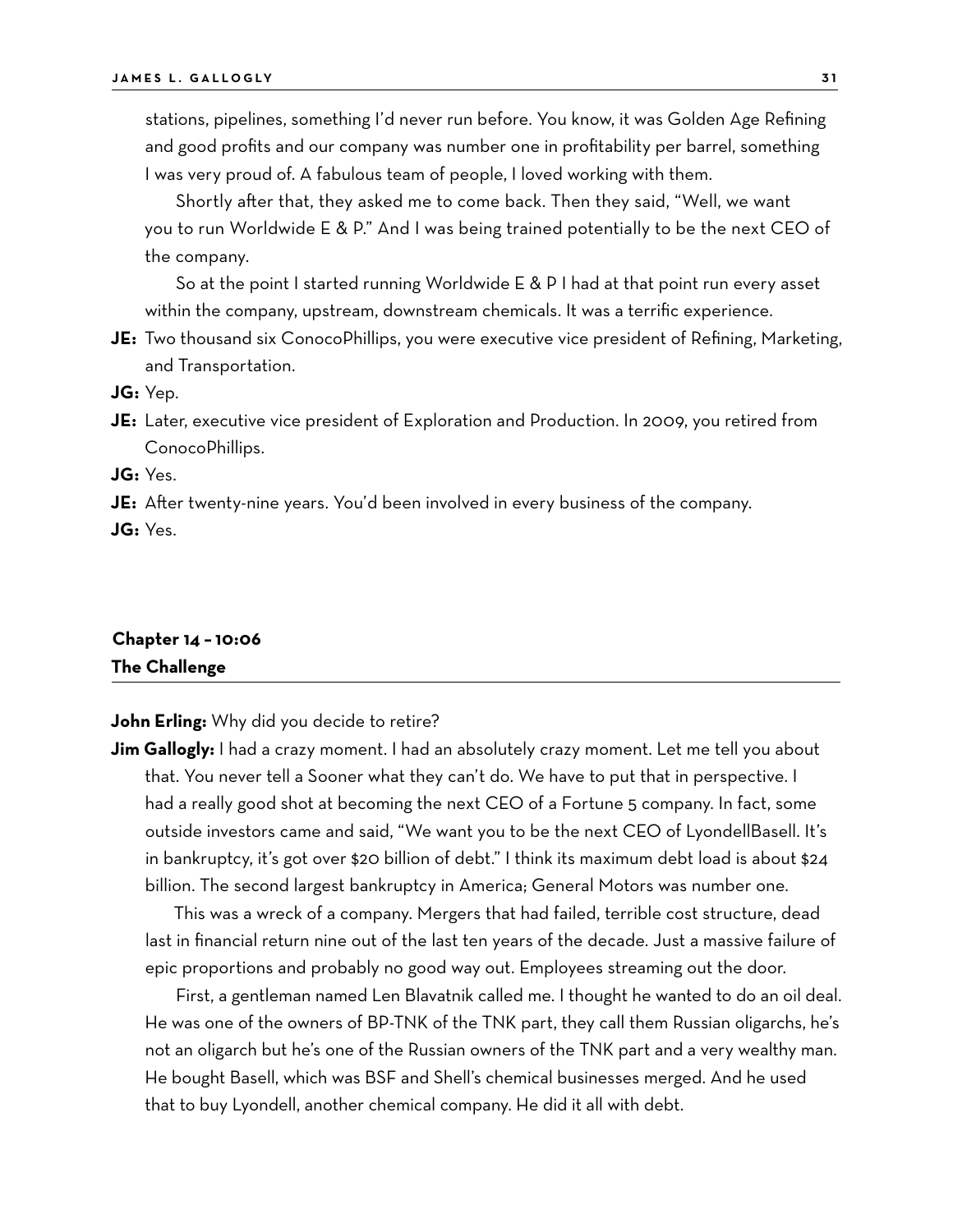And then 2009 happened and the company collapsed. But it was a poorly managed company, a poor return company. A good size but just not much good to say about that company. I used to compete against that company before it merged, against Basell and against Lyondell when I was at Chevron Phillips. They were not competitive. Neither one was competitive.

So when they called and said, "We want you to be CEO," I thought he wanted to do an oil deal. But he started out the conversation this way. He doesn't say hello or anything, he's got a heavy Russian accent. My assistant says, "There's a gentleman named Len Blavatnik wants to speak with you on the phone, would you like to take the call?"

I said, "Oh, yeah, he's a TNK guy. I think he wants to do a deal with us and the former Soviet Union, yeah, we'd look at that. Let me talk to him."

I picked up the phone. Heavy Russian accent on the other side. "My name is Len Blavatnik, you're coming to work for me."

**JE:** (laughing) Just like that?

**JG:** That's, that's all there was. "My name is Len Blavatnik, you're coming to work for me." (laughs) I started laughing and said, "Len, I've never met you before but why would I come to work for you? I love this company, I've been here twenty-nine years, doing well with it. What is this all about?"

He said, "I want you to come run LyondellBasell."

I literally laughed and said, "No way, just no way."

He said, "Well, why do you say no way? I haven't even told you what the offer is?"

I said, "No way." He had some bankruptcy, it's a mess of a company, there's no way I'm interested. "And I love the company I'm working for—impossible."

He could see I was very serious, just no way. He said, "Well, it's in bankruptcy, I own all of it, I lost all of it, I'll never get it back. But I made some mistakes. I owe it to people to try to fix it. I probably won't even be a shareholder on the other side but I have to find a new CEO. We've got to get it out of bankruptcy. Would you at least meet with me when you're in New York next time and talk to me about people in the industry?"

I said, "Well, would you consider selling part of that Chevron Phillips?"

"I don't know, I don't know, but I'd like to talk to you about it."

So I said, "Okay." So I showed up in New York, probably a month later, I was making a speech at an analyst conference and I called him the week before and said, "I'm going to be in New York on this day, will you be in the city? And if so, you want to have coffee that day and I'll talk to you a little bit about your company and some of the people in the industry."

"Oh, yes, yes."

After I speak, I show up in his office and he's got the board of directors there. I said, "What is this all about?"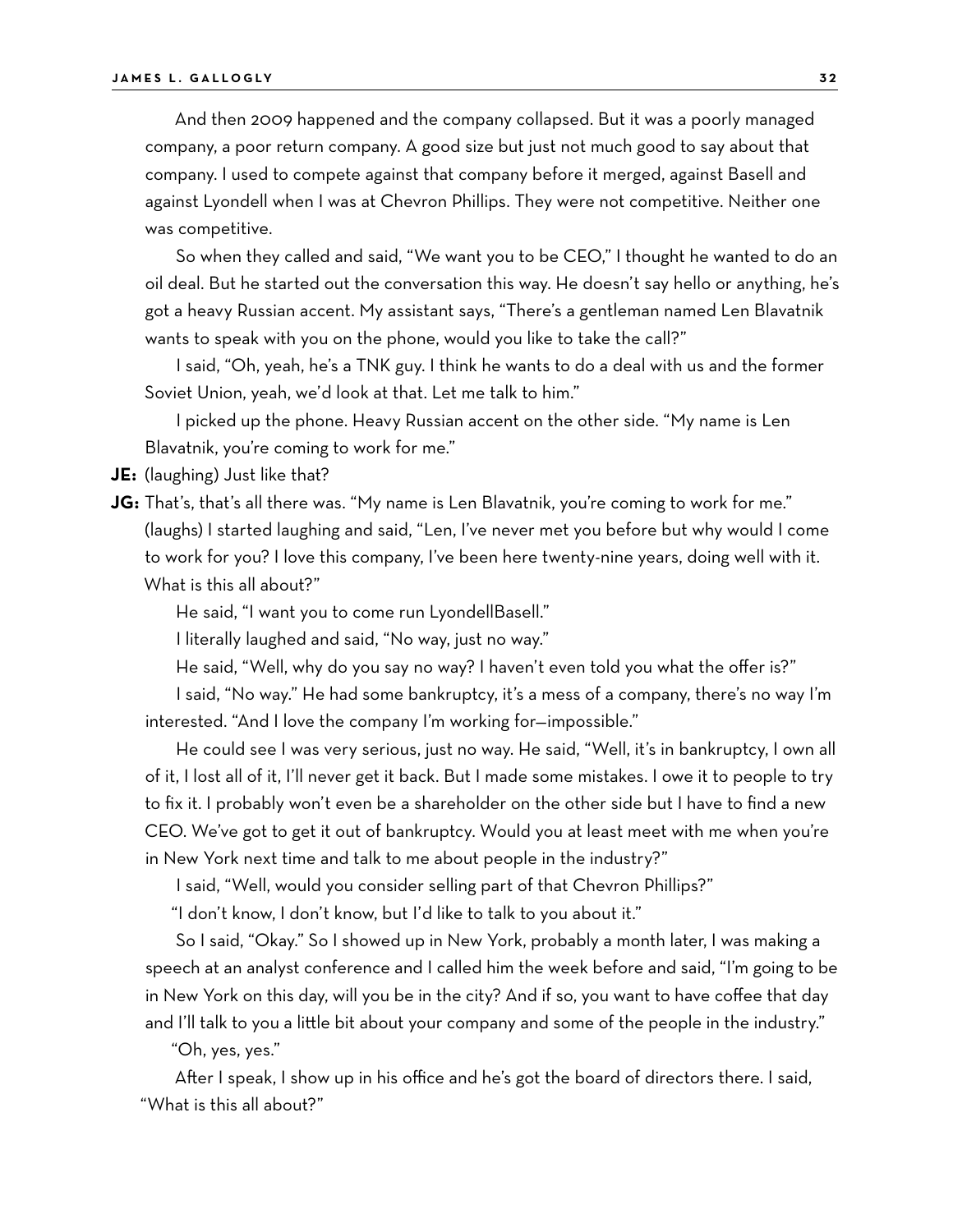He says, "We're interviewing you for the job."

**JE:** (laughs)

**JG:** I said, "Len, I told you categorically no."

Anyway, he said, "Well, just talk to us, answer a few questions."

So I did, and afterwards he said, "We want to hire you."

I said, "No."

Anyway, so very persistent guy, call, call, call. And at one point he said, "Well, you're probably the wrong guy anyway. You work for a big oil company, you probably couldn't do it anyway.

I said, "What do you mean by that?"

He said, "You're a big oil company guy, you can't fix a bankrupt company. You have all these people around you, you've got corporate judge, you've got this, you've got that. You can't run this company anyway."

I said, "Well, wait a minute, what do you mean I can't run this company?"

"You're the wrong guy."

He shouldn't have said that to me because that made me angry a little bit.

**JE:** Do you think he was smart enough to know what he was doing?

**JG:** I don't, I don't know if he was or not but of course I could run that company. So I said,

"Okay, I'll talk to you another time. Highly unlikely, but, you know, I'll talk to you."

So I told the chairman, who is a good friend of mine, Jim Mall, I said, "Jim, I'm going to go talk to these guys about this company."

And he said, "You're not serious? You're the most loyal person in this whole company. You helped us create this company. You love this company like I love it. Why would you ever do this for?"

So anyway, long story short, Jim comes and says, "We want you to stay. The board will tell you, we'll guarantee that you'll be president of this Fortune 5 company. Why would you ever go to a bankrupt company and help them?"

The answer was, "The challenge." Just the extreme challenge of it. You know, you get up in the morning and you wonder if you have another day in business. And you're sitting there with seventeen thousand employees' jobs at stake, and their pensions at stake, and their total futures. You know, 'cause the ones that had left had left. And could we solve that problem?

I didn't leave ConocoPhillips because I didn't want to be there, I truly did and I very much was excited about the future there. I helped create a Fortune 5 company. And it was hard, hard, hard to leave. But it wasn't the challenge.

So I got up, took that job, formed a new team. And the very first day I sat down Len Blavatnik was there, we did a call with all employees around the world, and I said, "My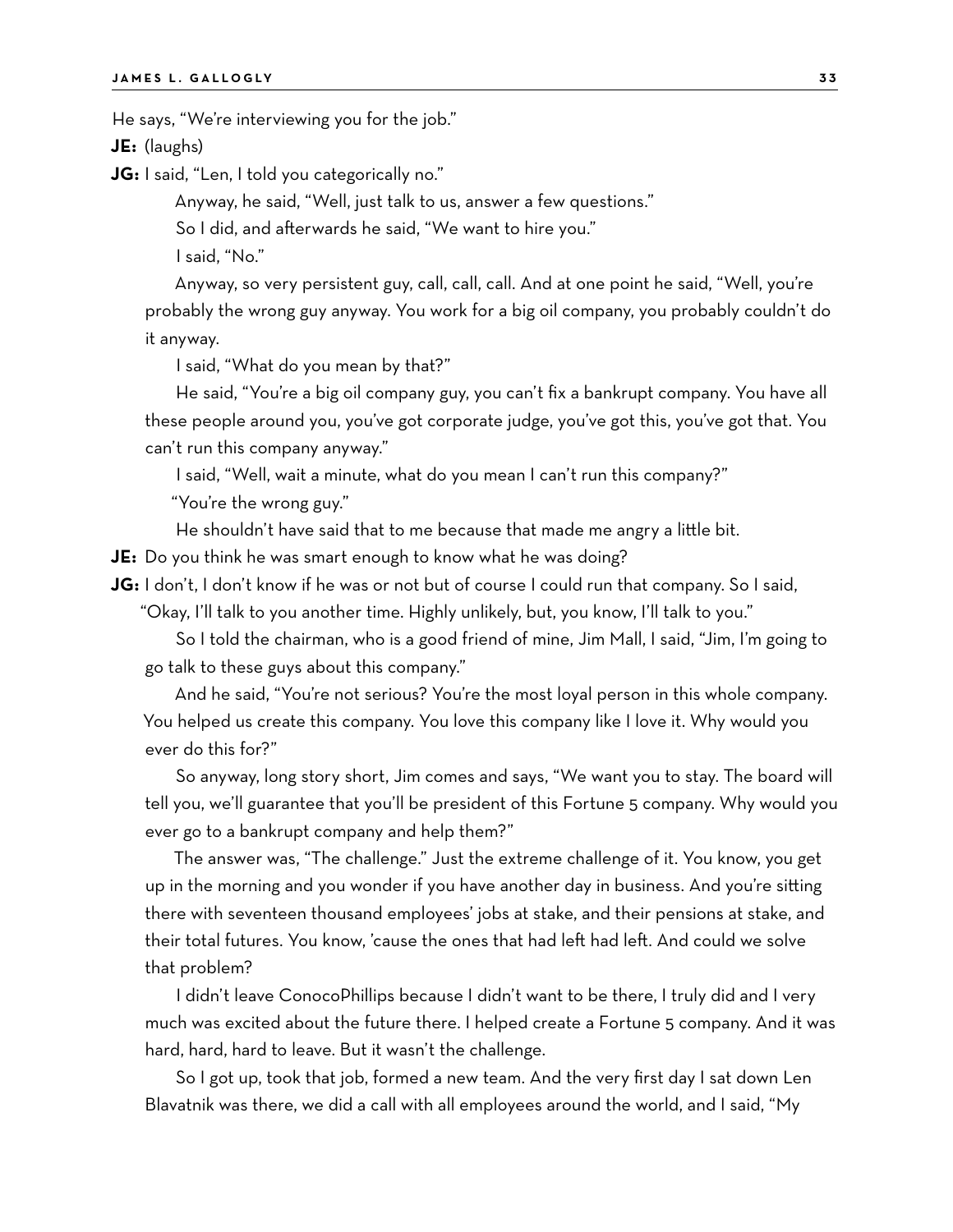name's Jim Gallogly." I learned that from Len Blavatnik, you start telling them your name, especially if it's hard to pronounce. "My name is Jim Gallogly and I didn't come here to help you exit bankruptcy. That's easy. We'll do that very quickly before you can blink. We're going to turn LyondellBasell into the number one petro-chemical company in the world. Those of you who have the will to help me get that done will stay here. And those of you who don't have that desire or don't have that energy, leave today, leave this hour, leave this company. We're on a mission to go from worst to first and we will make that happen before you can blink.

"Everybody will tell you why it can't be done and I'm going to tell you right now, here at this moment, that's exactly what we're going to do. Either get on board or get the heck out of here."

That was that first conversation. A few left but most of them stayed to see what this crazy guy was going to have a plan to take us from worst to first. And this is a company that's over \$20 billion in debt, no future. And those employees got on board. It was a brilliant, brilliant story that they created.

I'd love to say that was me but they took their company back.

- **JE:** Well, they caught your spirit.
- **JG:** You know, that's one thing I always had was a lot of spirit. And you have to have ambition. You can't tell people that our ambition is to get out of bankruptcy and expect them to get excited about it. But if you say, "People will write books about this effort that we're going to be making in the next year or two. They're going to write books about what we accomplish as a group, and it will be a story that will forever be told on Wall Street, what we do now."
- **JE:** So it became what?
- **JG:** We became the best petro-chemical company in the world. We were one of the largest petro-chemical companies in the world, but we had the number one return, the best safety record, the best operating dynamics, the best everything. We were known as the number one private equity deal of all time, the number one turnaround story on Wall Street. And Len Blavatnik's reinvestment, I think it was *Forbes* or *Fortune*, I can't remember which one, wrote an article about his buying back in at 1 percent and then gradually buying more of the stock. They said that was the number one investment of Wall Street history too.

So it was one for the ages. We took the stock price from seventeen dollars and change, coming out of bankruptcy. Four years later, \$115 a share.

- **JE:** Wow.
- **JG:** And paid, I forget, five, six billion dollars of special dividends. It was a massive, fabulous turnaround of a company.
- **JE:** And that was in Houston, Texas, where you—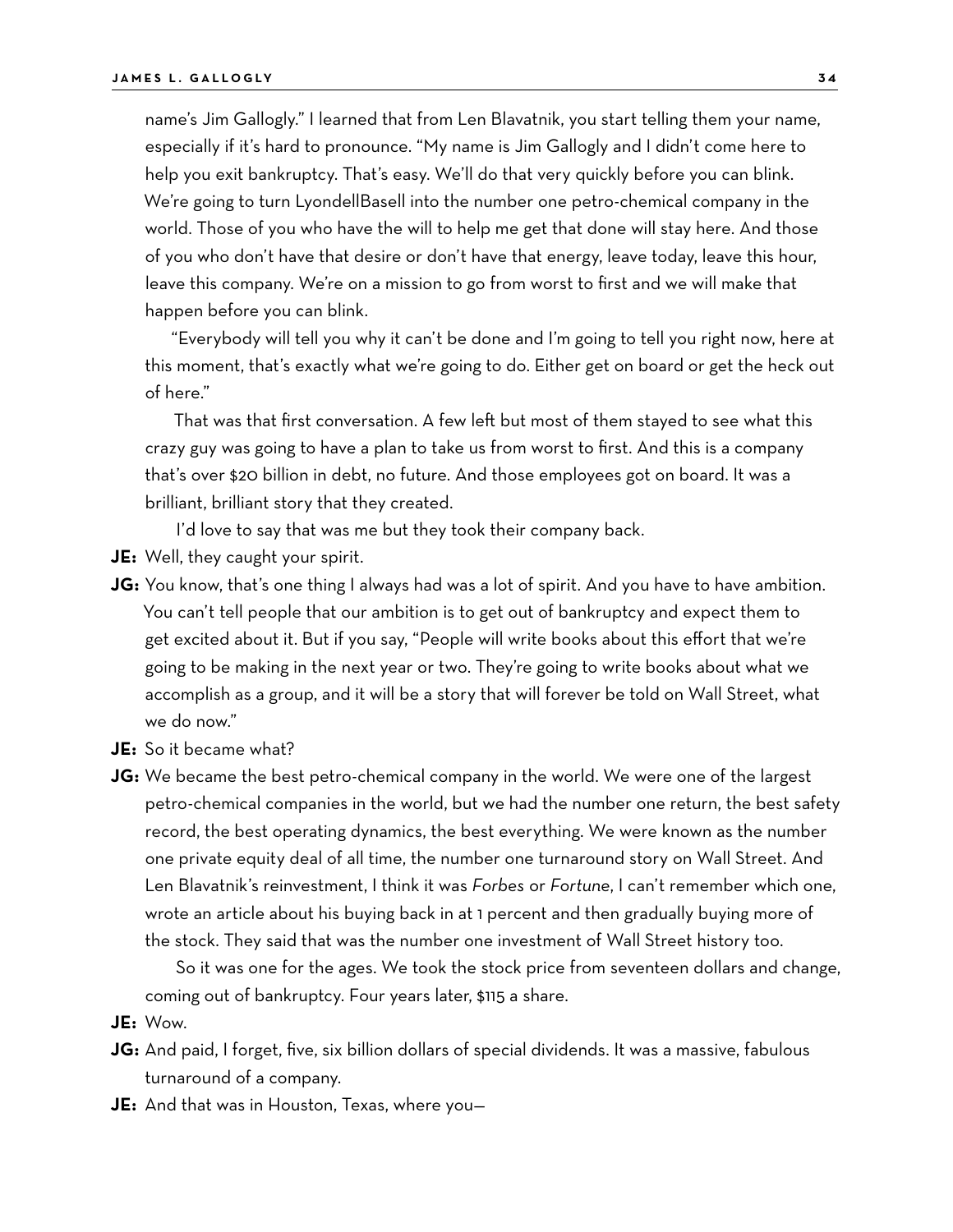**JG:** Houston, Texas, but we were a Dutch company. The amazing thing is this wasn't just an industry getting better. Dow Chemical was our biggest competitor, we were much smaller than them. We almost passed them in market cap. Their stock price was flat-lined through that period of time but we were going up like a rocket, in the same business. We almost passed them in market value in four years.

If I would have delayed announcing my retirement for thirty days we would have passed them because our trajectory was such it was just a straight line. We were only \$200, \$250 million less in market cap before I announced retirement.

The reason I bring that up is because our share price fell about ten billion dollars equity after I announced retirement because people didn't realize it wasn't just me, it was all these thirteen thousand employees.

Well, the stock prices come back up and people have figured out, "Okay, I'm a person who has a lot of energy and a lot of spirit." But we had a lot of great employees, and they're the ones that turned their company around.

#### **JE:** Yeah.

**JG:** So it all came back.

**JE:** A book could be written about that whole story.

**JG:** It certainly could. And maybe, maybe we will.

**JE:** Yeah. That'd be good because a lot of business people would like to read that story.

# **Chapter 15 – 4:30 George H. W. Bush**

- **John Erling:** You retired in January of 2015 and then in February of that same year you were appointed as a director of DuPont.
- **Jim Gallogly:** I was. Actually, Dow called me while I was employed at LyondellBasell and asked me to go on their board because they had an activist campaign against them. I had to report that to my board that they called me and asked me to go on their board because they're our biggest competitor. And you don't call a competitor's CEO and say, "We want you to go on the board," before they're retired. So I had to report to my board that Dow called me.

And then DuPont called me too and said, "Hey, we want you to come on our board." And they had an activist campaign, Nelson Peltz, Trian was saying they had the wrong plan and things weren't going right and their stock price was depressed and they wanted, not a takeover, but it's, you know, an effort to put new directors on and kind of push management real hard.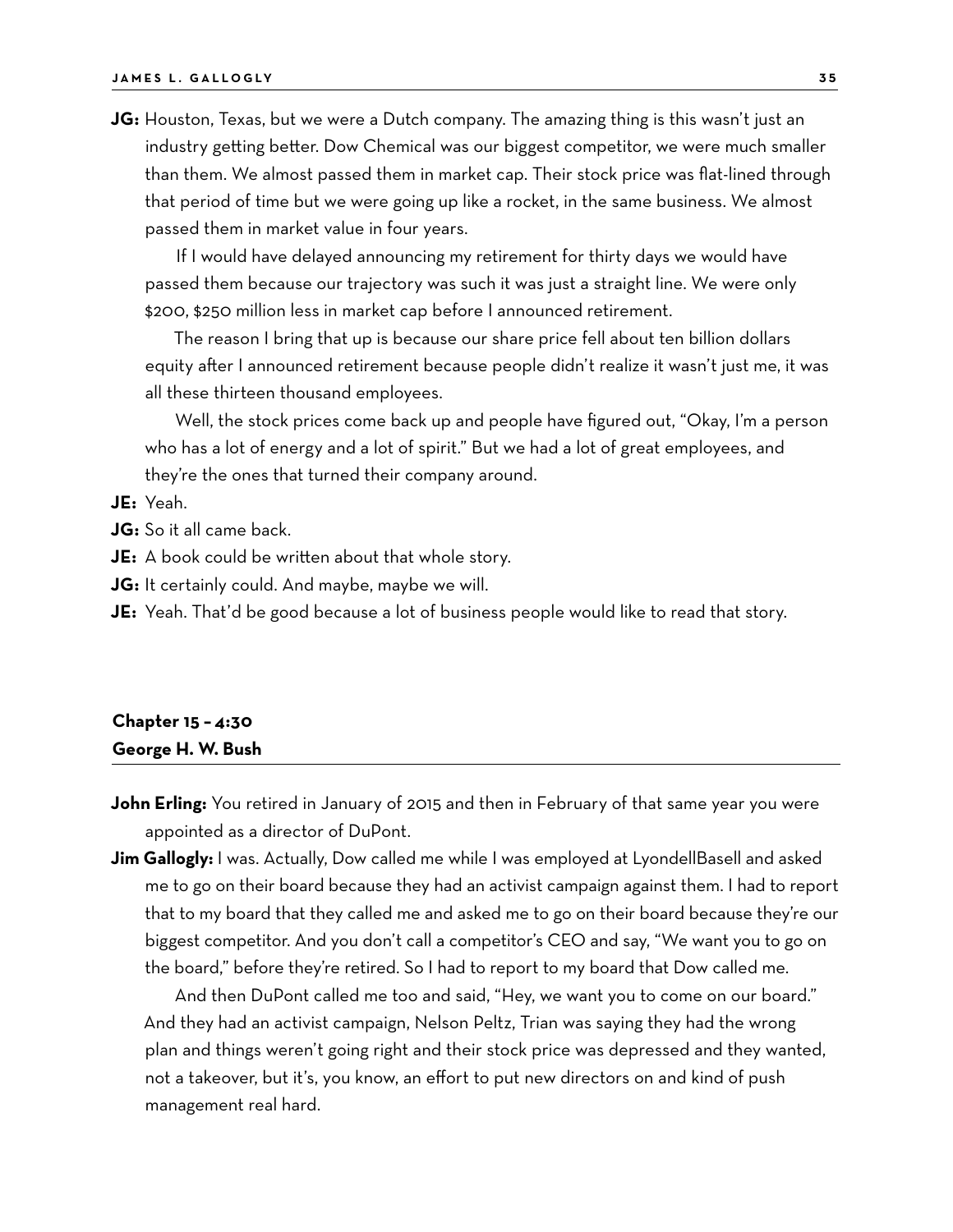So it was the, I think probably the most famous activist campaign of all time. Ellen Coleman, the CEO, called me and said, "Please come on the board. You're a very famous chemicals guy. We're a chemicals company and if we have you on the board it'll say we're very serious about managing the company because you've run Chevron Phillips, you're from LyondellBasell, both brilliant stories of success in chemicals. I think if you'll join us and we've got another guy we're thinking about bringing on, we think we can beat the activist campaign just by announcing the two of you."

I think the *Wall Street Journal* talked about that and said, "Game over," when we got announced as directors. It wasn't game over, we had to work our tail off.

Ed Breen came on at the same time and he's now the CEO of DuPont.

**JE:** When you were living in Houston, did you ever meet President George H. W. Bush? **JG:** I did.

**JE:** Tell us about that.

**JG:** Well, I saw him at different events. You know, you can always meet famous politicians if you're in business and there's events where you can get your picture taken and all. But I also had him call me one time, and he said, "Jim, I want to come up to Bartlesville, Oklahoma, I'm going to make a speech up there and go to," I think it was OK Mozart concert. He said, "Can you give me a ride on the company plane?" (laughing)

And I said, "I'll bet somebody'll get you a ride on that plane. Yeah, I know I can do that for you, George," or Mr. President. I probably called him Mr. President that time. He'd just been president.

So I called the CEO and said, "He'd like to come."

And of course, the CEO said, "Well, I'll come pick him up. You don't get that job, you're still junior enough."

But then I've also seen him since then at multiple social things in Houston. His lovely wife. One time I saw him lined up with-LyondellBasell did not have company planes. Taking over bankruptcy I just said, "We aren't going to have company planes, we aren't going to do this and all the corporate things," because we were bankrupt.

So I was on a Transatlantic flight and there was our former president flying. And the other thing that was amazing, I'm not good with names but he's great with names. He walks by and says, "Jim, how you doing?" He's an amazing man. I was just so surprised at his ability to remember someone and just a spectacular person in so many ways. I always thought he didn't get full credit for what a great man he was.

And when you get a chance to talk to these people about issues, it's not what you read in the press. It's always such a multifaceted complex issue. And everybody tries to turn it into some little simple decision. But this decision affects that decision and all these other things and it's such a complex maze that they have to sort out. And,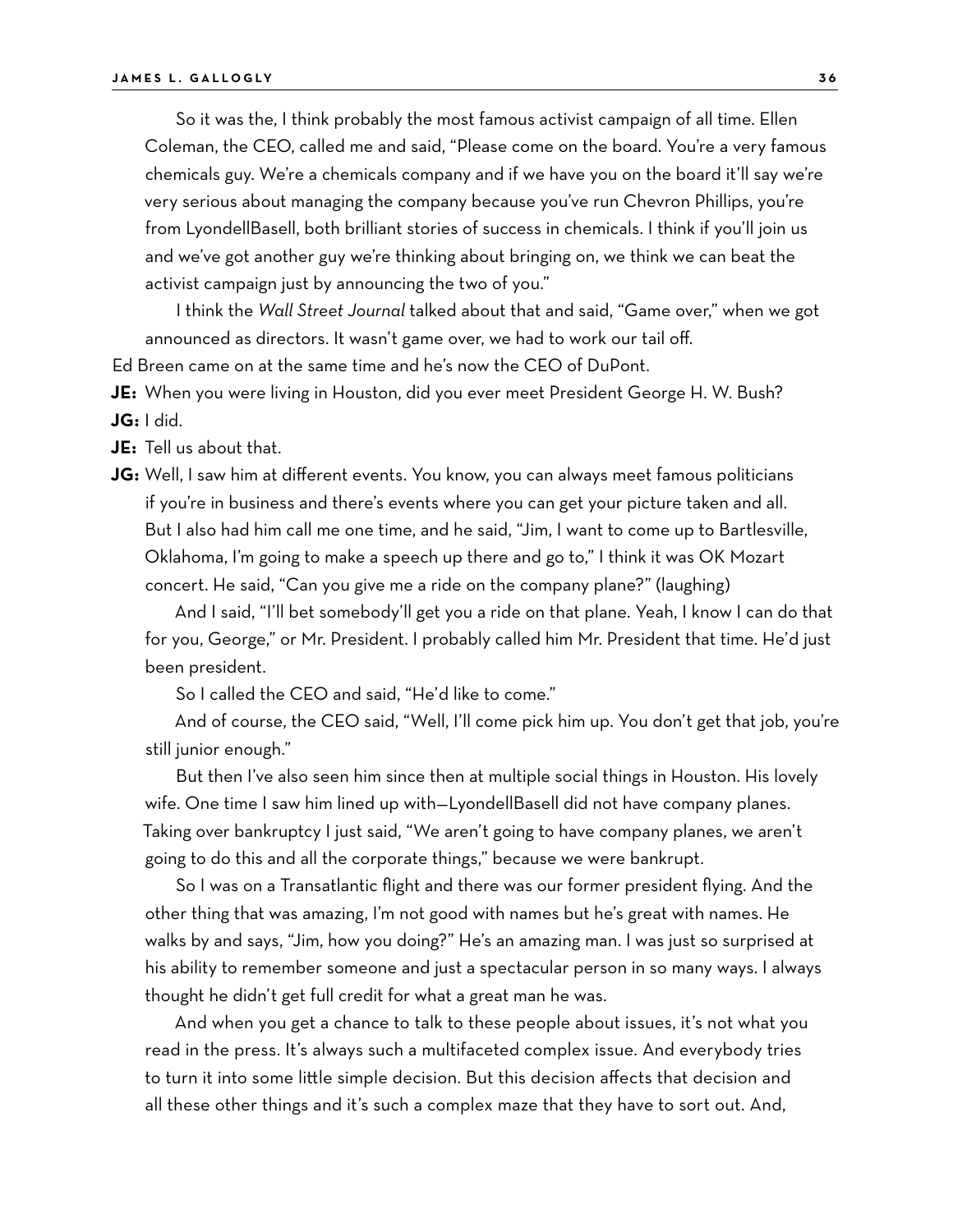unfortunately, very seldom does the difficulty of their decision making get properly portrayed in the press.

- **JE:** Yeah. He came to Tulsa to speak and I attended that.
- **JG:** I didn't, I got displaced on that meeting.

**JE:** Yeah.

- **JG:** I didn't get to listen to him speak.
- **JE:** When I heard him speak in Tulsa—
- **JG:** Um-hmm (affirmative).
- **JE:** …he came off as such a macho man.
- **JG:** Um-hmm (affirmative).
- **JE:** And remember there was that wimp factor when he was vice president, even president?
- **JG:** Um-hmm (affirmative).
- **JE:** But man, when he spoke, he was a dude!

**JG:** Yeah, yeah.

- **JE:** That didn't come across in office.
- **JG:** No, I, I, you know, and very strong, thoughtful, smart guy.
- **JE:** Yep.
- **JG:** I don't know what happens in those kind of situations. I think people try not to be too powerful. They're trying to sometimes play to an expectation instead of just be themselves. I can assure you, he didn't get to be president of the United States being someone who was afraid to speak his mind and take a stand.
- **JE:** Right.

# **Chapter 16 – 5:50 Gallogly Foundation**

**John Erling:** All this time you've been a major donor to OU and to the University of Colorado and Colorado Springs. And you talked about being an engineer.

**Jim Gallogly:** Um-hmm (affirmative).

- **JE:** There's a building here on this campus that has the Gallogly College of Engineering name on it. And your family foundation made that major benefactor to the College of Engineering and Gallogly Hall. That's got to make you feel good.
- **JG:** Yes it does. You know, there's a saying, "To whom much is given much is expected." I had a lot of success in business. I owned a lot of that stock that went from \$17 to \$115. You know, that's all public information, CEO's pay is widely known. CNBC said I was the highest paid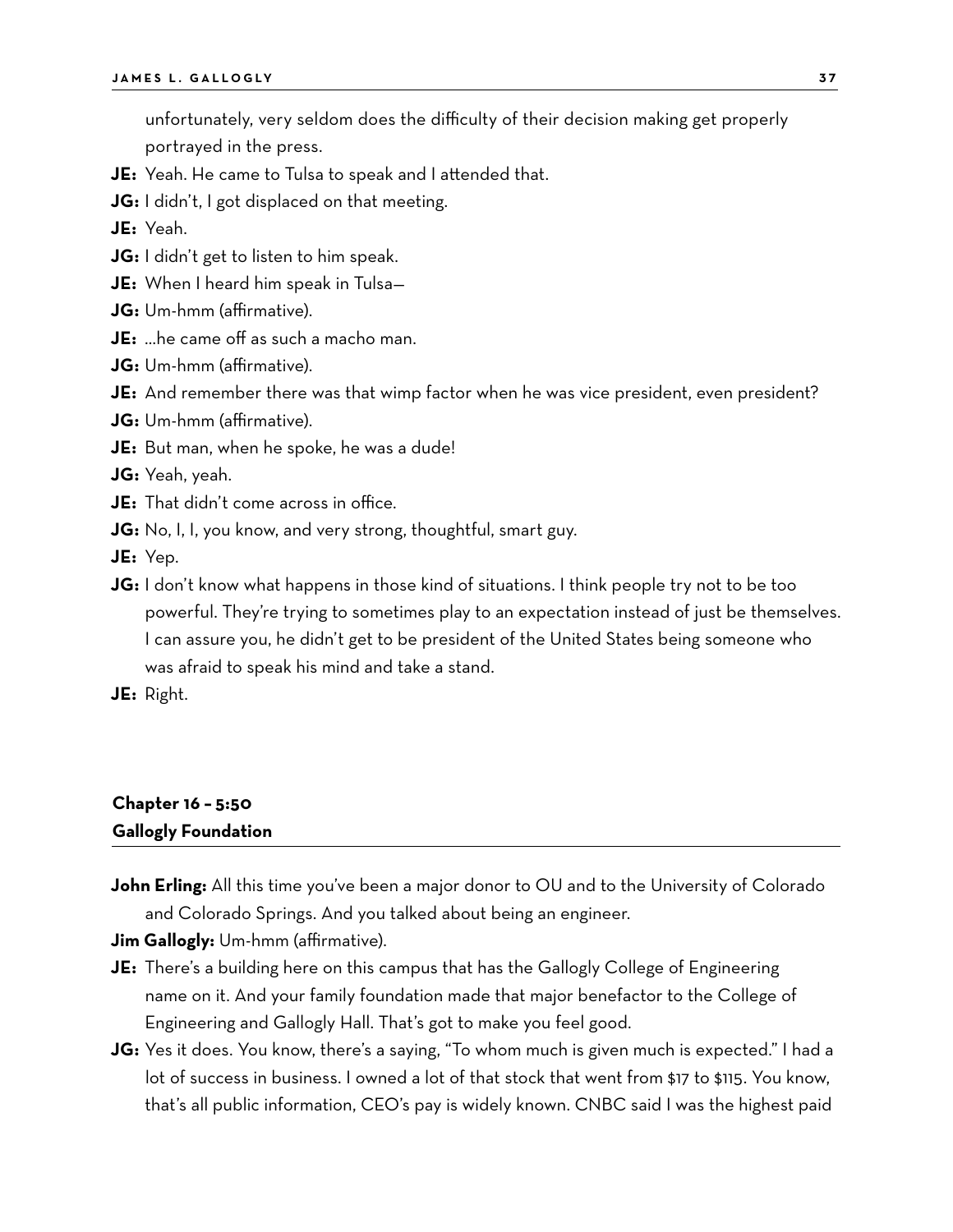CEO in America multiple years. That always used to be very embarrassing to me because that had a connotation.

In fact, some of our works counsels employees in Germany would say, "You know, you're such a frugal person and so tightfisted with money but you make so much money, how does that all square?"

And I said, "Don't judge me today, judge me tomorrow when you find out how I spend the money."

They said, "What does that mean? What, are you going to buy a yacht or jets or…?"

I said, "No, no, no watch where the money goes. To whom much is given much is expected." I used to say that a lot because I always wanted to remind myself. If you have the benefit of all these gift of success of different types, you have an obligation to give back.

So we try to choose wisely where that money goes. And my father was a big believer in education. He was a teacher. He always had great books on the shelf. He always pressed upon us the need to go to college, to study more and to continuously reinvent yourself. Higher education is something our family really believes in. So giving back in different ways, whether it's University of Colorado, University of Oklahoma, we give money to other places and other causes.

We have a family foundation and we're in the give-back stage of our life.

**JE:** The foundation shows the OU College of Law as a pilot school for the selective public interest fellowship program.

**JG:** Yes.

- **JE:** What's that about?
- **JG:** I was a lawyer by trade. My middle daughter's a lawyer. My oldest daughter's husband is a lawyer. So we have some lawyers in the family. One of the things we recognize is that there are people who can't afford legal services. Lawyers are sometimes pretty expensive, especially good quality lawyers. It's also hard for lawyers who want to do public interest work to get hired and get paid. They can do pro bono, which is kind of Latin for free, they can do free legal work. But a lot of things you can't do part-time. You need somebody who's dedicated to it.

So we tried to build a program to bridge the gap between people coming out of law school with no experience—if you go to work for a charity, they want somebody who can practice law today if they have to pay you. And the people who are already making money, they don't want to quit a high paying job to go into a low paying job.

But there are some people very passionate about serving the underprivileged and people of need of legal rights. We've tried to create a program to bridge between coming out of law school and getting paid a fair wage, and working for public service for a couple of years. And then hopefully, staying in public service.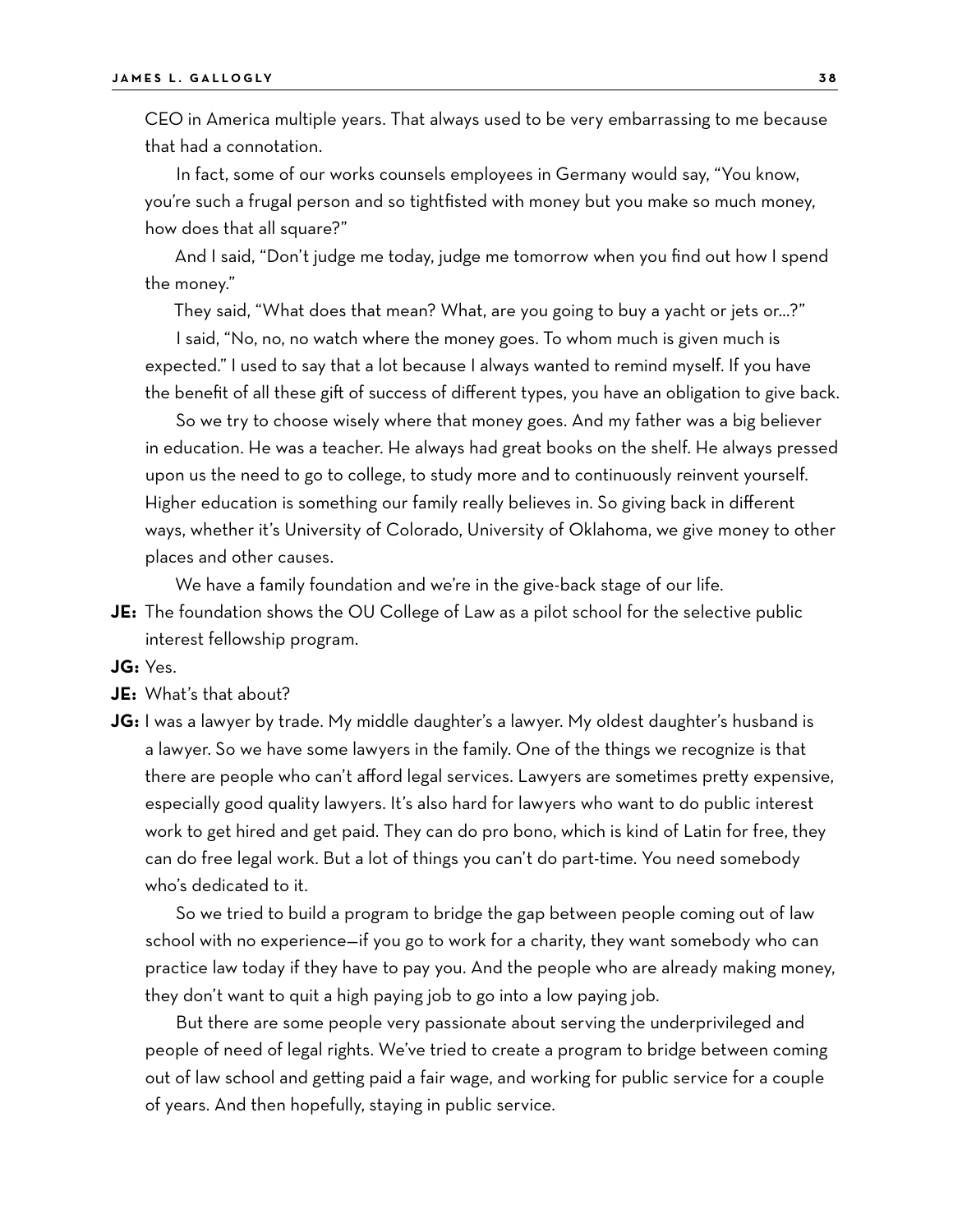So our family foundation would go and match up charities with young lawyers. Some of the best young lawyers out there, by the way, doing incredible work today. Really high quality credentials. I mean, we're hiring brilliant, top of the class lawyers who have a desire to serve the public in special ways, in lots of different ways, from typical child advocate work to Indians who can't afford legal services on the reservation to immigrants in California whose legal rights are being violated because if they go to court they get arrested. All sorts of different people. We're helping them get the best lawyers.

We have a small law firm now, I think there's—depending on the time of year—twelve to fifteen lawyers we've hired as a foundation to go do public interest law. This program isn't real low but so far the ones who have gone through the program are staying and doing public interest work. So it's working.

This was my middle daughter's idea and a way to help people have rights and somebody to be their voice.

**JE:** So is that firm here in Norman?

**JG:** We have lawyers in different places. It started at the University of Oklahoma as a pilot. We have some lawyers in Washington, DC, doing public interest work. We have some in rural Oklahoma. We have some here in Oklahoma City area and Tulsa. We have LA, Texas, they're in different places for us. We started in Oklahoma and have kind of a preference for Oklahoma.

But the wonderful thing about trying to do good work is you don't have to know the people you're doing good work for. It's not about getting thank-yous, it's about having an impact. So we don't care about the geography so much, where they want to do this work. It's what is the work they want to do?

We have a variety of things our charity supports from higher ed to land preservation to lease lawyers. We have a lot of things. We don't allow solicitation. My middle daughter run the family foundation; all of my family members are officers of the foundation. I tell people my middle daughter, whose lawyer's job is giving her dad's money away.

**JE:** (laughing)

- **JG:** Because we don't need it where we're headed. Hopefully it helps us get there, if you know what I mean. But to whom much is given much is expected.
- **JE:** Yeah.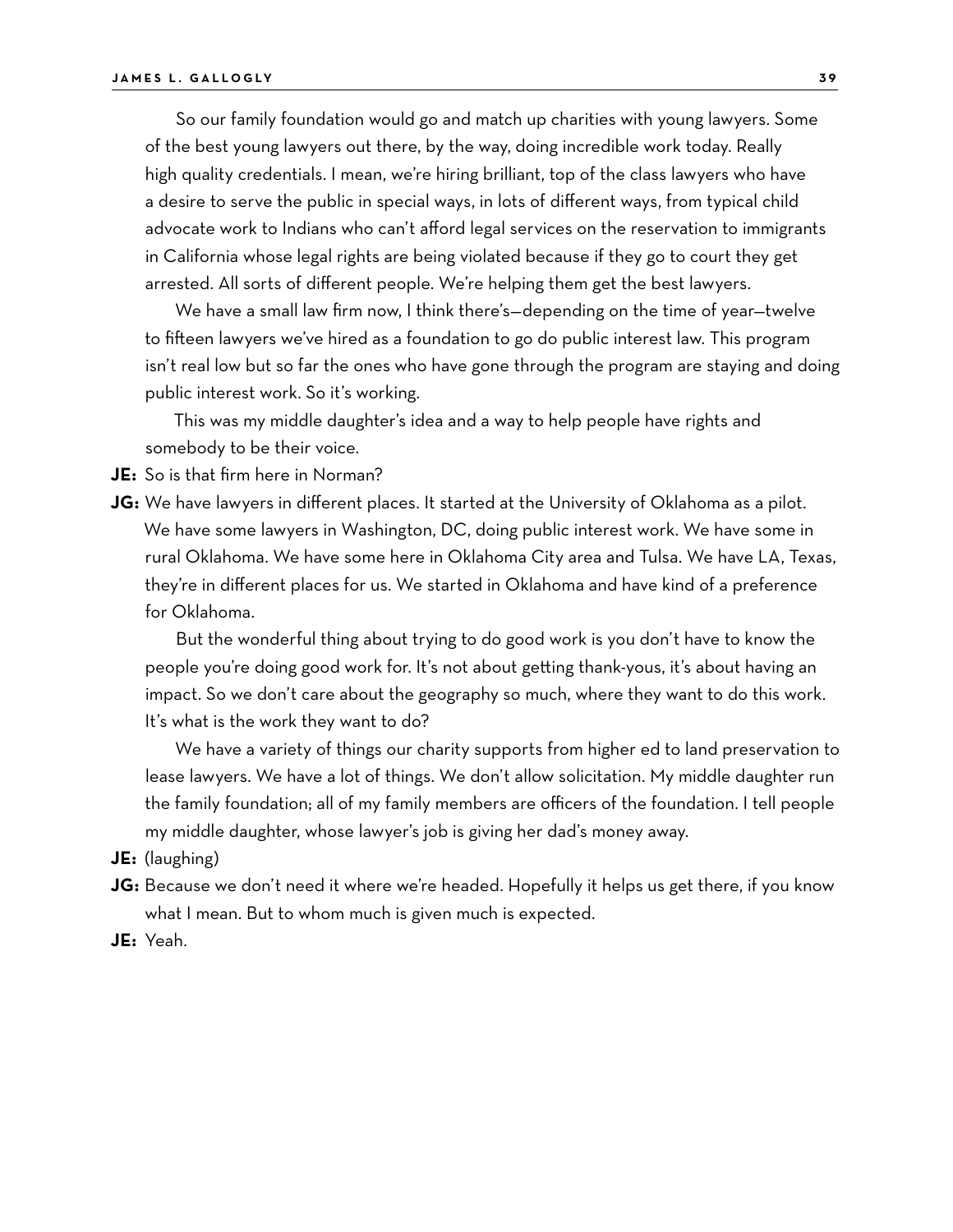### **Chapter 17 – 13:35 Oklahoma University President**

- **John Erling:** March 26, 2018, you were named president of the University of Oklahoma following the retirement of David Boren and you became the fourteenth president. How did this prospect come about? Did you have a dream of being a president of a university? Were you being considered by other schools? How did this all come about in your thinking?
- **Jim Gallogly:** This is almost as crazy as the story of why I ended up at LyondellBasell. I was flunking retirement. People like me who work like me don't do very well being retired. So I went on the DuPont board and I helped them merge with Dow. And I went on Continental Research's board and I was enjoying that and I was doing a little of this and a little of that and staying extremely active.

I'd get calls in the beginning almost every week, "Would you go run this? Would you go run that? Would you be CEO of this or that?" because I had a good record on Wall Street.

And then the beginning of this year, a company called, a very, very large, very, very famous company who is struggling today, they said, "The board had a meeting and multiple board members know you pretty well. Our CEO needs help. You're probably the best-known turnaround guy on Wall Street. We want you to come to work for us, Chief Operating Officer, or whatever."

I'm sixty-five so I shouldn't be a CEO of a multinational giant company at my age. There's usually age limitations and if we don't check and bridge our CEO to the future, you've been there, done that, we want you to help."

I said, "Hmm, that's kind of interesting. I still have some energy, I think I'll do that."

So I was meeting with the CEO, we were talking about what the plans might be, how we might do it, we're talking about job titles. I didn't talk about pay with them yet because I didn't care. You know, given my money I don't care how much you're going to pay me. But it was a very intriguing opportunity.

We were probably 95 percent of the way there and I got a call from OU. They said, "You've been nominated by multiple people to be the next president of the University of Oklahoma."

And I said, "Well, not interested in a job. I'm been talking to somebody else, I'm a corporate guy."

They said, "Well, would you interview?"

I said, "No, (laughs) not really very interested. I love the place, I'm investing in it, I've been on campus a lot, I care very, very deeply about University of Oklahoma, you know that."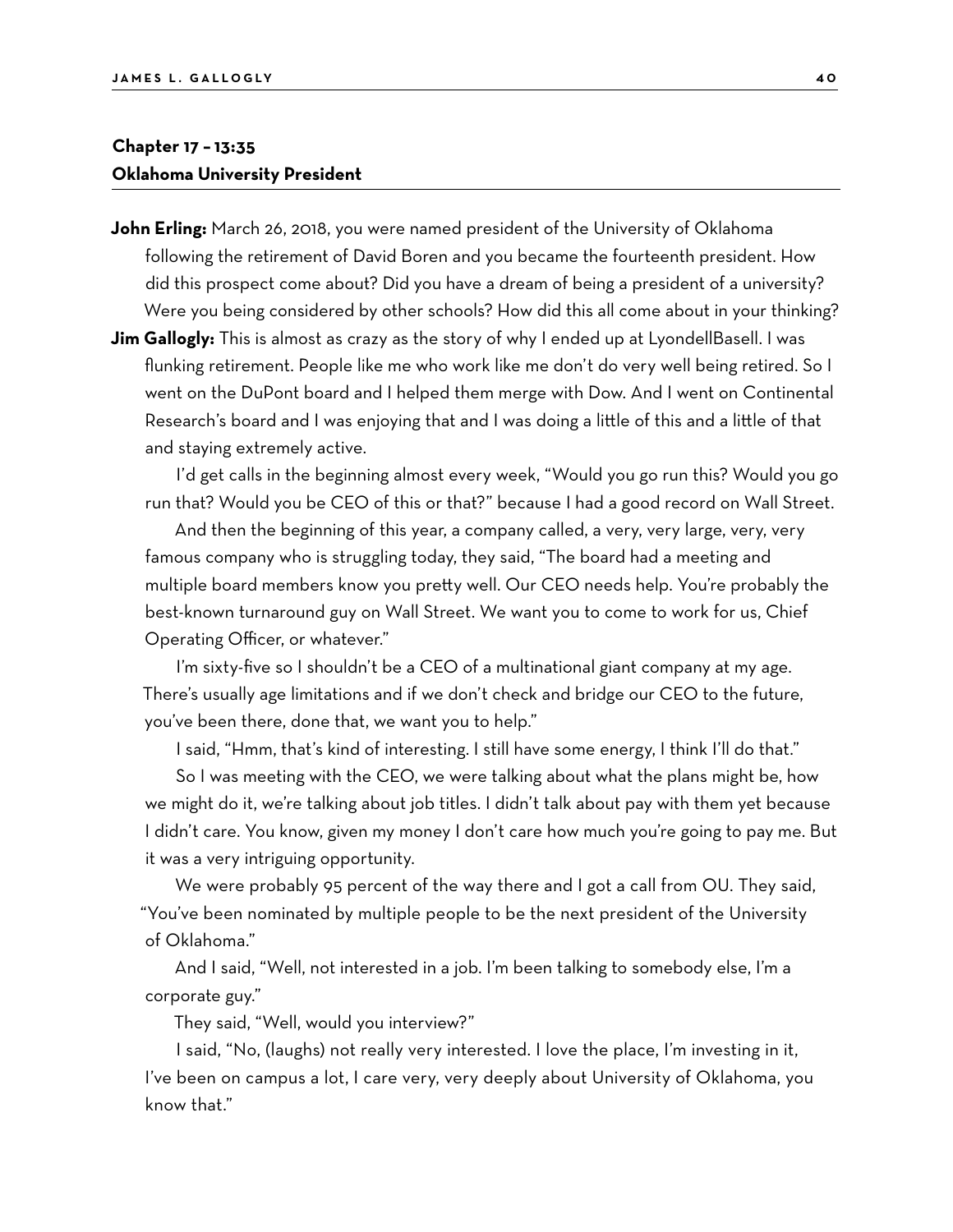He said, "Well, that's part of the reason we're calling because we know how you care about this place. And you are a benefactor but you're also a nontraditional person and we'd like to consider different candidates this time."

I was getting calls from several other universities through headhunters, they'd call and ask if I'd consider it. And I said, "No, just absolutely no."

One was a pretty large university that we compete with on the football field, and I said, "There's something you need to know. I am a Sooner through and through. No way—"

**JE:** Right.

**JG:** "I cannot be a president of a university that's a competitor to Sooners, impossible."

So when Sooners called and they said, "Well, come talk to us about what the university needs to do."

I said, "Okay, I can do that."

They said, "There'll be a committee."

I said, "Good."

"It's faculty, it's students, it's members of administration."

"I'd love to tell them what I think the university needs to do in the future." So I had that conversation. The funny part about that first conversation was I didn't make it to the interview. There was an ice storm this spring, that's when I was supposed to fly in and all the flights out of Houston up here were canceled so I couldn't get here, couldn't make the interview.

So I said, "Well, I guess I'll just write you a letter."

And they said, "No, we really want to interview."

I went to MD Anderson Cancer Center because I'm on their board and I had a meeting there. And I said, "Well, let's see if we can do something telephonically, maybe video, whatever."

"We still want to have this interview, want to hear what you have to say about the University of Oklahoma."

So I'm sitting in a University of Texas MD Anderson Cancer hospital conference room. The seal of the University of Texas on this conference room window on this great big etched glass, interviewing for the president of University of Oklahoma.

- **JE:** (laughing)
- **JG:** Is that a view? Is that a picture right there?
- **JE:** Yeah, yeah, yep.

**JG:** And at the bottom of that, because it's MD Anderson, there's a saying. It was something some architect once wrote and the first president of MD Anderson said, it was like, "Have no small dreams," it was, "Build no small things." You know, if you're going to build something, build something grand and great.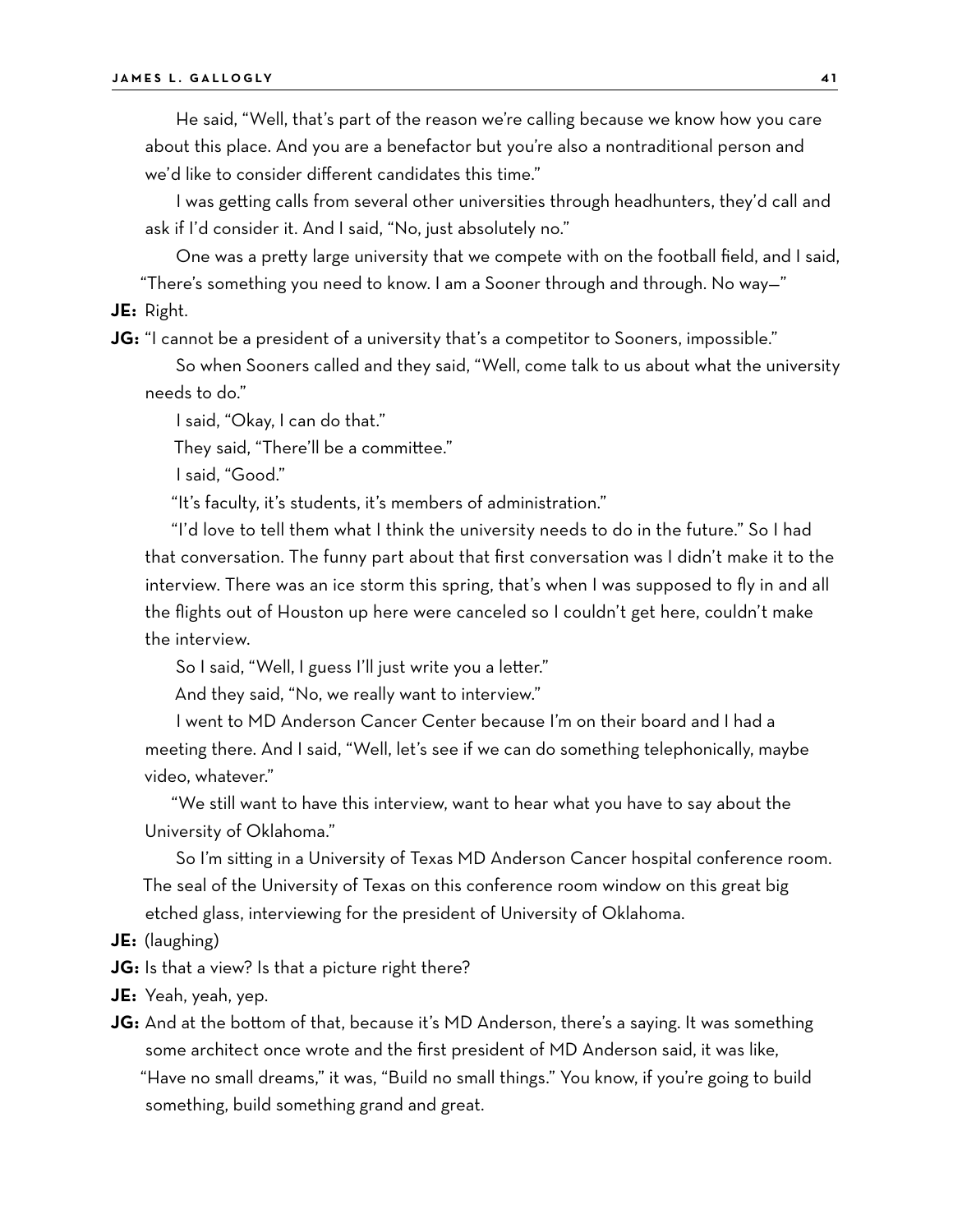So I'm sitting there in the University of Texas. First ask you, "Why do you want to be president of University of Oklahoma?" That was the first question they asked.

I said, "I don't. I'm here to tell you what I want the University of Oklahoma to do. I'm an investor in the place, I'm somebody who cares deeply about it, and I'm here to tell you what I'd like to see it do."

I'm sitting here at the University of Texas and there's a saying on the wall, "Build no small things." And I said, "That's a good place to start. We want a great university and we've built a wonderful undergraduate program. We need to build a great research institution and we need to do that now. We need to have a much older vision and here's the things I think we ought to be doing."

And they said, "Wow."

The next thing you know, I'm meeting with the regents. And again, I'm going to tell them the same thing, not in the same context, not in the same room, not on video conference, but in person. So I came up and told the regents the same thing.

And then they called me. I was on my way to my little ranch over in Antlers and they called me and said, "If we ask you to do this job, would you do it?"

I said, "I don't want you to ask me to do this job."

They said, "Well, what does that mean?"

I said, "I will never tell my university no. I don't want you to ask me to do this job because I can't tell you no." (laughing)

So anyway, we had that conversation and they said, "Can you come back and meet us? Just turn around." I drove from Austin to Oklahoma City for the interview and I wanted to go down to this ranch I bought down there in Antlers so I was on my way. "Could you come back and talk to us some more?"

Anyway, I was at least an hour and a half away because I was on the road. Before they called me they had a couple of other people they interviewed in the meantime. I said, "Well, I can come back, it just, it'll be a while before I get there."

They said, "Well, could you just pull over and have another conversation with us?"

So we talked. At the end, they said, "Well, we can't make you an offer today or any of this, we have to go through this process, but we may ask. And we'll want to know if you'll say yes."

I said, "Don't ask me, remember I said, 'Don't ask me.'"

They called me later and said, "Well, we are going to ask you."

And I talked to one of my mentors. I said, "I'm going to work for this other company and this is almost done. This is what that's all about."

And they said, "So which one is keeping you awake at night? What's bothering you?" He said, "Are you excited about doing that job?"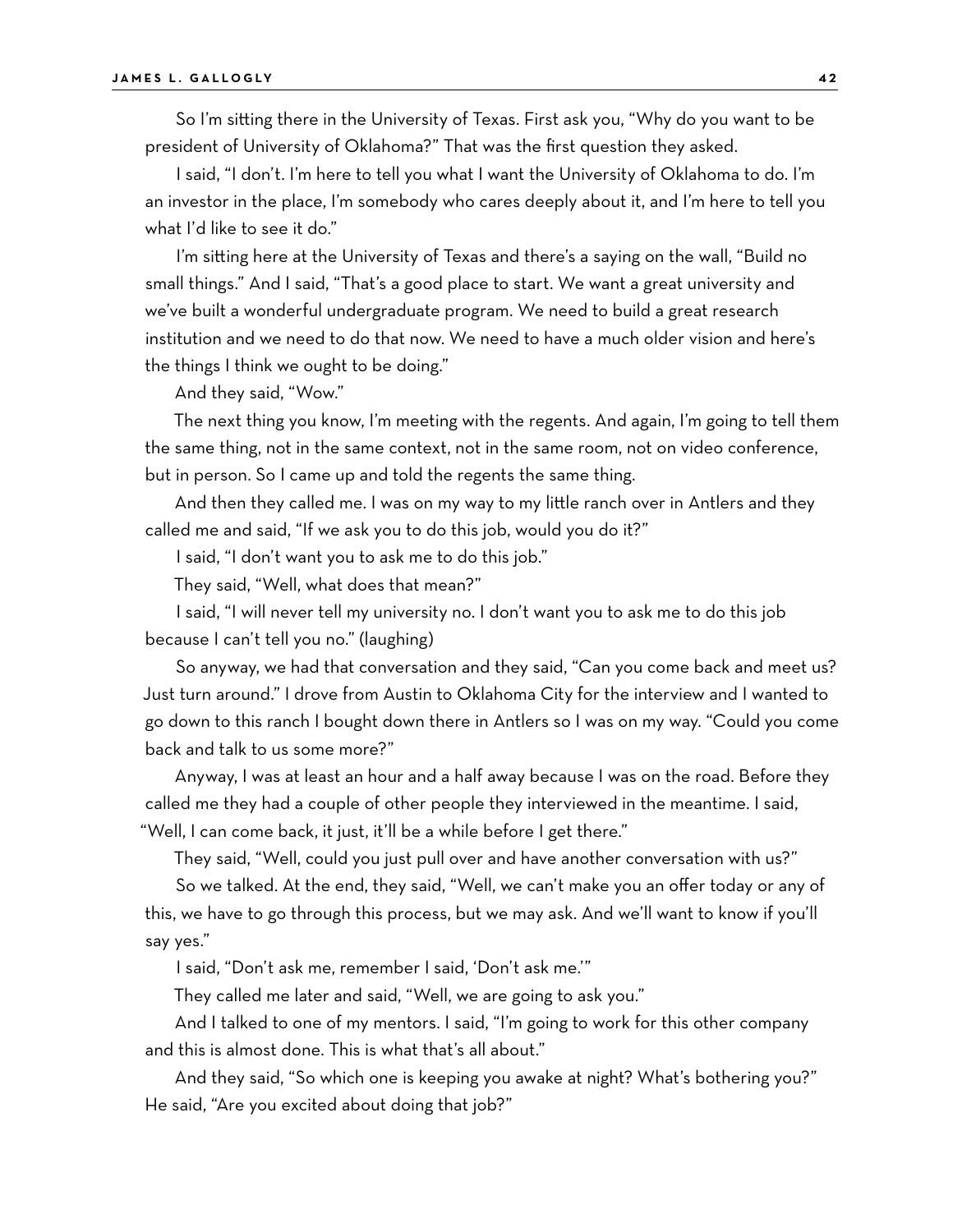I said, "No, I've done that kind of stuff before, I think I can really help them, that's what I do."

And he said, "What keeps you awake at night?"

And I said, "OU."

He said, "Why?"

And I said, "I have no earthly idea. It's kind of asking somebody why you married your wife. Why is she different than everybody else?" I said, "I can't answer that question."

He said, "Well, then, you got your answer."

- **JE:** There you go.
- **JG:** Had my answer. When they asked, I said, "Of course." I said, "You know, I'd be proud to serve. It's a wonderful university, wonderful people, meant the world to me. Here I am."
- **JE:** You said you're a corporate guy.

**JG:** Yes.

- **JE:** So when you come here there was some criticism of you because you came out of the corporate world. I was reading in one of the papers, "Presumptive selection for OU's fourteenth president does not meet many of the higher education qualifications outlined early in the search process."
- **JG:** Um-hmm, um-hmm (affirmatives).
- **JE:** "Among the academic qualifications included in the profile was seeking a distinguished record of executive level of accomplishments," which would be you—
- **JG:** Um-hmm (affirmative).
- **JE:** "…preferably in higher education and a strong commitment to excellence in teaching, scholarship, and research."
- **JG:** Um-hmm (affirmative).
- **JE:** So you definitely met some of that. But there was criticism because you didn't come out of the higher ed background.
- **JG:** Um-hmm (affirmative).
- **JE:** So that hit you, and how did that bother you or how did that affect you?
- **JG:** Well, if you're an oilman, especially an oilman in a major oil company, you get used to criticism. You know, you're sitting there supplying gasoline in everybody's tank and most people aren't happy you're doing your job. I'm used to criticism and it's just part of things. And they're right in quite a few ways, that I don't have all those academic credentials. I trusted the regents had a reason for wanting me versus somebody else who had those credentials. I wouldn't know what those are.

Whenever I do something I bring a great deal of passion to it. I do have a lot of business school skills. I had actually been asked to be a professor at the University of Texas to teach oil and gas law in the last six months. They asked me to come in and teach and I asked them, "Why is it?"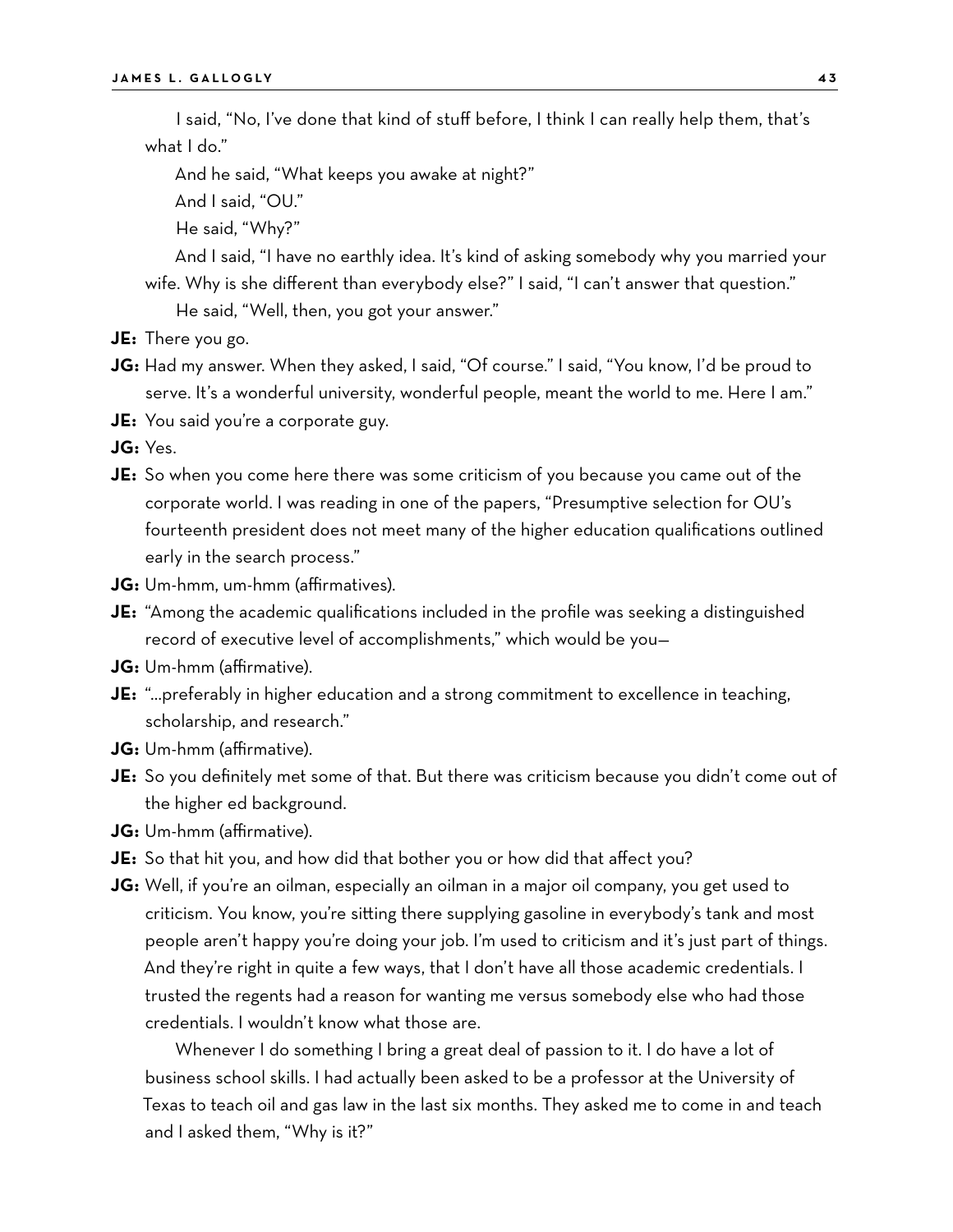"Your academic credentials are outstanding, you obviously have a ton of experience.

We think you'd be probably the best oil and gas professor we ever had."

So the dean approached me to go teach there and I was thinking about it. And that's a very highly ranked law school.

I get the privilege to teach oil and gas law, not this coming semester but the semester afterwards at OU.

**JE:** Yeah.

**JG:** And you know what? That would be in Professor Kuntz's footsteps.

**JE:** Yep.

**JG:** That hasn't been lost on me. That's why I want to teach that.

- **JE:** I did a little research and I discovered that the first president of the University of Oklahoma was David Boyd.
- **JG:** Um-hmm (affirmative).
- **JE:** And he faced criticism when he came because he began preparations for planting thousands of trees around this campus and began buying young trees from a bankrupt nursery in Wichita, Kansas. Of course, the people of Norman were upset, outraged about this. But when they learned that he was purchasing the trees and the water with his own money they became grateful.

He planted nearly ten thousand trees in his first eighteen months on the job and developed a campus nursery with more than forty thousand trees.

- **JG:** Wow.
- **JE:** I thought, "Well, that's kind of interesting. Look at the kind of criticism he got when he first came."
- **JG:** Yeah.
- **JE:** But then he was run out of office by the Oklahoma governor.
- **JG:** These kind of jobs are fairly political. It's always difficult to make all of the constituencies happy. But I come with a service mentality. I truly am here to serve at the whim of all those people, you know, the taxpayers of Oklahoma, the Board of Regents, the governor, all of the above. And here's the thing I remind myself every morning: This is not a for-profit business. I'm a fairly smart guy. This is not a for-profit business. This is a place where you take ordinary people and turn them into champions.

I like visuals sometimes and did this little Day 1 video with a little short letter and we talked about the Sooner spirit. It's a fun video to watch, but one of the key things that I say in my little letter is, "We take ordinary people and turn them into champions."

In fact, I just recently walked around the oval and I went into the old law school. It's not used for that now, there's a new law school. I only did my first year in this old law school, Monnet Hall. I went back in there just to see if it jogged my memory on anything.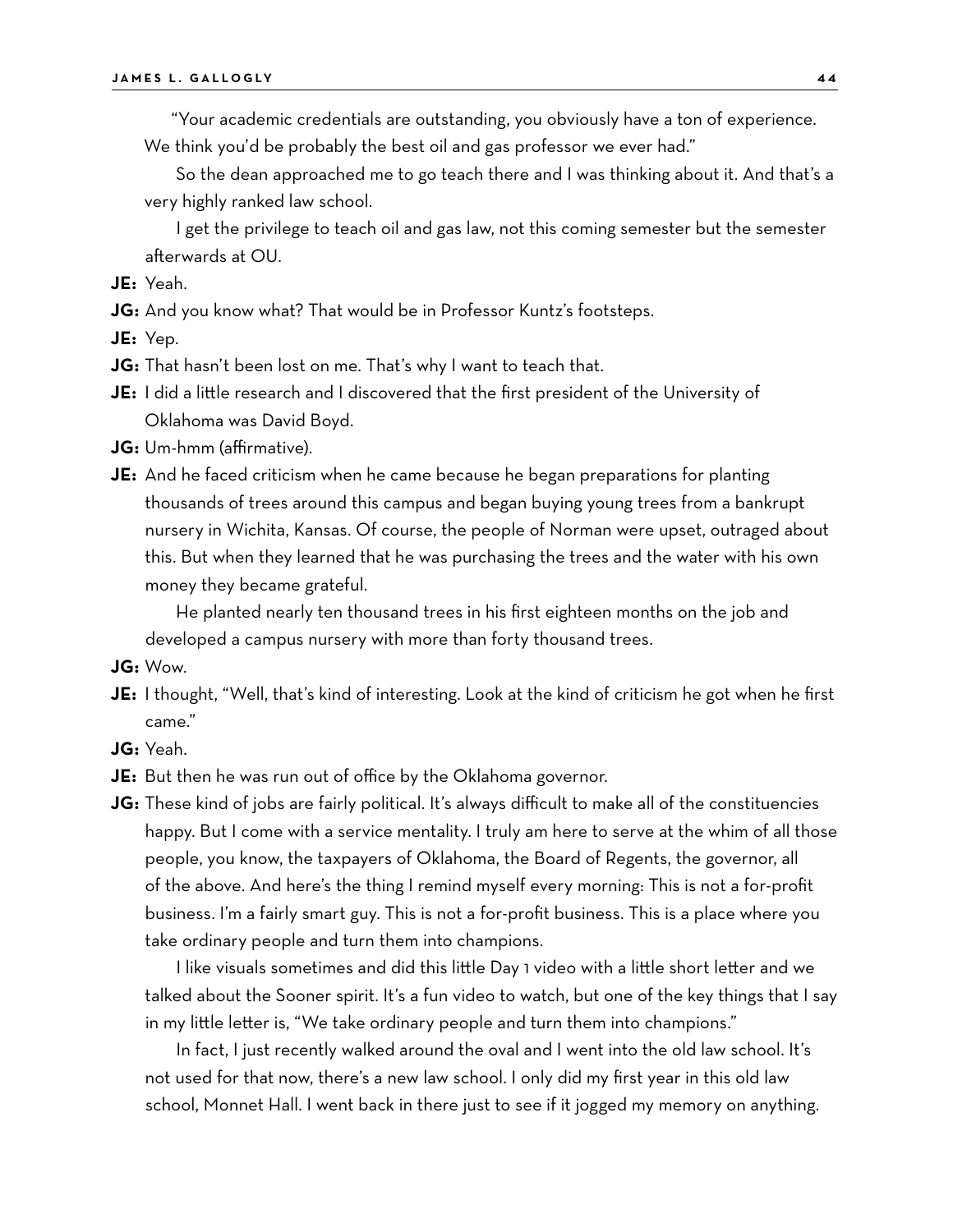But there is a course I took in the very beginning that one of the reasons I'm such a big fan of the University of Oklahoma, I think it was the very first day, people said, "You will learn law but most importantly, you will come out of here ladies and gentlemen. You will be dignified. You will be respectful. You will be agents of the court, no matter what profession you go into. And by the way, many of you will not be lawyers, but you will always be an agent of the court. Whenever you interact with people, do so with dignity, with respect as ladies and gentlemen having fully researched your subject."

Those words were never lost on me, and to this day, I still consider myself an agent of the court. I'm a member of some bar associations, I've been a CEO far longer than I've been a lawyer. Now university president, but I'm still an agent of the court. I learned that here at the University of Oklahoma. It's a special place.

I get the opportunity when I'm inducted, whatever the proper word is as the next president of the University of Oklahoma, I will be doing it with the entering freshman class. And I'm likely to make a speech about ladies and gentlemen and dignity. Not agents of the court but how you will come out of this place different. And that that kind of an approach to life is very, very important.

I don't expect everybody to like me. I don't expect everybody to say that I'm the perfect candidate. I do have a jurist doctorate degree, underscore the word doctorate that was lost on some of the press in the beginning. I do have a terminal degree and I did very, very well in law school. I did extremely well taking bar exams and practicing law and I think I had a reasonably successful career. I bring a diverse set of skills. And when you look at the financials of the University of Oklahoma, I have something to contribute today, and I'll do my very best to do that.

**JE:** Right. By the way, I'd like to interject here my son David is a graduate of the University of Oklahoma Law School.

**JG:** Terrific.

- **JE:** And you meet some of those criteria that you just mentioned.
- **JG:** I'm very pleased to hear that. And I'm not surprised, by the way.

**JE:** (laughs)

# **Chapter 18 – 6:25 Budget Issues**

**John Erling:** This is kind of time capsule because we imagine generations to come are going to listen to this. And yes, you have budget issues here, you cut executive staff, reorganization,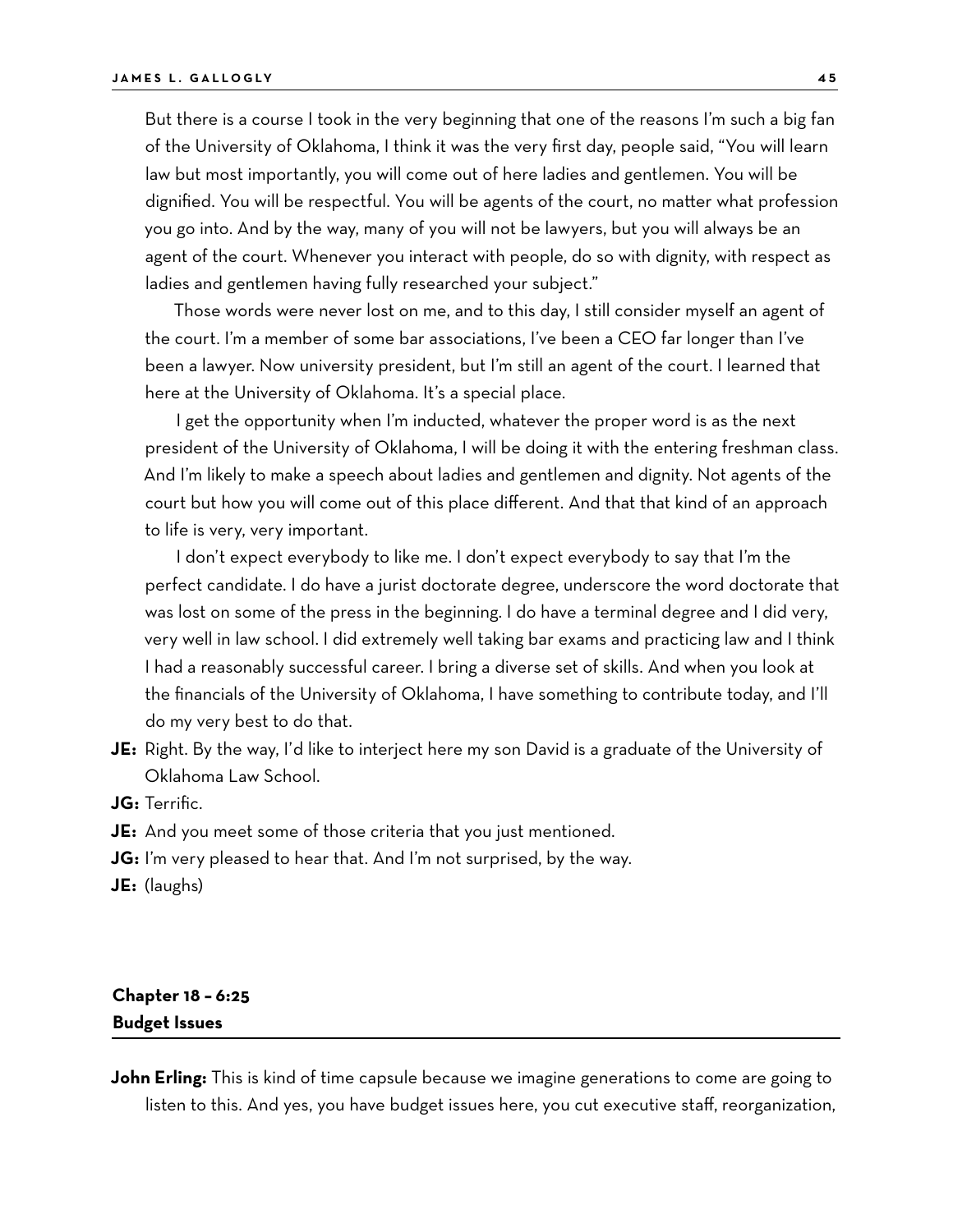and all those kind of things, and you get criticism for that. The campus had been losing \$36 million a year the past five years. So you're right in the middle of all that, but all that experience that you had dealing with companies and so forth are coming to bear now.

**Jim Gallogly:** Yes. We had not reviewed our budget in terms of profit and losses who was always an incremental budget. I've been, like I say, working for room and board the first three months. They gave me a dorm room and a meal ticket and I've been on campus learning what's going on. And part of what I was doing is looking at financials.

I told our financial people that I think they're losing money. And they said, "No, no, no we're not losing money."

And I said, "Yes you are, and here's why I know this." And I showed them in the balance sheet what was going on, and I said, "Well?"

"But we're not losing money."

And so I had them break things down in terms of tuition and money that people paid for meals and the room and board part, all the revenue side of what the university does. And then I had them take all the expenses and said, "Okay, now put those all together and see what's happening." Our expenses were growing much faster than our revenue, even after state support, and even after foundation support gifts, we were, in fact, losing significant money every year. And our cash was dwindling very quickly.

Today, that number is \$104 million. Yes, I know the numbers pretty well. We have high debt per student in the top 10 percent of other universities at this moment in time. I have to underscore at this moment in time because we're going to go fix this.

I just got done meeting with the faculty senate earlier this morning, and said, "I did not come here to help you fix your balance sheet. I didn't come here to help you make a "profit." That's not what universities do. I came to help you keep tuition low for these wonderful students in Oklahoma and from out of state who are smart enough to choose the University of Oklahoma. We're pricing ourselves out of the reach of the common student. And I happen to be one of those students who worked full time to afford to go to school. I know how difficult paying each one of those tuition dollars was, on a personal basis. Coming from a family of ten children. I don't want people like me to be priced out of great universities like this."

- **JE:** Yeah.
- **JG:** "We're going to get that right. So many of you as faculty members have not had raises for year after year after year and you're the soul of our university. You're the people who pass knowledge to these students. You're why they come here, not to be with the president of the university with some business reputation. They're here for that time to spend with you. And yet, we don't give you the dignity of pay raises year after year after year. We have to correct that."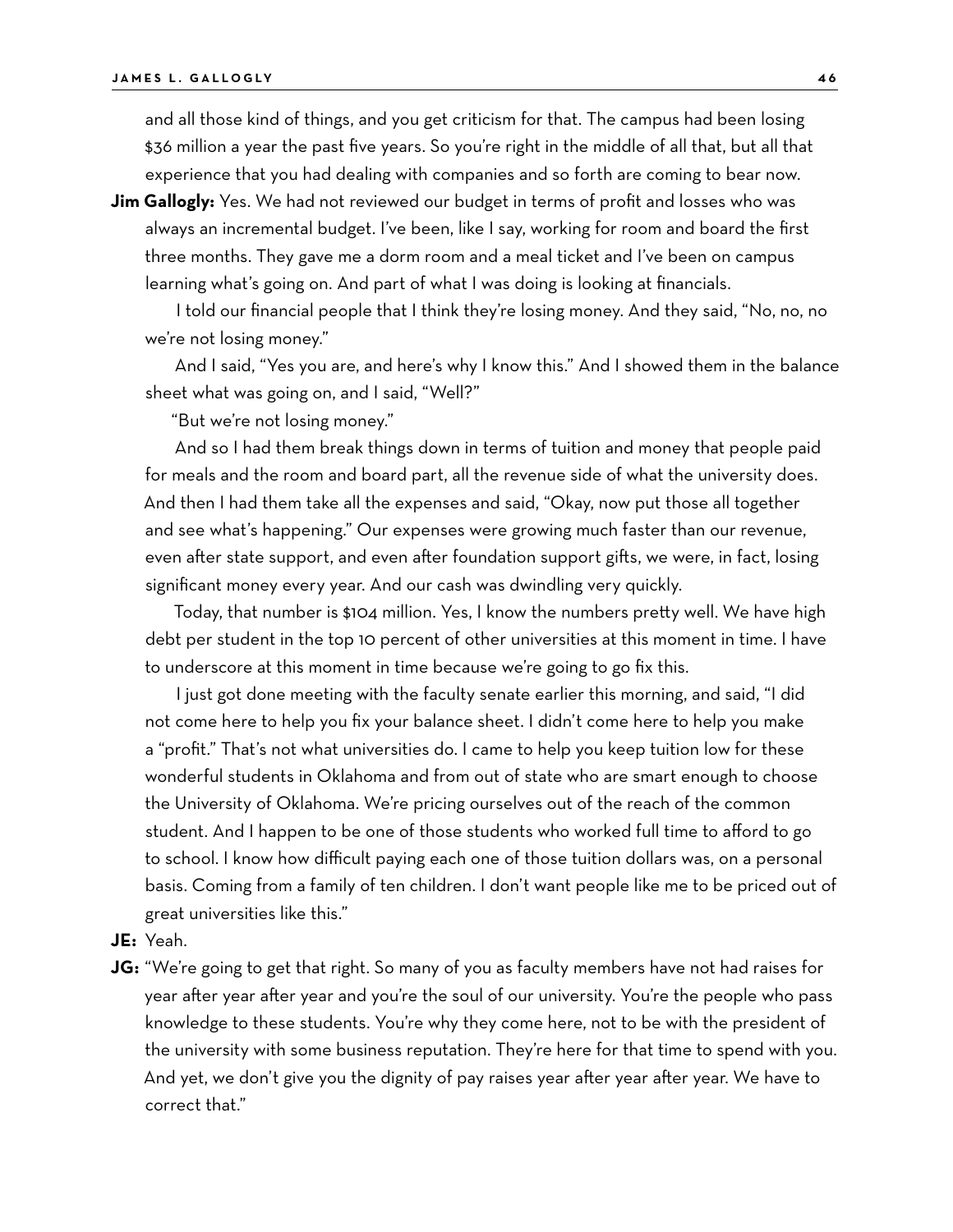I said, "But most importantly, we're here to build a great research institution that becomes an economic engine in the state of Oklahoma. And that will be a bold vision, double the amount of research we have and I'd love for it to be triple. I'm sixty-five years old, maybe I can't get it tripled by the time I leave here, but we're about making this a great research institution, a pride in the state of Oklahoma. We have a bold vision, not about fixing the cost structure and getting us back to profitability, but about creating this institution. It's already the pride of Oklahoma, but something that is the economic engine of the state of Oklahoma.

"People have told me time and time again that nothing will have a greater impact on the state of Oklahoma ten years from now and twenty years from now than what happens on this campus. And I know they're right."

**JE:** Yeah.

- **JG:** I know they're right.
- **JE:** Maybe you've answered this question: Five years from today, how will this school be different?
- **JG:** Well, we won't be talking financial woes, if I've done my job right, if people have allowed me to continue to serve. We'll be talking about exciting research projects that are generating new businesses, that are solving problems for the rest of the world. There are so many wonderful things that happen on campus today. In our cancer hospital that didn't exist a short period of time ago, is already in the top seventy cancer hospitals in the United States with a national designation.

We have a few of those kind of brilliant things. I want lots and lots and lots of those brilliants kinds of things for the people in the state of Oklahoma. I know that we can accomplish this together. I keep saying that, you know, when we talk about school financing and all, it's a topic of great interest to everybody at this point in time. We have the teachers, people like my father who would be there marching, if he were still alive, on the steps of the capital of this great state, saying, "Just pay us a livable wage."

- **JE:** Um-hmm (affirmative).
- **JG:** And in that backdrop, I see us wasting money on this campus and doing things that are silly, sometimes that are very exclusive. We have to be smarter about those things. I don't want to be arguing with the legislature about whether they're funding higher education at the proper level. I want them saying, "We're so excited about what's going on in this campus that we want to fund you."
- **JE:** Hmm (thoughtful sound).
- **JG:** "We want to make that happen faster." Which is a totally different dialogue.

When people came to my old company and said, "We're going to buy your stock," you know, there's a reason that that stock price went from seventeen bucks to \$115. There were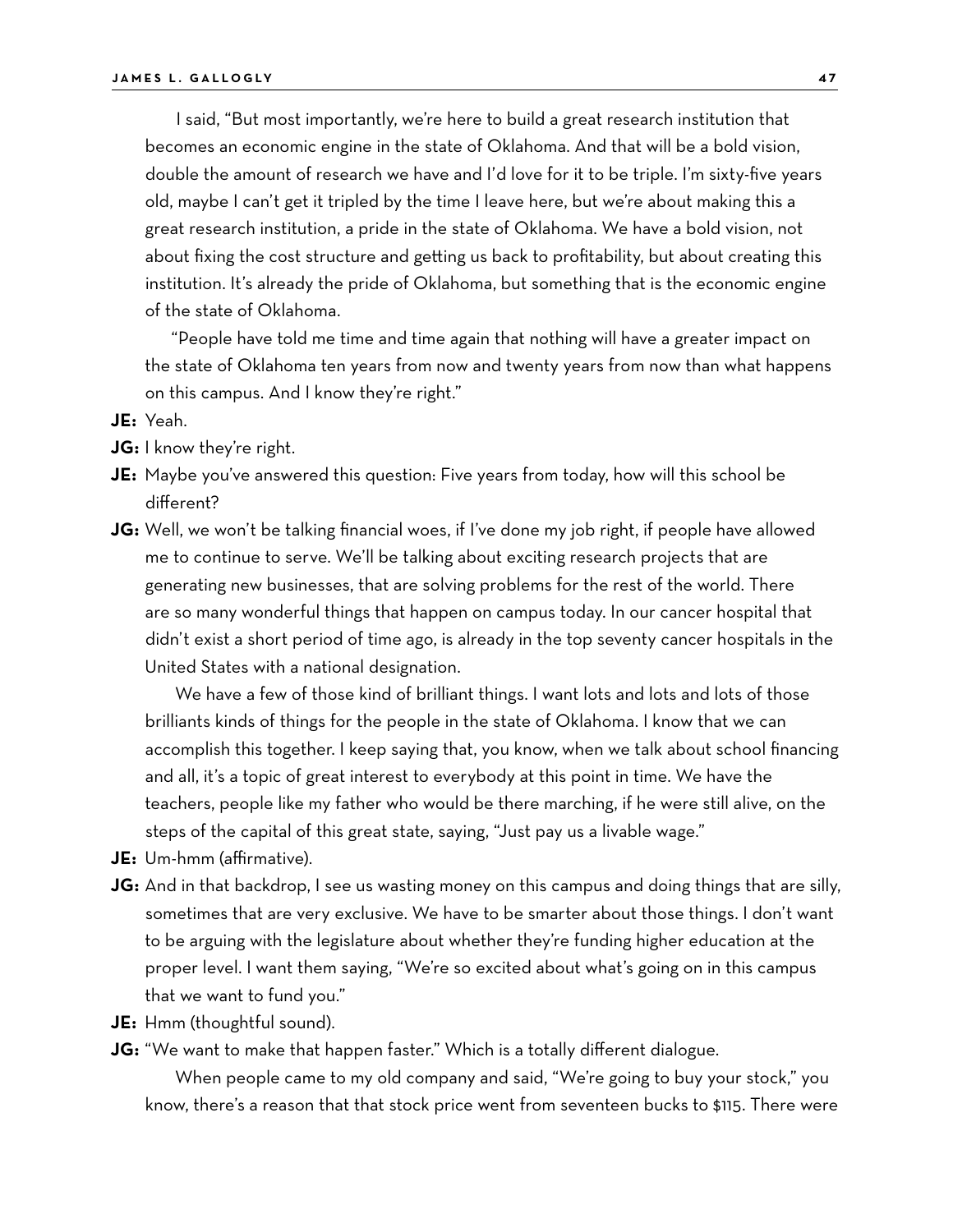people that wanted to own a piece of our company because of the exciting things that we were getting done and the income that we're generating.

Here we're not going to ever generate income, but we are definitely going to turn out some brilliant students. We do today but we need to do that at the graduate level as well as undergraduate. We want them to have those skills that just transform the state of Oklahoma. Wouldn't that be exciting stuff?

**JE:** Yep.

**JG:** I'm ready for that.

# **Chapter 19 – 5:40 Professor Kuntz**

- **John Erling:** A lot of students can't afford to go to a state school like this but they go to community colleges. And in the world of education, that role that community colleges are playing is very important.
- **Jim Gallogly:** It can be, sure. A lot of the times that's access. Many times students don't know how important high school is.
- **JE:** Yeah.
- **JG:** They haven't figured out that that will determine which college they can go to. So they are much more interested in other things until they reach that little maturity and say, "Oh, that was an important time." Some will get a second chance to go to a community college and be able to academically prove themselves. Sometimes it's a financial question.

People like me, I needed to stay close to home because I had to help put food on the table.

- **JE:** Yeah.
- **JG:** I had to keep my expenses down, I had to live at home. That limited my choices.

There are lots of people like me in the world, regardless of their academic qualifications need to be in an affordable place or a place where they can get a second chance to prove their academic ability. Those other universities provide a lot of opportunity for that.

- **JE:** Yeah. So you're sixty-five.
- **JG:** Yes.
- **JE:** Many Americans plan to retire at sixty-five; you're just beginning a major undertaking.
- **JG:** I am.
- **JE:** This thought about retiring at sixty-five, you never thought you'd do that. You said you failed at retiring.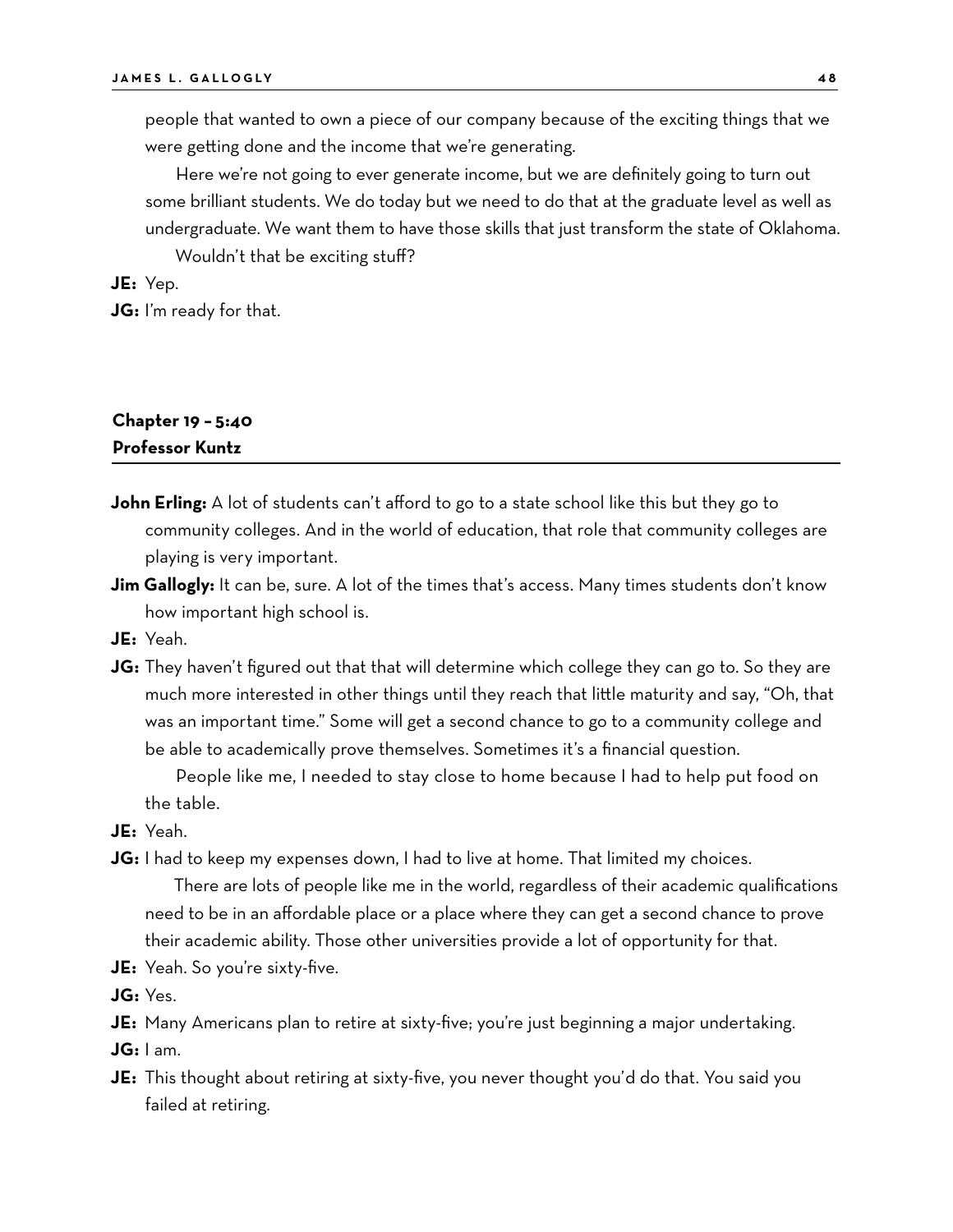**JG:** No.

- **JE:** And you just can't imagine yourself doing that and here you are, taking on this major job at sixty-five.
- **JG:** Well, my wife was asking me why we're doing this because we were planning to spend a lot of time with our grandkids. We didn't move to be where the home of University of Texas is. It happened to be where two out of our three daughters live and two out of our four grandkids. We wanted to be home when the grandkids could come visit us after school. What I explained to my wife is, we just took on a much bigger family.
- **JE:** (laughing) Right.
- **JG:** Much bigger family. And so we have different kids popping in after school over here at the Boydoff. [time 2:05]
- **JE:** Um-hmm (affirmative).
- **JG:** And there's a much better chance that my grandkids are going to be Sooners when they grow up.

**JE:** Right.

- **JG:** Which is pretty important to their grandpa.
- **JE:** Your accomplishments, there are many of them, is there any one or two that you're the most proud of?
- **JG:** No, for this reason, and this is an important part of why I do the university work like I do and the different style that I'll have than some of the prior presidents. The first day we were here we had marching bands and cheerleaders and all these people saying, "Thank you," and "Congratulations," governors and they even had a police escort from Norman to Oklahoma City for the next speech. I had no idea that that was going to happen. I would have worked harder on my speech if I would have known that this was going to happen like that.

At the end of it, my very smart wife, who put me through school instead of going to school herself, in her own special way said, "Jim, who was president of the University of Oklahoma when you were here?"

I had one of those moments and it wasn't a senior moment, it was a very honest answer, "I don't know." Because it wasn't important to me. It wasn't important to me.

But if you would have asked me, "Jim, who are the most influential professors, members of the faculty that you had while you were here?" very quickly I would have said, "Oh, Professor Kuntz," or, "Professor Nichols at University of Colorado Springs." I would always remember those people who had a massive impact on my life later, not who the president of the university was.

She asked me that question for a very, very important reason. Just like when you're CEO of the company, if you're going to be successful taking over a bankrupt company, one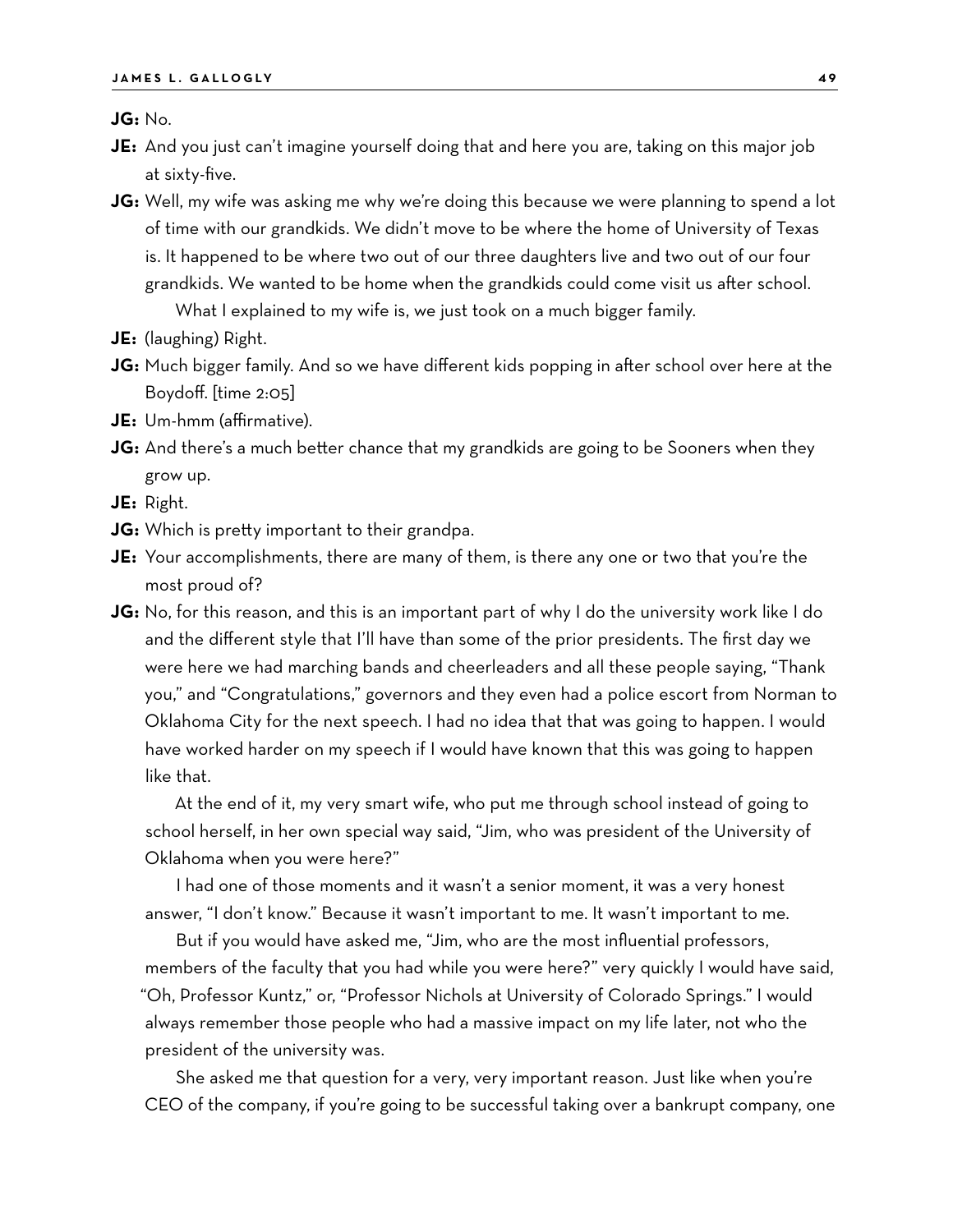person can't fix that. And it's not about you as a CEO. And if you're working in a massive company like ConocoPhillips, people might know your name because you're the guy on Wall Street who gets a lot of the credit and a lot of the people there always talk about the CEO and not the company.

Those of us that have had success in life, the people who really understand the success know that you're one cog in a great big gear. And if I'm successful here, you won't remember my name.

- **JE:** They'll remember their professors.
- **JG:** They'll remember the professors. And it will be financially stable, it'll be a growth engine of the state of Oklahoma. It'll be those faculty members who cause that to happen, not the university president.

A lot of times people think of businesses and universities like pyramids with the president at the top. Really, really successful organizations flip that upside down and I'm support staff. I get to have the title and the honor of being president. I get to be the mouthpiece for the organization from time to time to tell the great stories of other people. But even like today when I'm telling you stories about my past, a great father, a great mother, great opportunities working with great people, achieving pretty significant things. But it would take us days and days and days to list the people that were there that caused that to happen—

**JE:** Yeah.

**JG:** …shoulder to shoulder with me.

**JE:** Right.

**JG:** So we get to be storytellers of other people's wonderful accomplishments and I'm support staff at the University of Oklahoma.

### **Chapter 20 – 3:20 Take the Challenge**

- **John Erling:** Well, I want the many students who come here to hear your story through our website VoicesofOklahoma.com. And as these new students come on and listen, some advice to new students in general? Maybe you have advice to business students? Business owners?
- **Jim Gallogly:** Sure. The thing that I would encourage people to do is dream big. Most of the time people are self-limiting. They won't take that chance to do the job that they're uncomfortable with, to switch companies, to go from a Fortune 5 highly successful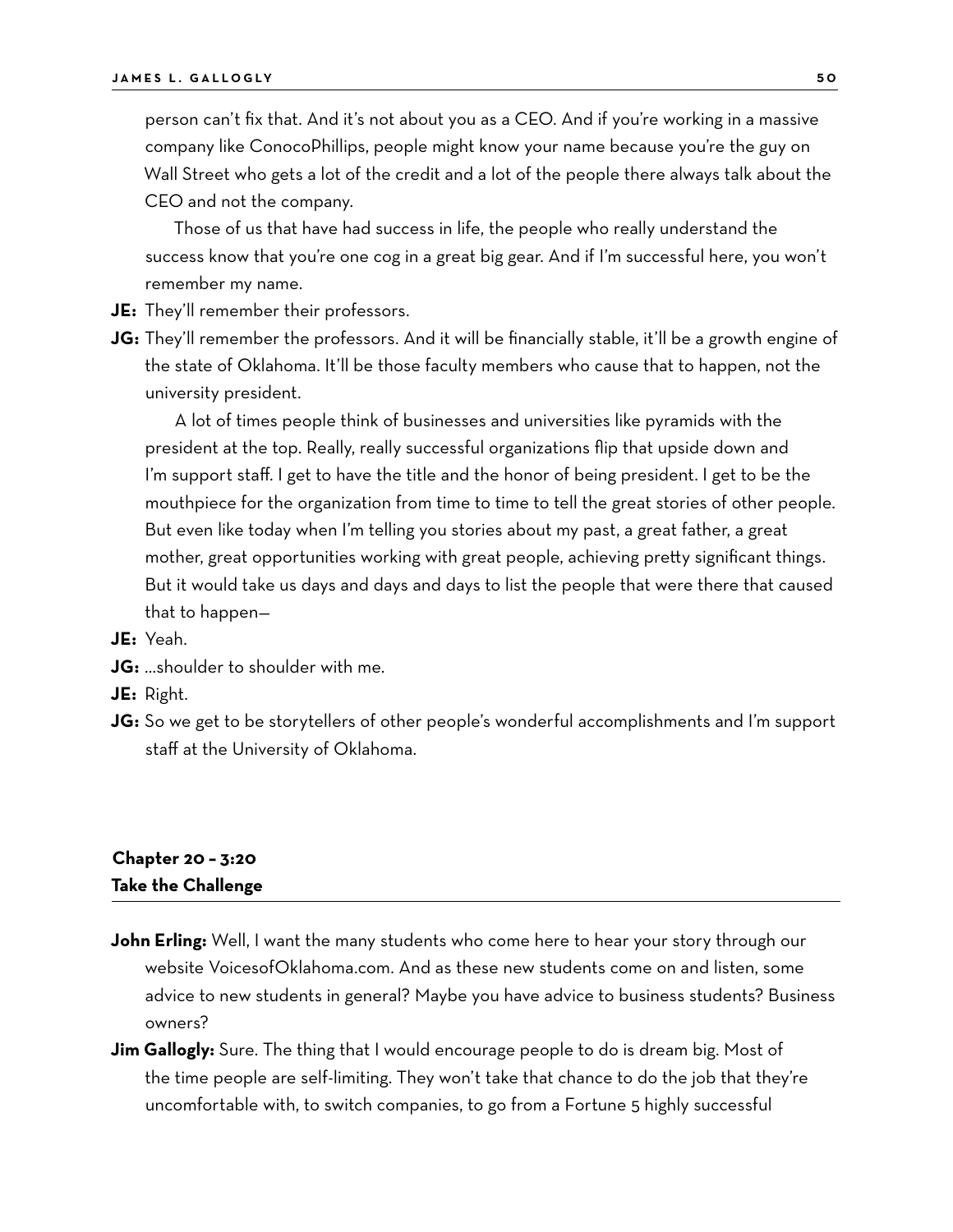company to a bankrupt company and take a massive chance. To come out of retirement to come into that some might criticize you for because you're not an academic. To bring whatever skillset the regents thought you might have to bear on the problems that they think exist. So many people will not take that chance, that risk, better called that opportunity—

**JE:** Yeah.

**JG:** …to elevate themselves. They'll take the safe route. They'll underestimate their personal skillset. The story of LyondellBasell is thirteen thousand people taking their company back, operating plants around the world at a level that no plant around the world have ever been operated at. Literally becoming the very best of the best.

Success isn't about the title you achieve, it's about the result you achieve. And those people took the challenge to have a story worth telling. When I said we'll go from worst to first, they took the challenge, they accomplished the result. They said, "Yes we can."

And the advice I'd give to everybody is, "Don't be self-limiting." My father used to always say, "Decide what you're passionate about, and then be the best at it." So what is it that defines the best? That's a different definition for being a mother. It's a different definition for being a teacher. It's a different definition for being a university president or a CEO. But you know what? When you've accomplished it, you know it, and there's some self-satisfaction in it.

So I just tell people, "Go be the best that you can be at whatever skillset you have. It's a gift, take advantage of it."

- **JE:** Yep. Jim, I want to thank you, you're a very busy man and here on campus we're in Evans Hall. This is for many, many eons to come, what we have done, so I thank you very much for this contribution you've made.
- **JG:** Well, thank you so much. I've enjoyed our discussion. I'm hopeful that in whatever period of time I'm allowed to serve the University of Oklahoma people see great things out of our students, great things out of our faculty. And I do know this, this university is already the pride of the state of Oklahoma. Those of us who are Sooners will always be Sooners. I think there's even a song about that, right?
- **JE:** I think so.
- **JG:** So Boomer Sooner to everybody.
- **JE:** Right.
- **JG:** Thank you.
- **JE:** And let me say, in Norwegian, "*Mange, mange takk*."
- **JG:** (laughing)
- **JE:** And you know what that means.
- **JG:** Yes, thank you very, very much.